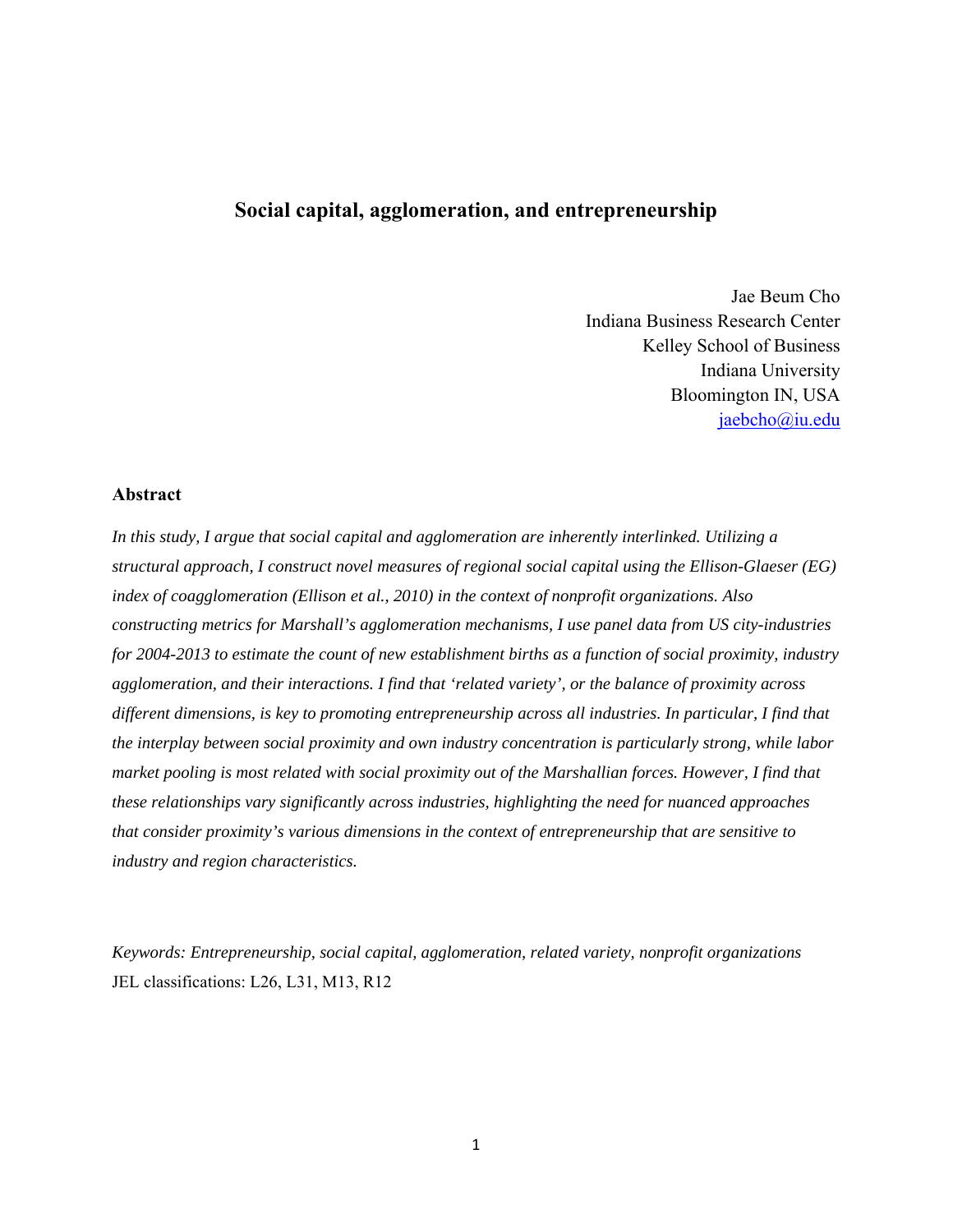## **1. Introduction**

The observed spatial variation in entrepreneurship rates has garnered much attention in the field of economic geography due to its positive effects on job creation and economic growth (Acs and Armington, 2006; Delgado et al., 2010; Glaeser et al., 2010). Naturally, this has sparked discussion regarding the causes for such disparity. Notably in the economic geography and urban economics fields, regional variations in entrepreneurship have been linked with agglomeration economies (Marshall, 1890), where among others, proximity to suppliers and customers, the thickness of labor markets, and the spillover of knowledge have been argued to facilitate positive externalities that benefit new firms (Ghani et al., 2014; Glaeser and Kerr, 2009; Rosenthal and Strange, 2003).

 local norms, network capital, and untraded interdependencies to identify key social components of (Ioannides, 2013). Social capital is also closely linked to entrepreneurship. At the individual level, it has In tandem, we have learned that social capital is instrumental in determining regional outcomes (Iyer et al., 2005; Malecki, 2012). Broadly, the view that economic outcomes are in part driven by social forces is certainly not new (Granovetter, 2005). A classic example is Saxenian's (1996) documentation of Silicon Valley, where interactions made possible through horizontal integration aided entrepreneurs in acquiring new knowledge and well suited hires. Safford (2009) documents how two rustbelt communities affected by the offshoring of steel manufacturing experienced drastically different economic trajectories due to contrasting social structures. Economic geography has coined terms such as embeddedness, buzz, regional success (Bürker and Minerva, 2014; Porter, 1998b; Storper, 1995; Storper and Venables, 2004), with some even referring to social interactions as the 'magic' that determines regions' competitiveness been theorized to promote both the discovery of promising opportunities and the effective mobilization of resources in exploiting those opportunities (Davidsson and Honig, 2003; Stuart and Sorenson, 2005). Similarly at the regional level, social capital aids entrepreneurs by enabling access to exclusive community resources as well as reducing transaction costs (Audia et al., 2006; Dahl and Sorenson, 2009; Sorenson and Audia, 2000; Westlund et al., 2014).

Such studies have much advanced our understanding of the individual benefits that social capital and agglomeration bring to entrepreneurs. Less understood however, is the complex interplay that is possible between these two forces. Certainly, Marshall's mechanisms of agglomeration embody not only the economic gains, but also the social benefits of co-location. Knowledge spillovers, for example, are facilitated through proximal social linkages which catalyze information exchange (Storper and Venables, 2004). A plausible hypothesis that follows is that social capital and knowledge spillovers complement each other in promoting entrepreneurship. Similarly, proximity to customers and suppliers reduces the transport costs of goods, but also facilitates stronger social connections through repeated transactions which increase trust and access to exclusive resources. Finally, labor market pooling provides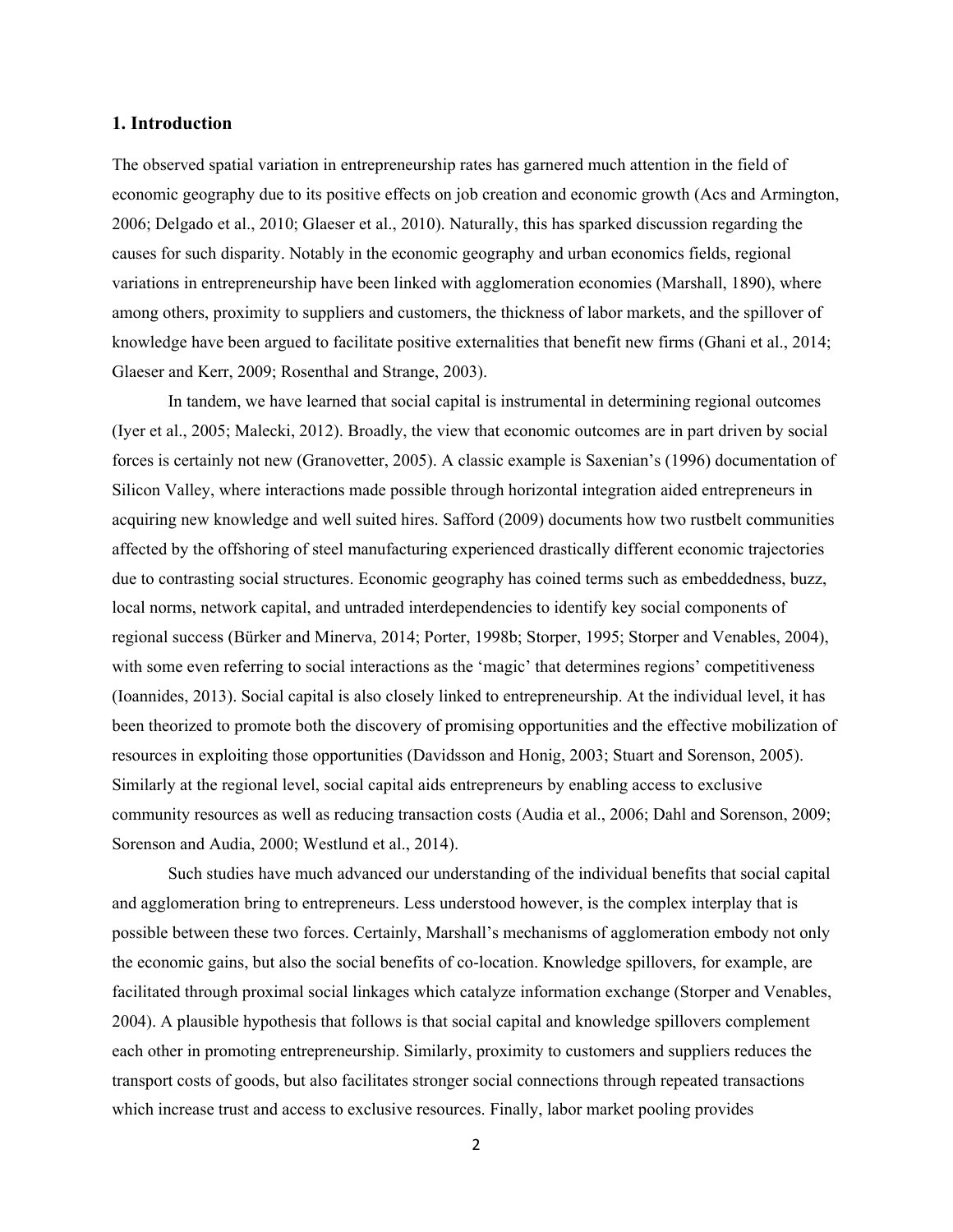entrepreneurs with an abundant supply of better suited workers, but is also indicative of homophily, implying greater social familiarity and lower communication costs (Caragliu and Nijkamp, 2016). These interlinkages are not confined to Marshall's microfoundations. Currid and Williams (2010) document how dense social interactions benefit the cultural industry by providing conventions, establishing 'taste', and facilitating access to gatekeepers.

Evaluating the effects of these interlinkages in determining entrepreneurs' location decisions is the main contribution of this article. I argue that acknowledging this interplay is crucial to better understanding the entrepreneurial ecosystem and formulating educated policy responses sensitive to region and industry circumstances. Consider the proximity paradox, which refers to how geographic proximity's benefits can be hindered by superfluous proximity in the social, institutional, or cognitive dimensions (Broekel and Boschma, 2012). In such cases, 'related variety', or the state in which regional entities are neither too proximal nor distant, is more beneficial than raw concentration alone (Boschma et al., 2012; Caragliu and Nijkamp, 2016). Such observations are mirrored in the social capital literature, where the negative effects of excessive social proximity are referred to as 'the dark side of social capital' (Portes, 1998). For entrepreneurship, the benefits of agglomeration (i.e. g`eographic proximity) can be thus hindered or augmented by social structure, depending on the density and composition of social interactions within a region. The relationship can work both ways, with the benefits of social capital also depending on the degree of agglomeration. To my knowledge, this paper contains one of the first empirical attempts to evaluate these intricacies.

It is noteworthy that social capital research has been criticized extensively in the past due to issues concerning its ambiguous definition and resulting inconsistent measurement (Arrow, 2000; Durlauf, 2002; Manski, 1993). Social capital has traditionally been defined in two different ways. The structural approach (Burt, 2005; Coleman, 1988; Granovetter, 1973) emphasizes the characteristics of social networks themselves, such as density, the types of links, and embedded hierarchies, while the instrumental approach (Bourdieu, 1986; Lin, 2001) views social capital as the social resources *procured through* network links. In this study, I adopt the structural view and define regional social capital as 'the characteristics of local social interactions that facilitate the identification, creation, and mobilization of socioeconomic resources'. This approach is chosen for two reasons. First, considering social capital as a resource (such as trust or knowledge) effectively renders it nearly indistinguishable from outcomes due to other common factors including education, institutions, and agglomeration (Sobel, 2002). Second, equating social capital with resources leads to circular arguments where positive outcomes are due to social capital, but evidence for social capital are those outcomes themselves (Portes, 1998). A structural definition mitigates these concerns by distinguishing social interaction characteristics with the resources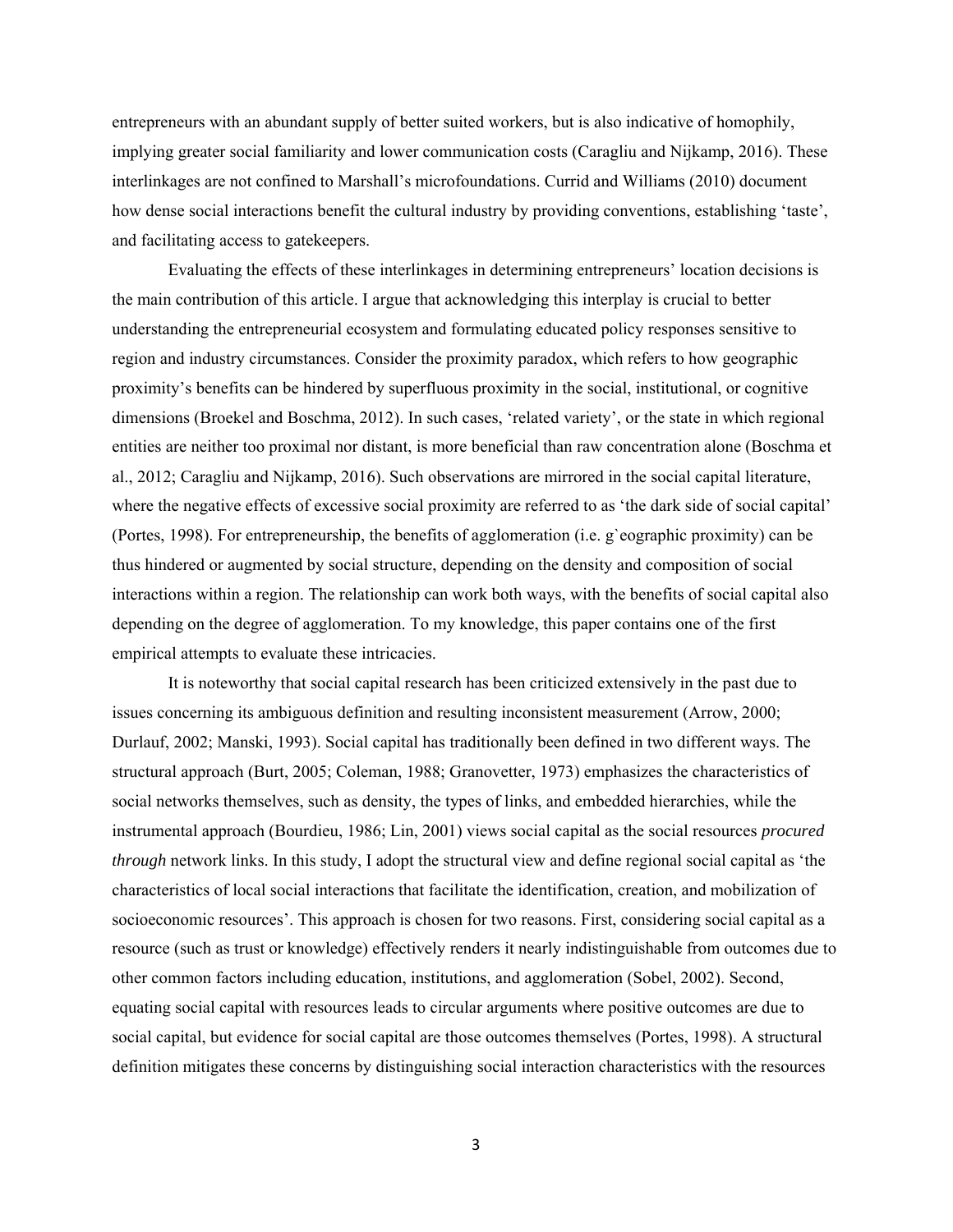procured through these interactions, while also allowing for the much needed examination of how regional social structures influence agglomeration and entrepreneurship.

 trust, crime rates, or voter turnout, which have been met with extensive criticism regarding their validity regional scale has shown to be a key determinant of community structure across a variety of settings, both Even with concrete definitions, the proper measurement of social capital has proven prohibitively difficult due to challenges in collecting social data that is adequate both in its depth and breadth (Rupasingha et al., 2006). The common approach has been to utilize readily available proxies such as (for a review, see Durlauf, 2002; and Sobel, 2002). Addressing these concerns, I follow the civic engagement and associational activity literature (Putnam et al., 1993; Putnam, 2001; Woolcock, 2001) and construct social capital measures based on a unique dataset containing organization level panel data on the near entirety of nonprofit organizations in the United States. The use of this extensive dataset along with an approach that captures structural characteristics allows the small number problem to be sidestepped while also addressing validity issues. Nonetheless, I do not claim this approach to yield an all-encompassing measure of regional social capital; indeed, more general – and possibly compelling – conceptualizations exist (Malecki, 2012; Storper, 2005). Rather, I argue that while still a proxy, my measure captures particularly well the social context as it relates to associational activity, which at the national and subnational (Alesina and La Ferrara, 2000; Samila and Sorenson, 2017; Woolcock and Narayan, 2000). I add that a 'circus tent' approach to social capital including all possible social constructs carries the danger of diluting the currency of the concept by divorcing it from concrete theoretic roots (de Souza Briggs, 2004; Lin, 2001). My choice responds to these concerns as well.

 Another shortcoming of many existing entrepreneurship studies is limited industry coverage, with the common focus being on manufacturing industries (Ellison et al., 2010; Rosenthal and Strange, 2001), traded industries (Delgado et al., 2014; Porter, 2003), or specific industry groups (Rosenthal and Strange,  $2003$ ).<sup>1</sup> This is concerning especially when considering social constructs as entrepreneurship determinants. The effects of social capital are likely to differ for the services sector as opposed to, for example, the mining sector. This paper studies nearly all relevant industries. The empirical results suggest that the variability across industries is substantial, highlighting the need for a more systematic approach towards assessing spatial variations in entrepreneurship that considers region and industry specific characteristics.

The remainder of the article is organized as follows. Section 2 examines the literature on social capital and explains the data and methods used to measure it in this study. Section 3 presents the different agglomeration theories, as well as the specific data and metrics used to capture these forces. Section 4

 However, none consider social capital effects. <sup>1</sup> Notable exceptions include Ghani et al. (2014), Glaeser et al. (Glaeser et al., 2014), and Nyström (Nyström, 2007).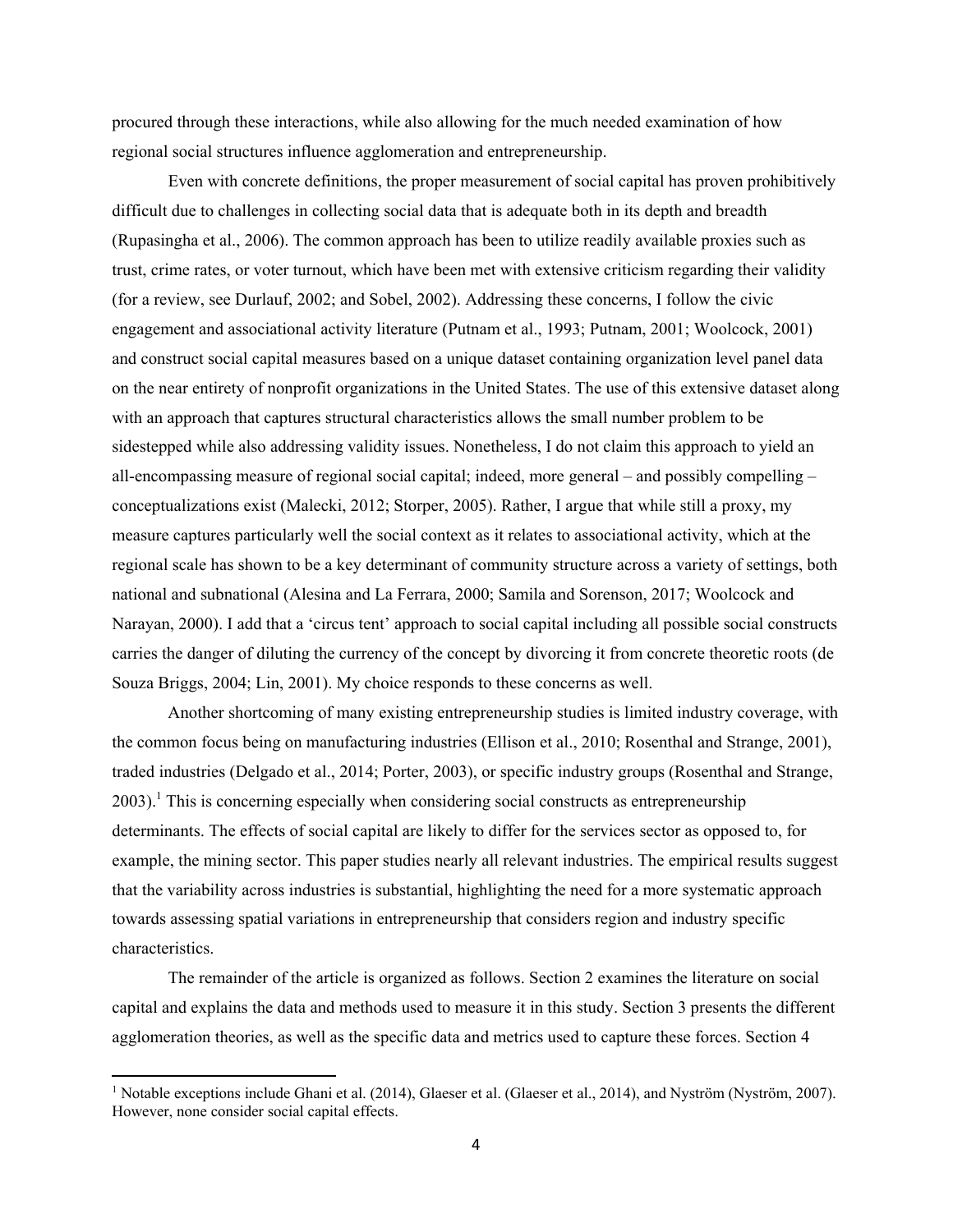discusses the empirical framework, while Section 5 presents the results. Section 6 concludes.

# **2. Regional social capital**

#### 2.1. Social interactions and social capital: theories and concepts

 cases *less* proximity and more bridging of unconnected networks benefits regional outcomes. Economic geography has developed a wide-ranging literature studying social interactions from a spatial perspective. Related constructs include i) 'untraded interdependencies', the local relations and conventions which enable communication and coordination between economic agents (Storper, 1997), ii) 'buzz', the face-to-face interactions within space that facilitate knowledge exchange and build trust (Storper and Venables, 2004), and iii) the 'social milieu', the social agglomerations that enable mechanisms necessary for industry growth (Currid and Williams, 2010). Such concepts are common in that they include both a social and spatial aspect, and that they emphasize proximity. However, less attention is given to the specific social structures which facilitate meaningful interactions among the social and geographic realms. This black box view of social interactions has been reexamined in recent years, especially for studies of endogenous growth and knowledge spillovers (Tura and Harmaakorpi, 2005). Scholarly debate has increasingly focused on more complex definitions of proximity across different dimensions (Capello, 2009), acknowledging the link between geographic proximity and various dimensions of familiarity (Caragliu and Nijkamp, 2016). For example, lock-in occurs when industries or regions are too proximal in the technological or cognitive dimensions, leading to stifled innovation (Boschma et al., 2012). This alludes to the vital role structures of social interaction play, where in many

Social capital studies have also become increasingly sensitive to such nuances. Emphasis has been placed on the possible dysfunctionality of social capital, where some argue that high levels of social capital hinder development by promoting excessive community closure and restricting receptiveness to new ideas (Portes, 1998; Woolcock and Narayan, 2000). Note how such arguments mirror the debate regarding tensions between different proximity dimensions. Indeed, while excessive social proximity hinders economic outcomes, social proximity does not necessarily equate to social capital. In as much as social phenomena is multifaceted, tie sparsity together with the presence of social connections that traverse groups may very well be another valid form of social capital.

I address these concerns by defining social capital structurally as the characteristics of social interactions that are related to the procurement and mobilization of social resources. Acknowledging the critical tension between social proximity and social distance, I operationalize the concept by further distinguishing between *bonding* and *bridging* social capital, concepts popularized by Putnam (1993; 2001) and Woolcock (2000), but with roots tracing back to the strong (Coleman, 1988; Fukuyama, 1995) and weak (Burt, 2005; Granovetter, 1973) ties literature within sociology. Bonding social capital is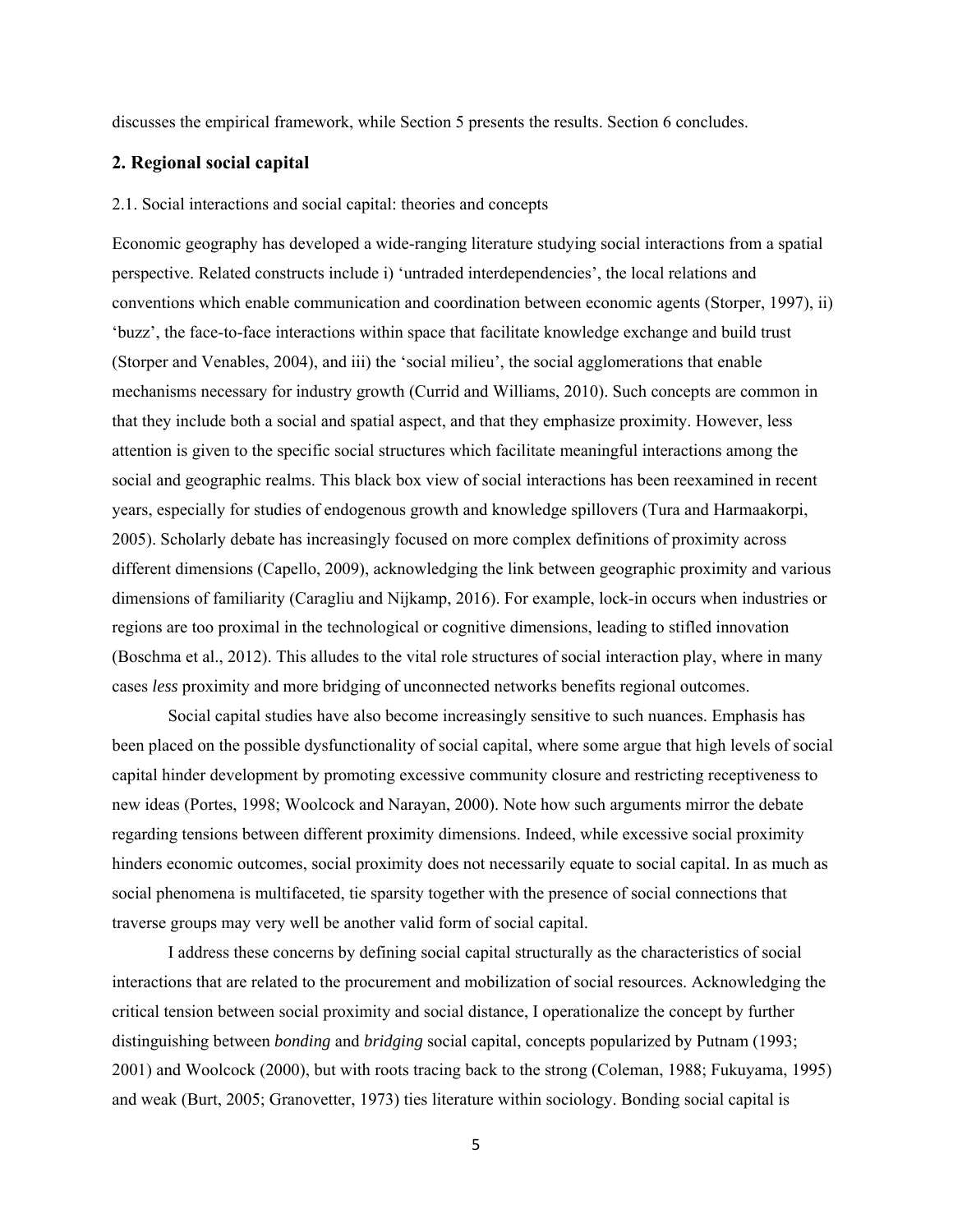characteristic of strong, repeated interactions among those that share similar characteristics and interests, and is commonly related to increased trust, reciprocity, and the enforcement of social norms. Bridging social capital on the other hand refers to weak ties connecting socially distant others that aids individuals in getting ahead by facilitating access to non-redundant information and unique insights. The critical distinction between bonding and bridging social capital is that the former relates to social proximity, while the latter emphasizes social distance. In the context of entrepreneurship, bonding social capital may aid entrepreneurs by, for example, providing easier access to exclusive resources, reducing transaction costs, or fostering entrepreneurial norms. A classic example is immigrant entrepreneurship within ethnic enclaves, where entrepreneurs benefit extensively from close ties with others of the same ethnicity (Wilson and Portes, 1980). Bridging social capital could benefit entrepreneurs seeking information on promising business opportunities or innovative knowledge, a phenomenon well documented in knowledge intensive industries (Agrawal et al., 2006; Stuart and Sorenson, 2003).

 Such a distinction is important in that the bonding and bridging social capital dichotomy closely relates to the aforementioned tensions of proximity. At the regional level, both types of social capital consider social interactions manifested within spatial proximity. However, within space, the two distinguish themselves in terms of *social* proximity, with bonding social capital characterizing proximity through homophily and bridging social capital representing heterophily through social distance. Thus the argument for 'related variety' (Broekel and Boschma, 2012), at least within the social dimension, can be thought of as a different way of framing the tension between bonding and bridging social capital. This tension can also manifest itself across different proximity definitions that span the social, spatial, and economic realms. Relatedly, Glückler (2007) identifies various typologies of networks within space that consider these forces, suggesting that a combination of strong clusters and bridging ties benefit regional outcomes. The aim of this article is to empirically test such theories, with the main hypothesis being that *related variety across proximity dimensions is key in promoting entrepreneurship*.

#### 2.2. Regional social capital: data and measurement

Regional social capital by its name encompasses both the social and spatial dimensions, with some even arguing that social capital is inherently space-specific (Caragliu and Nijkamp, 2016). Thus a natural starting point to consider these two dimensions in tandem is to link social proximity with the agglomeration of social activity. Zipf's (1949) famous notion of the 'principle of least effort' reasons that propinquity influences interactions because distant ties require greater effort to maintain. Remarkably, this simple notion has stood the test of time even in the internet era, where even online social connections are observed to be geographically bound (Bailey et al., 2018). Considering that homophily is the single most dominant force in social relations (McPherson et al., 2001), it can be reasoned that spatial and social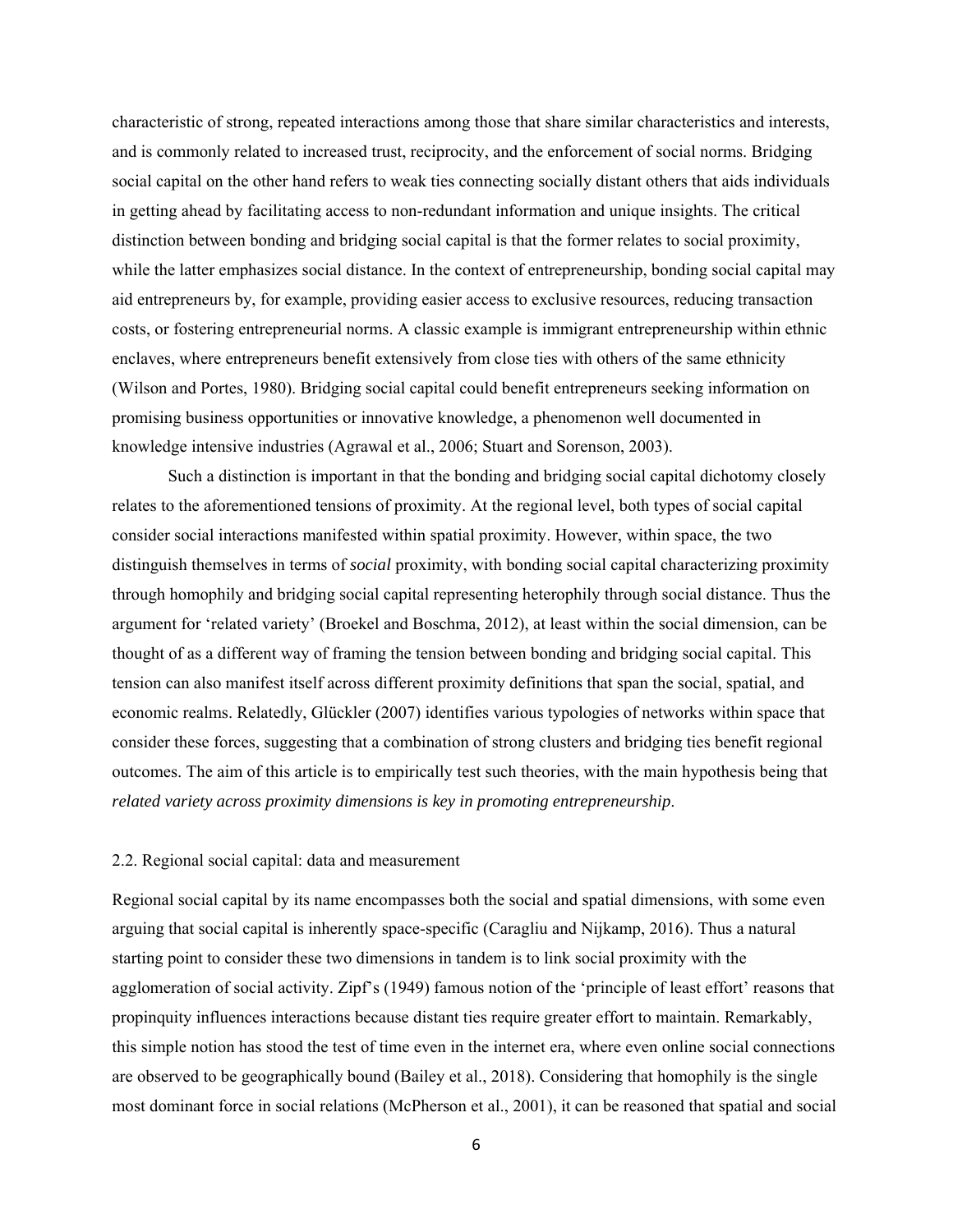proximity are tightly related at the regional scale (Glückler, 2007). Buzz for example, reinforces social proximity through local face-to-face interactions that build trust, reinforce norms, and establish regional cultures (Currid and Williams, 2010; Storper and Venables, 2004).

Consistent with this reasoning, I consider the agglomerative forces among nonprofit organizations within a region to measure social proximity, with the critical assumption that the greater the agglomerative forces, the greater the social proximity. My examination of nonprofit activity follows the popular literature on civic engagement and associations, where the formation of groups and other forms of collective civic activity have been shown to strongly determine social characteristics at the national and regional scale (Alesina and La Ferrara, 2000; Knack and Keefer, 1995; Putnam et al., 1993; Rupasingha et al., 2006; Woolcock, 2001). It also adheres to the recognition of "community" as an indispensable component of the regional economy (Marshall, 1919; Storper, 2005).

Specifically, I use data published by the National Center for Charitable Statistics (NCCS) that encompasses all tax exempt organizations in the United States documented by the Internal Revenue Service (IRS), which I collect for years 2004-2012. Tax exempt status is granted by the IRS to organizations operating exclusively for societal or mutual benefit and whose earnings are not inured to private shareholders or individuals. In this sense, the data provide the most comprehensive account of associational activity possible given practical data restrictions, and in 2012 this amounted to roughly 1.5 million documented nonprofits. The online appendix provides additional details regarding the dataset, its limitations, and the construction of the social metrics.

 dominated by homophilous ties, while knowledge seeking activities mainly constitute heterophilous Critically, the data contain information on organization level main activities classified based on the National Taxonomy of Exempt Entities (NTEE), a classification scheme developed jointly by the NCCS and IRS which encompasses a broad variety of organization types ranging from arts organizations to religious congregations. This amounts to over 600 mutually exclusive categories, determined from program descriptions on tax forms and nonprofit directories. Excluding irrelevant categories such as cemeteries, public utilities, and K-12 education, I divide the remainder into "civic engagement" (C-type) and "knowledge seeking" (K-type) groups (see Table 1). The former includes organizations that generally relate to civic activity, such as arts, civil rights, and community improvement, while the latter includes organizations relating to education, employment, and scientific research. This distinction is made based on social capital theory, which suggests that different motives govern participation in these two realms. Civic engagement is mostly linked to the enforcement of norms, building of trust, and volunteerism and is relationships that concern the creation and diffusion of knowledge that can be used to 'get ahead' (Malecki, 2012). Admittedly, the distinction is not perfect: civic activity also occurs in knowledge seeking groups, and vice versa. Nonetheless, as the proceeding analysis shows, social interactions taking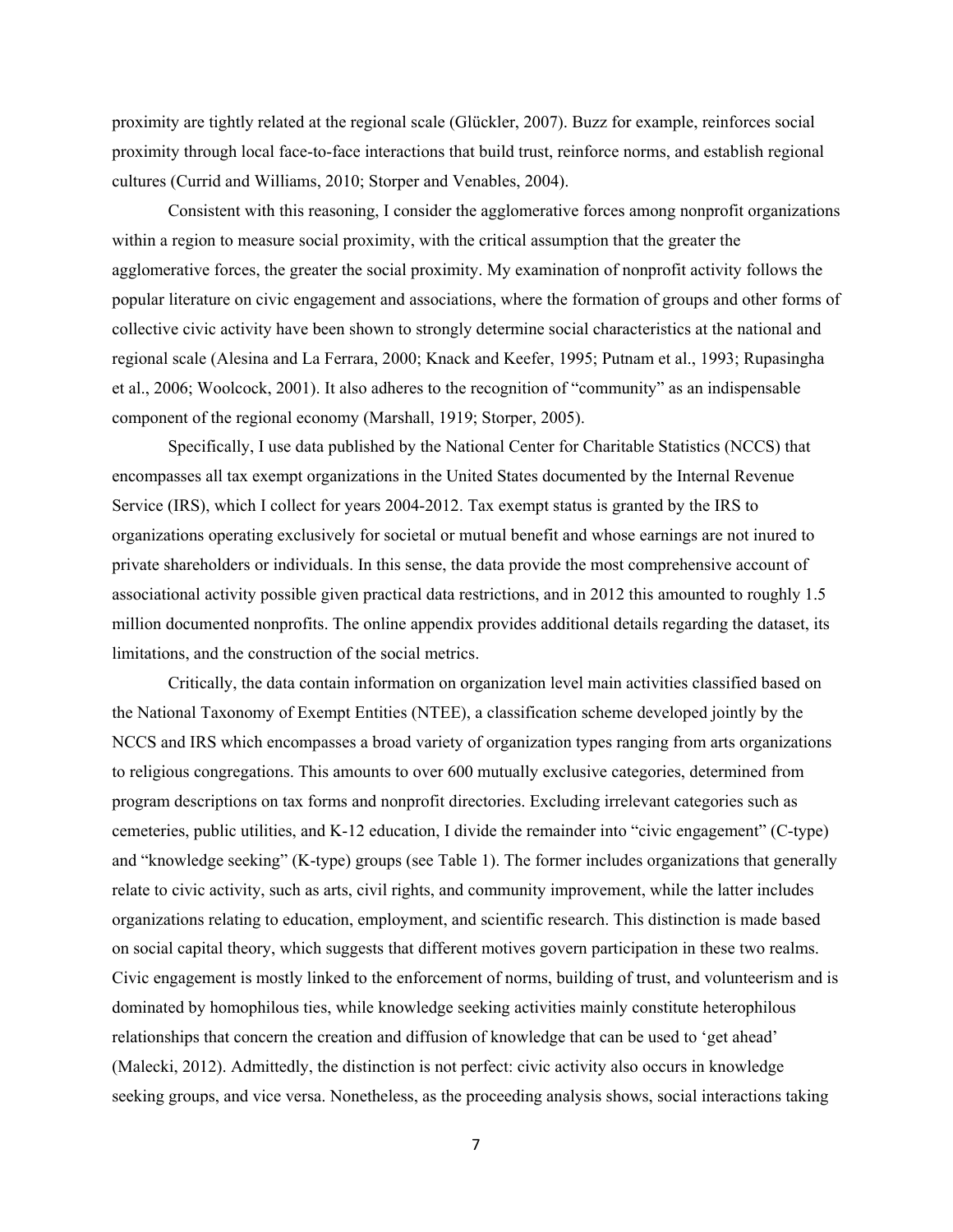| <b>NTEE</b><br>major group | Description                                           | Classification     |
|----------------------------|-------------------------------------------------------|--------------------|
| A                          | Arts, Culture & Humanities                            | Civic (C-type)     |
| B                          | Education                                             | Knowledge (K-type) |
| $\mathcal{C}$              | Environmental Quality, Protection, and Beautification | Civic (C-type)     |
| D                          | Animal-Related                                        | Civic (C-type)     |
| E                          | <b>Health Care</b>                                    | Civic (C-type)     |
| $\overline{F}$             | Mental Health & Crisis Intervention                   | Civic (C-type)     |
| G                          | Voluntary Health Associations & Medical Disciplines   | Civic (C-type)     |
| H                          | <b>Medical Research</b>                               | Knowledge (K-type) |
| $\mathbf I$                | Crime & Legal-Related                                 | Civic (C-type)     |
| J                          | Employment, job related                               | Knowledge (K-type) |
| K                          | Food, Agriculture & Nutrition                         | Civic (C-type)     |
| L                          | Housing & Shelter                                     | Civic (C-type)     |
| M                          | Public Safety, Disaster Preparedness & Relief         | Civic (C-type)     |
| N                          | Recreation, Sports, Leisure, & Athletics              | Civic (C-type)     |
| $\Omega$                   | Youth Development                                     | Civic (C-type)     |
| $\mathbf{P}$               | <b>Human Services</b>                                 | Civic (C-type)     |
| Q                          | International, Foreign Affairs & National Security    | Civic (C-type)     |
| $\mathbb{R}$               | Civil Rights, Social Action & Advocacy                | Civic (C-type)     |
| S                          | Community Improvement & Capacity Building             | Civic (C-type)     |
| T                          | Philanthropy, Voluntarism & Grantmaking Foundations   | Civic (C-type)     |
| $\mathbf U$                | Science and Technology Research Institutes            | Knowledge (K-type) |
| $\mathbf V$                | Social Science Research Institutes                    | Knowledge (K-type) |
| W                          | Public & Societal Benefit                             | Civic (C-type)     |
| X                          | Religion Related, Spiritual Development               | Civic (C-type)     |
| Y                          | Mutual & Membership Benefit Organizations             | Civic (C-type)     |

**Table 1.** NTEE major groups and classifications

 included in the analysis. The online appendix provides further details regarding C and K-type groupings. *Notes*: Certain subcategories within each NTEE major group are classified differently. Not all subcategories are

place within these realms exhibit drastically different associations with entrepreneurship, which is likely in part due to underlying differences between these two social dimensions.

As a first step, I measure the agglomerative forces between nonprofit categories by calculating the Ellison-Glaeser (EG) index of coagglomeration (Ellison et al., 2010) for pairwise combinations of NTEE codes, which is done separately for the C and K-type organizations. The index is defined as

$$
EG_{ab} = \frac{\sum_m (s_{ma} - x_m)(s_{mb} - x_m)}{1 - \sum_m x_m^2} ,
$$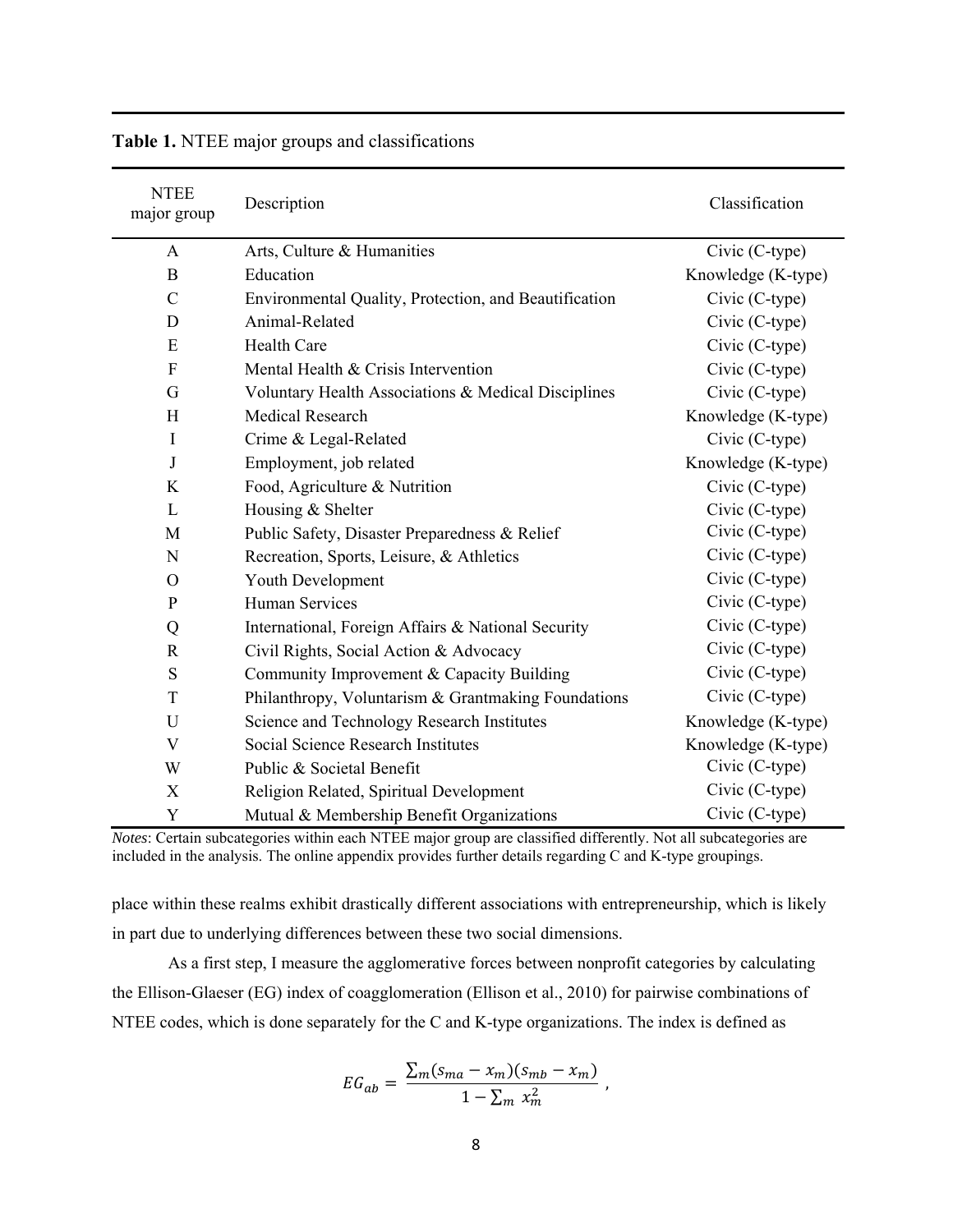where  $s_{ma}$  refers to the share of NTEE code  $a$ 's employment contained in region  $m$ , and  $x_m$  is region  $m$ 's share of total nonprofit employment. The index is calculated at the Metropolitan Statistical Area (MSA) level to maintain consistency with the empirical analyses, and robustness checks are conducted based on county level calculations. Panels are pooled and median employment values are taken to reduce noise due to coding errors and intermittent reporting. It can be seen that the index is closely related to the covariance of employment shares across regions, and Ellison and Glaeser (1997) and Ellison et al. (2010) provide mathematical justification of how the index measures the strength of agglomerative forces in a particular model of location choice. The index is quite general in that it places little restrictions on location decisions, allowing it to be generalizable to the nonprofit context. Higher values of  $EG_{ab}$  indicate stronger attractive forces due to factors such as shared interests, inputs, labor requirements, or natural advantages.

Table 2 presents the 10 most coagglomerated pairs for the C and K-type groups. For C-type organizations, coagglomeration is generally strong among nonprofits engaged in international affairs, while for K-type organizations, social science research categories are the most coagglomerated. These activities are generally concentrated in large cities such as Washington DC, New York, and Boston. Compared to estimates reported for pairwise manufacturing industries in Ellison et al. (2010), the index values for nonprofits are right skewed, reflecting that some nonprofit activities exhibit very strong tendencies to coagglomerate. The lowest value of the index for C-type organizations was -0.077 for Public automotive safety (M42) and In-home assistance (P44), while for the K-types it was -0.040 for Economics & behavioral science research (V22-V24) and Graduate & professional schools (B50).

The EG coagglomeration index is a global measure of the agglomerative forces between groups. From this global measure, a region specific metric of social proximity is calculated as

Social proximity<sub>rt</sub> = 
$$
\frac{\sum_{a} \sum_{b>a} W_{art} \cdot W_{brt} \cdot EG_{ab}}{\sum_{a} \sum_{b>a} W_{art} \cdot W_{brt}}
$$
, where

\n
$$
W_{art} = Count_{art} \times Size_a
$$
.

Here, Count<sub>art</sub> is the count of NTEE code a organizations in region  $r$  for year t, while Size<sub>a</sub> is average employment for NTEE code  $\alpha$  organizations.<sup>2</sup> These two components constitute the weights (*W*), and both weights for categories  $a$  and  $b$  enter multiplicatively for each  $EG_{ab}$  term. The denominator normalizes the metric, thus allowing it to be interpreted as the weighted average of  $EG_{ab}$  values. As for

<sup>&</sup>lt;sup>2</sup> The product of count and average size is used in lieu of actual employment for two reasons. First, as opposed to counts, employment data are not available for all panel years, and in many cases are reported intermittently. Second, do not report employment to the IRS, but are included in counts. The weights account for size differences between, small nonprofits with less than \$25,000 (but greater than \$5,000) in annual receipts and some religious organizations for example, universities and churches, while allowing the inclusion of all nonprofits documented in the data.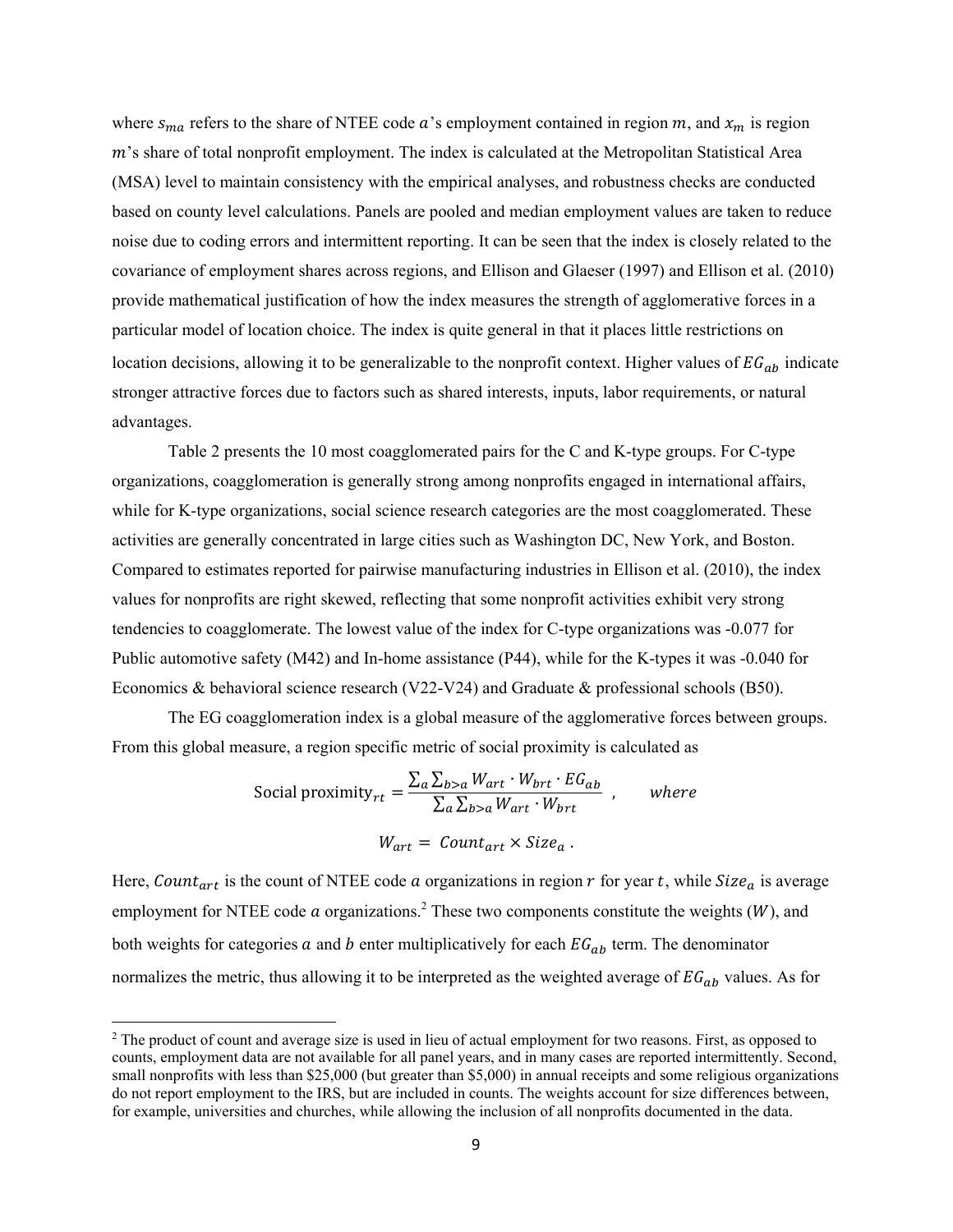| Rank         | Nonprofit category a (NTEE code)                                                                 | Nonprofit category <b>b</b> (NTEE code)                | EG index |
|--------------|--------------------------------------------------------------------------------------------------|--------------------------------------------------------|----------|
|              | A. Civic engagement (C-type) organizations: EG coagglomeration index using MSA level employment  |                                                        |          |
| 1            | International Agricultural & Economic Dev. (Q31-Q32)                                             | International Democracy & Civil Society Dev. (Q35)     | 0.368    |
| 2            | Voluntary Health Assoc., Surgical Specialties (G9B)                                              | Disabled Persons Rights (R23)                          | 0.344    |
| 3            | International Agricultural & Economic Dev. (Q31-Q32)                                             | International Peace & Security (O40)                   | 0.300    |
| 4            | Human Services, In-Home Assistance (P44)                                                         | Philanthropy Orgs., Voluntarism Promotion (T40)        | 0.295    |
| 5            | International Agricultural & Economic Dev. (Q31-Q32)                                             | Public & Societal Benefit, Public Administration (W20) | 0.293    |
| 6            | Animal and Wildlife, Fisheries Resources (D33)                                                   | International Agricultural & Economic Dev. (Q31-Q32)   | 0.289    |
| 7            | Human Services, In-Home Assistance (P44)                                                         | International Affairs Alliances & Advocacy (Q01-Q03)   | 0.287    |
| 8            | Voluntary Health Assoc., Alzheimers disease (G83)                                                | Public & Societal Benefit, Other (W90-W99)             | 0.283    |
| 9            | International Affairs Alliances & Advocacy (O01-O03)                                             | Philanthropy Orgs., Voluntarism Promotion (T40)        | 0.274    |
| 10           | Human Services, In-Home Assistance (P44)                                                         | International Human Rights (Q70)                       | 0.263    |
|              | B. Knowledge seeking (K-type) organizations: EG coagglomeration index using MSA level employment |                                                        |          |
| $\mathbf{1}$ | Foreign Affairs & Other Misc. Research (Q,R,T,X,Y05)                                             | Social Science Research Support Orgs. (V01-V19)        | 0.351    |
| 2            | Social Science Research Support Orgs. (V01-V19)                                                  | Economics & Behavioral Science Research (V22-V24)      | 0.338    |
| 3            | Foreign Affairs & Other Misc. Research (Q,R,T,X,Y05)                                             | Economics & Behavioral Science Research (V22-V24)      | 0.299    |
| 4            | Science & Tech. Research Support Orgs. (U01-U19)                                                 | Social Science Research Support Orgs. (V01-V19)        | 0.264    |
| 5            | Public & Societal Benefit Research (W05)                                                         | Social Science Research Support Orgs. (V01-V19)        | 0.257    |
| 6            | Foreign Affairs & Other Misc. Research (Q,R,T,X,Y05)                                             | Science & Tech. Research Support Orgs. (U01-U19)       | 0.247    |
| 7            | Employment Preparation & Procurement (J20)                                                       | Social Science Research Support Orgs. (V01-V19)        | 0.223    |
| 8            | Medical Disciplines Research (H90)                                                               | Social Science Research Support Orgs. (V01-V19)        | 0.223    |
| 9            | Science & Tech. Support Organizations (U01-U19)                                                  | Economics & Behavioral Science Research (V22-V24)      | 0.219    |
| 10           | Foreign Affairs & Other Misc. Research (Q,R,T,X,Y05)                                             | Public & Societal Benefit Research (W05)               | 0.217    |
|              |                                                                                                  |                                                        |          |

# **Table 2.** Highest EG coagglomeration index  $(EG_{ab})$  values for C and K-type groups

the EG coagglomeration index, I calculate the social proximity metric separately for C and K-type groups.

This metric is in essence a simple density measure of social interactions, where *higher* values indicate greater average social proximity and thus greater *bonding* social capital, while *lower* values are indicative of greater average social distance and thus greater *bridging* social capital. Figure 1 provides a network representation of C-type organizations connected to each other by links representing  $EG_{ab}$ values. The network is superimposed with the relative differences in shares of nonprofits between the Washington-Arlington-Alexandria MSA and the Philadelphia-Camden-Wilmington MSA, two representative regions similar in size. The first noteworthy observation is that the network exhibits a clear core-periphery structure, with a dense central cluster surrounded by a weakly connected periphery. This indicates that the coagglomerative forces are strong for only a subset of activities, which mostly consist of public and societal benefit (NTEE W), international development (NTEE Q), and civil rights and social action (NTEE R) organization categories. Contrasting Washington DC with Philadelphia, it is seen that Washington dominates the core, which results in a much higher social proximity value for the region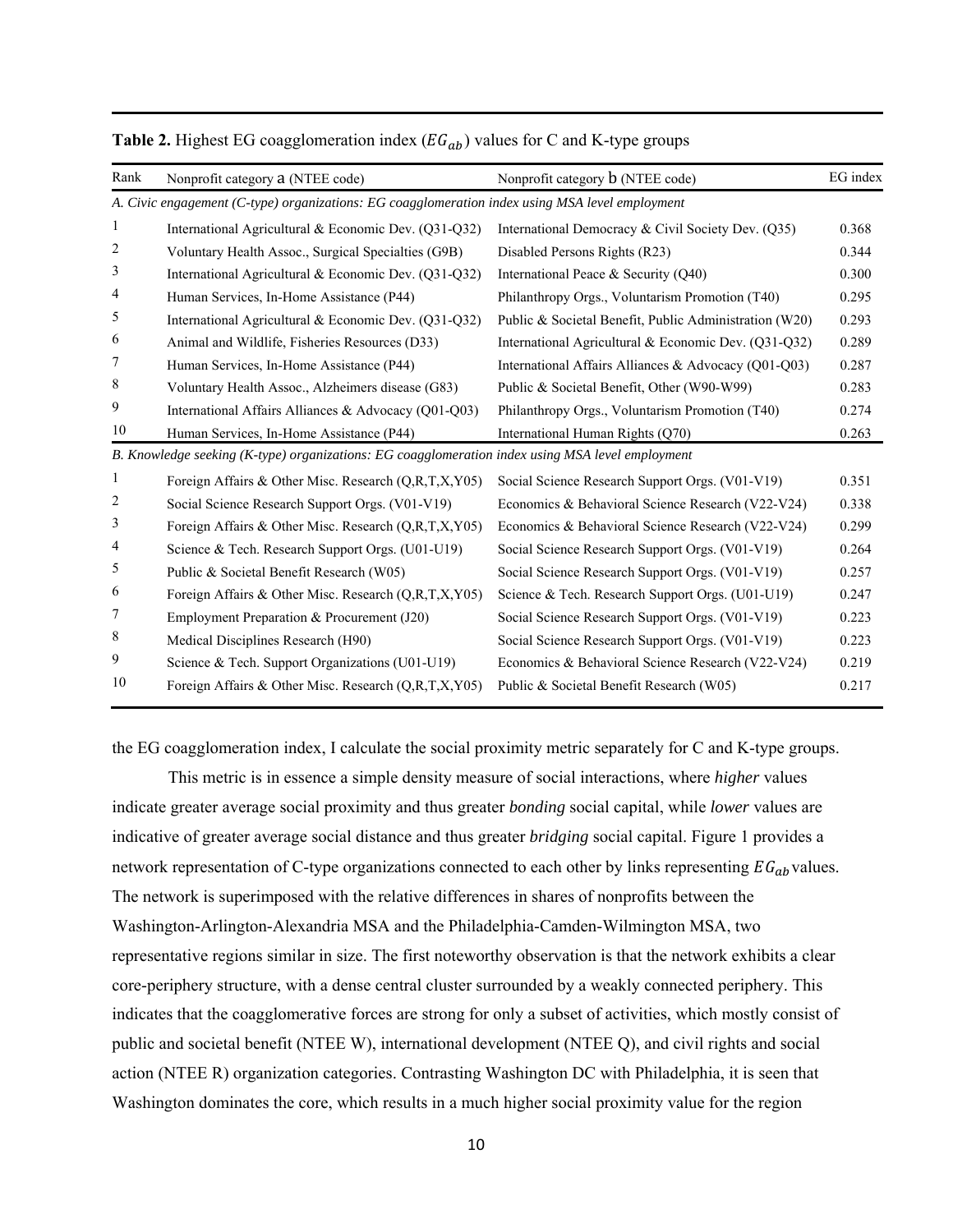

**Figure 1.** The coagglomeration network for civic engagement (C-type) organizations, superimposed with the absolute differences in nonprofits shares between Washington DC and Philadelphia PA.

 *Notes*: Nodes represent NTEE codes. Edges represent EG coagglomeration index values. Node size is proportional to absolute differences in nonprofit shares. To make visualization manageable, only edges that are either part of the maximum spanning tree (Hidalgo et al., 2007) or those corresponding to EG index values of 0.01 or greater are shown. The network is visualized using the ForceAtlas2 (Jacomy et al., 2014) and Fruchterman-Reingold (1991) algorithms in succession.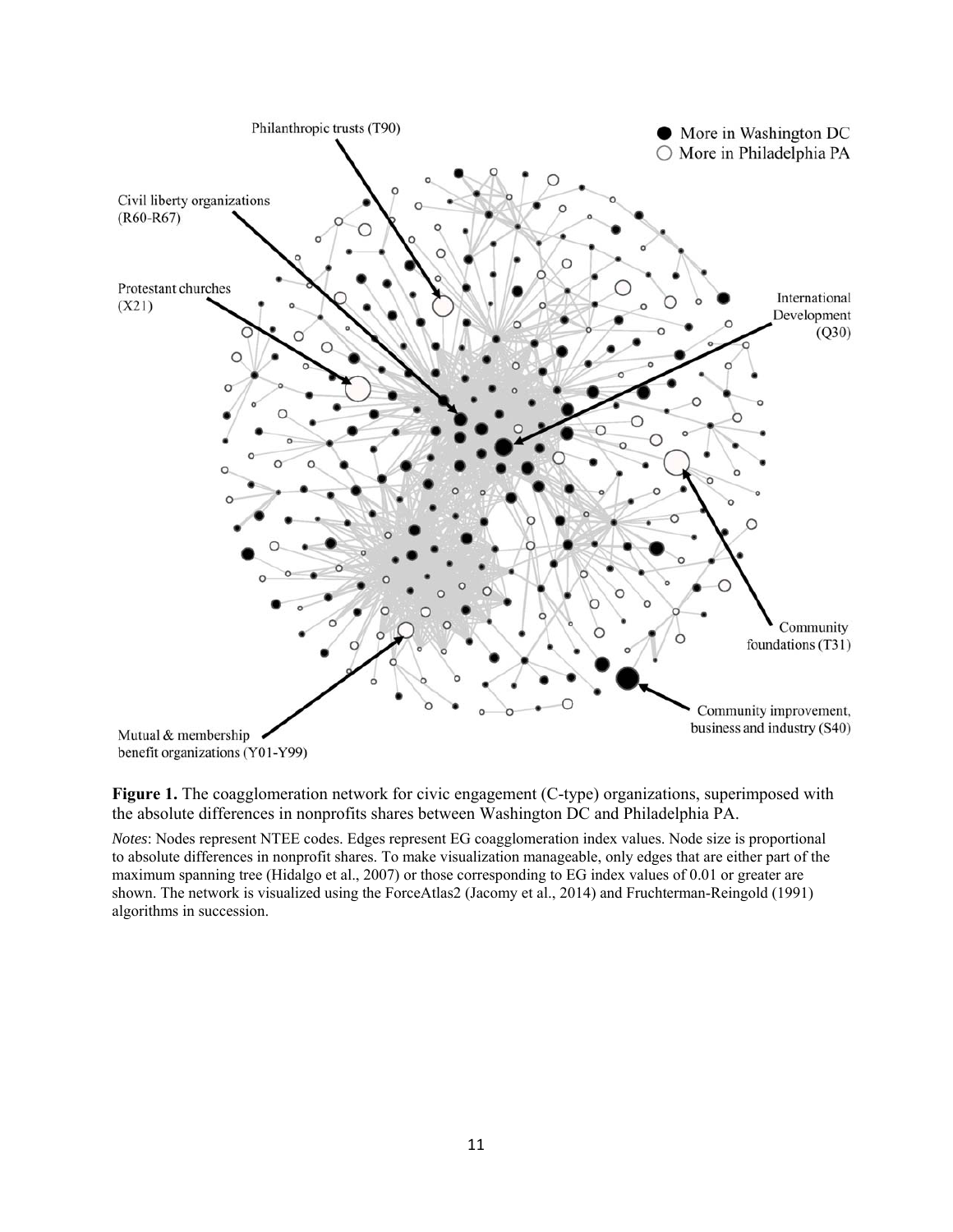

**Figure 2.** Nonprofits per capita and social proximity for C and K-type organizations, 2004-2012 median. Darker corresponds to higher values.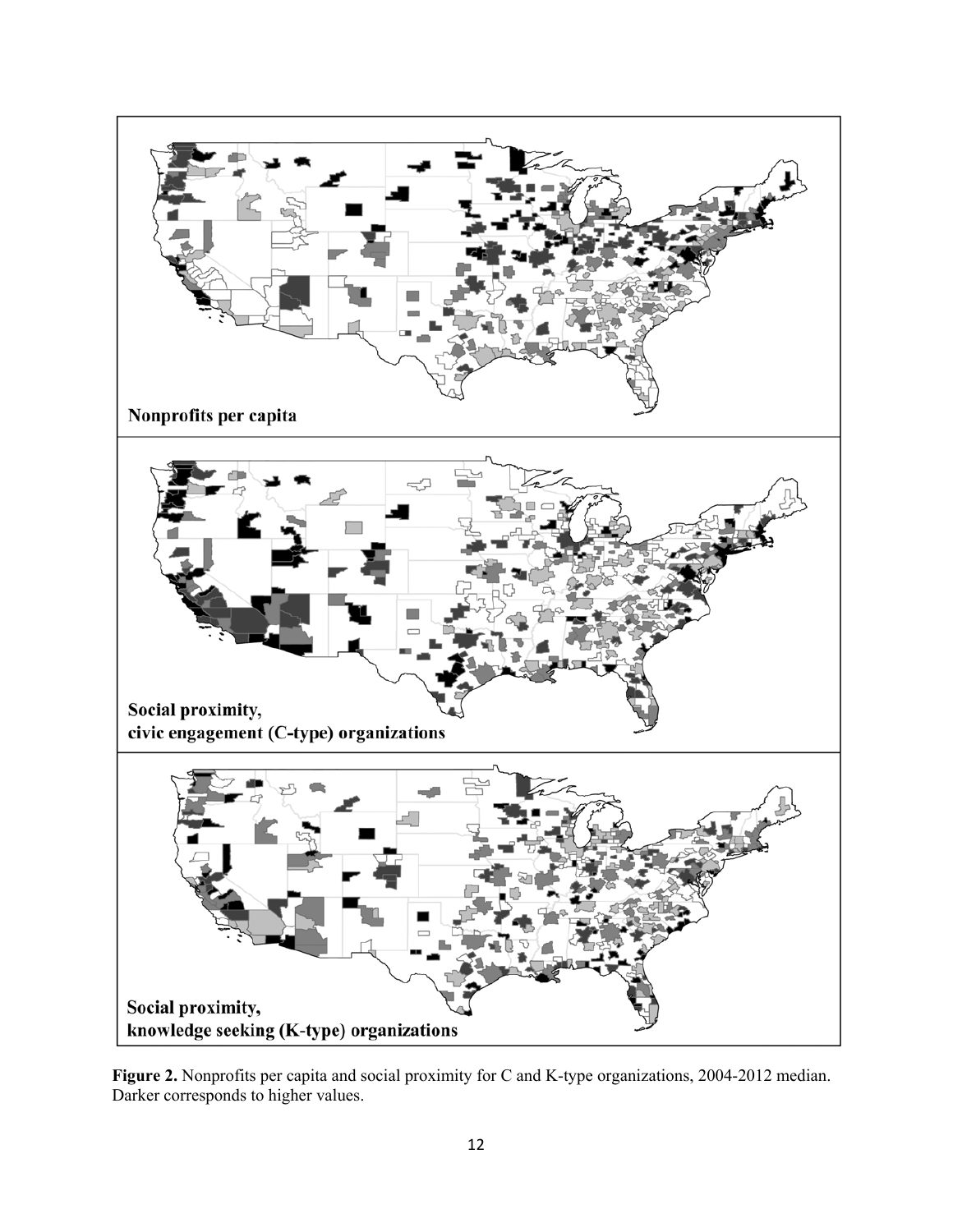compared to Philadelphia, despite roughly similar populations. Figure 2 shows spatial patterns for the number of nonprofits per capita and the social proximity metrics. The correlation between the social proximity metrics for C and K-type groups was 0.03, while their correlations with nonprofits per capita were 0.13 and -0.19 respectively. The highest social proximity measured for C-type organizations was 0.0022 for Gulfport-Biloxi Mississippi in 2005, while for K-type organizations Hanford-Corcoran California was highest at 0.0158 in 2011.

Notably, the EG index, while appealing in its generality, is unable to differentiate between different coagglomeration mechanisms. For manufacturing industries, this results in coagglomeration due to the sharing of customers and suppliers, labor, or knowledge being indistinguishable from coagglomeration due to, for example, the need to be close to the shore (Ellison and Glaeser, 1997). Similarly for nonprofits, coagglomeration can occur due to exogenous factors. The high social proximity value for C-type organizations in Washington DC is in large part due to the concentration of foreign affairs and public policy organizations which benefit from being located in the nation's capital. I do not attempt to distinguish between these different forces, and rather consider all coagglomeration mechanisms germane in reinforcing social proximity. Indeed, foreign affairs and policy advocacies both being reliant on federal government ties constitutes another not insignificant mechanism that augments social interactions.

# **3. Agglomeration: concentration and inter-industry relations**

Agglomeration economies refer to the mechanisms that drive the geographic concentration of employees and firms, and is a centripetal force that acts against the centrifugal forces of congestion, pollution, and higher land costs (Krugman, 1991). Fundamentally, gains from concentration come from the reduction of transportation costs, whether it be the transport of goods, labor, or ideas. My main strategy is to measure four agglomeration factors, which constitute own industry concentration and the three agglomeration economies of Marshall (1890). Own industry concentration is measured by the location quotient  $(LQ)$ , where

$$
LQ_{irt} = \frac{emplogment_{irt}/emplogment_{rt}}{total\,emplogment_{it}/total\,emplogment_{t}}\,,
$$

and  $i, r$ , and  $t$  denote industries, regions, and years respectively.

For all agglomeration metrics, industry employment data spanning years 2004-2012 are taken from the Wholedata Establishment and Employment Database, a dataset developed by the Upjohn Institute that provides an unsuppressed version of the County Business Patterns series published by the Census Bureau (Isserman and Westervelt, 2006). Industries are defined at the four-digit level based on the 2007 North American Industry Classification System (NAICS), and I exclude agriculture (NAICS 11),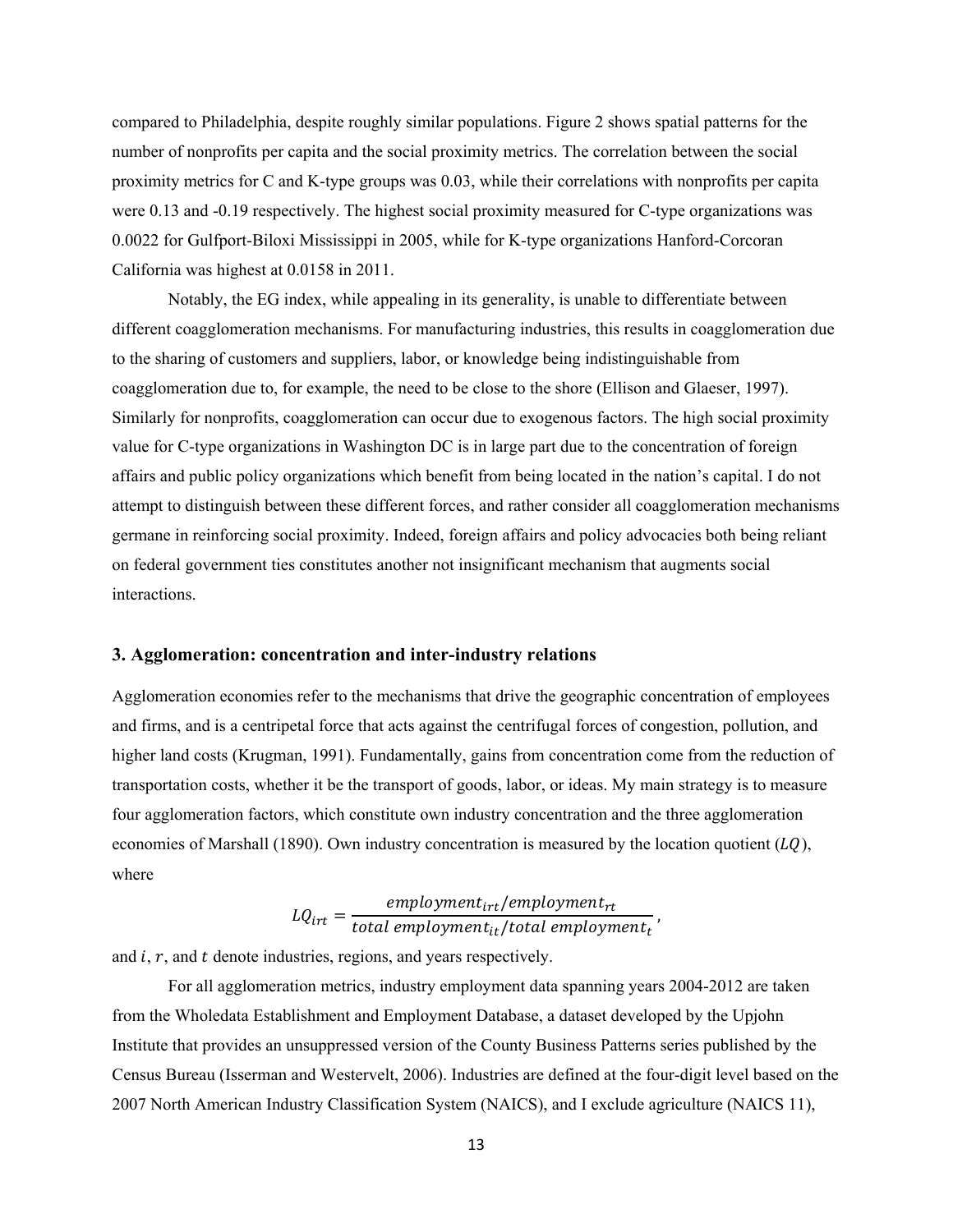public administration (NAICS 92), and private households (NAICS 8141), along with a few industries for which reliable data were not available.<sup>3</sup> Regions are defined at the MSA level using 2009 definitions published by the Office of Management and Budget. The online appendix provides additional information regarding the data and methods used for constructing the metrics.

The following subsections start by discussing each of the Marshallian forces and the metrics and data used to measure them. The three measures are conceptually and mechanically similar in that they capture different dimensions of proximity for a focal industry in a region, only differing in how interindustry linkages are defined. However, it is expected that the Marshallian mechanisms do not constitute the primary forces of agglomeration for some industries, especially the services sector. Thus I construct an additional metric of agglomeration that measures the overall strength of all agglomerative forces using the EG coagglomeration index for industries, further explained below. Readers are turned to Glaeser and Gottlieb (2009) for a more extensive review of the literature on agglomeration.

# 3.1. Proximity to customers and suppliers: input-output linkages

The concentration of firms brings with it reductions in the costs of transporting goods, thus increasing productivity. When inputs are bulky, producing close to raw materials is beneficial, while producing close to customers is ideal when finished products are costly to transport. Examples of this phenomenon include the refined sugar industry in nineteenth century New York (Glaeser and Kerr, 2009), or the 1960s and 70s steel industry in the U.S. northeast.

I utilize the supply and use tables of the 2007 Benchmark Input-Output Accounts published by the Bureau of Economic Analysis to measure the strength of customer-supplier relationships (Ellison et al., 2010; Jofre-Monseny et al., 2011). Supplier relationships are defined as

$$
W_{i \leftarrow j}^{Input} = inputs_{i \leftarrow j} / total inputs_{i} ,
$$

and thus represent the share of industry  $i$ 's inputs that come from industry  $j$ . Customer relationships as  $W_{ij}^{IO}$  = mean {  $W_{i \leftarrow j}^{Input}$ ,  $W_{i \rightarrow j}^{Output}$ }. This metric is not symmetric due to differences in industry size  $(W_{i\to i}^{Output})$  are defined analogously as the share of outputs that are sold to industry *j*. Only inter-industry relations are considered, excluding other factors such as value added or final demand. Own industry sales are also excluded in calculations. I construct a combined measure of the flow of goods between industries (i.e.  $W_{ij}^{IO} \neq W_{ji}^{IO}$ ). Panel A of Table 3 presents the top five industry pairs that exhibit the strongest customer-supplier relationships.

<sup>&</sup>lt;sup>3</sup> These industries are petroleum and coal products manufacturing (NAICS 3241), rail transportation (NAICS 4821), postal services (NAICS 4911), central banks (NAICS 5211), and insurance and employee benefit funds (NAICS 5251).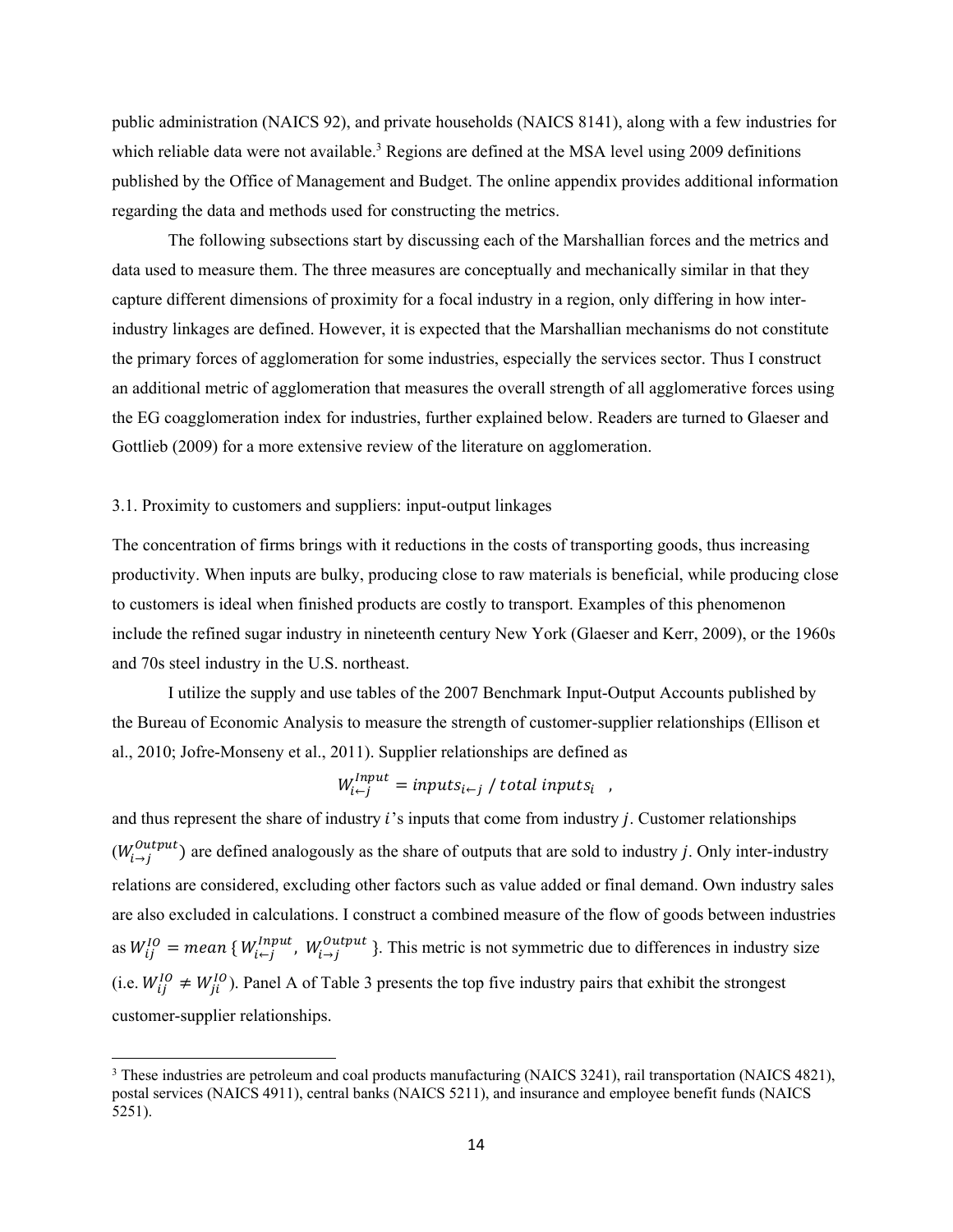|  |  | Table 3. Strength of inter-industry relationships |  |
|--|--|---------------------------------------------------|--|
|--|--|---------------------------------------------------|--|

|              | Rank Industry <i>i</i> (4-digit NAICS)                                                                              | Industry <i>j</i> (4-digit NAICS)                           | Value |
|--------------|---------------------------------------------------------------------------------------------------------------------|-------------------------------------------------------------|-------|
|              | A. Input-output linkages, $W_{ij}^{IO}$ (mean of Input and Output shares, Benchmark IO accounts, 2007)              |                                                             |       |
| $\mathbf{1}$ | Motor Vehicle Manufacturing (3361)                                                                                  | Motor Vehicle Parts Manufacturing (3363)                    | 0.619 |
| 2            | Radio and Television Broadcasting (5151)                                                                            | Advertising, Public Relations, and Related Services (5418)  | 0.568 |
| 3            | Other Information Services (5191)                                                                                   | Advertising, Public Relations, and Related Services (5418)  | 0.503 |
| 4            | Newspaper, Periodical, Book, Publishers (5111)                                                                      | Advertising, Public Relations, and Related Services (5418)  | 0.468 |
| 5            | Motor Vehicles, Parts & Supplies Wholesalers (4231)                                                                 | Automotive Repair and Maintenance (8111)                    | 0.445 |
|              | B. Labor market pooling, $W_{ij}^{labor}$ (correlations, Occupational Employment Statistics, 2000 - 2012, median)   |                                                             |       |
| $\mathbf{1}$ | Ventilation, Heating, Air-Cond. Equipment Manufacturing (3334) Other General Purpose Machinery Manufacturing (3339) |                                                             | 0.949 |
| 2            | Converted Paper Product Manufacturing (3222)                                                                        | Soap, Cleaning Compound & Toilet Manufacturing (3256)       | 0.946 |
| 3            | Industrial Machinery Manufacturing (3332)                                                                           | Other General Purpose Machinery Manufacturing (3339)        | 0.945 |
| 4            | Alumina & Aluminum Production & Processing (3313)                                                                   | Foundries (3315)                                            | 0.945 |
| 5            | Nonferrous Metal Production and Processing (3314)                                                                   | Foundries (3315)                                            | 0.943 |
|              | C. Knowledge spillovers, $W_{ij}^{knowledge}$                                                                       | (patent citation shares, NBER patent database, 1976-2006)   |       |
| $\mathbf{1}$ | Shoe Stores (4482)                                                                                                  | Footwear Manufacturing (3162)                               | 0.781 |
| 2            | Other Telecommunications (5179)                                                                                     | Communications Equipment Manufacturing (3342)               | 0.689 |
| 3            | Child Day Care Services (6244)                                                                                      | Other Miscellaneous Manufacturing (3399)                    | 0.651 |
| 4            | Jewelry, Luggage, & Leather Goods Stores (4483)                                                                     | Other Leather & Allied Product Manufacturing (3169)         | 0.644 |
| 5            | Scenic & Sightseeing Transportation, Land (4871)                                                                    | Ship & Boat Building (3366)                                 | 0.639 |
|              | D. EG coagglomeration index for pairwise industries, $W_{ij}^{EG}$                                                  | (Unsuppressed County Business Patterns, 2004-2012, median)  |       |
| 1            | Cut and Sew Apparel Manufacturing (3152)                                                                            | Motion Picture and Video Industries (5121)                  | 0.144 |
| 2            | Cut and Sew Apparel Manufacturing (3152)                                                                            | Agents & Managers for Artists & Other Public Figures (7114) | 0.142 |
| 3            | Cut and Sew Apparel Manufacturing (3152)                                                                            | Independent Artists, Writers, and Performers (7115)         | 0.120 |
| 4            | Cut and Sew Apparel Manufacturing (3152)                                                                            | Sound Recording Industries (5122)                           | 0.106 |
| 5            | Motion Picture and Video Industries (5121)                                                                          | Agents & Managers for Artists & Other Public Figures (7114) | 0.104 |

Using these relationships, I measure the proximity to customers and suppliers for a focal industry  $i$  in region  $r$ , year  $t$  as

*10 proximity<sub>irt</sub>* = 
$$
\sum_{j \neq i} \left( \frac{employment_{jrt}}{total employment_{rt}} \times W_{ij}^{IO} \right) ,
$$

which in essence is the employment weighted average of customer-supplier linkages to all other industries. The highest observed Input-Output proximity was 0.1849 for Motor Vehicle Manufacturing (NAICS 3361) in Kokomo Indiana in 2005, while the lowest was 0.0003 for Nonscheduled Air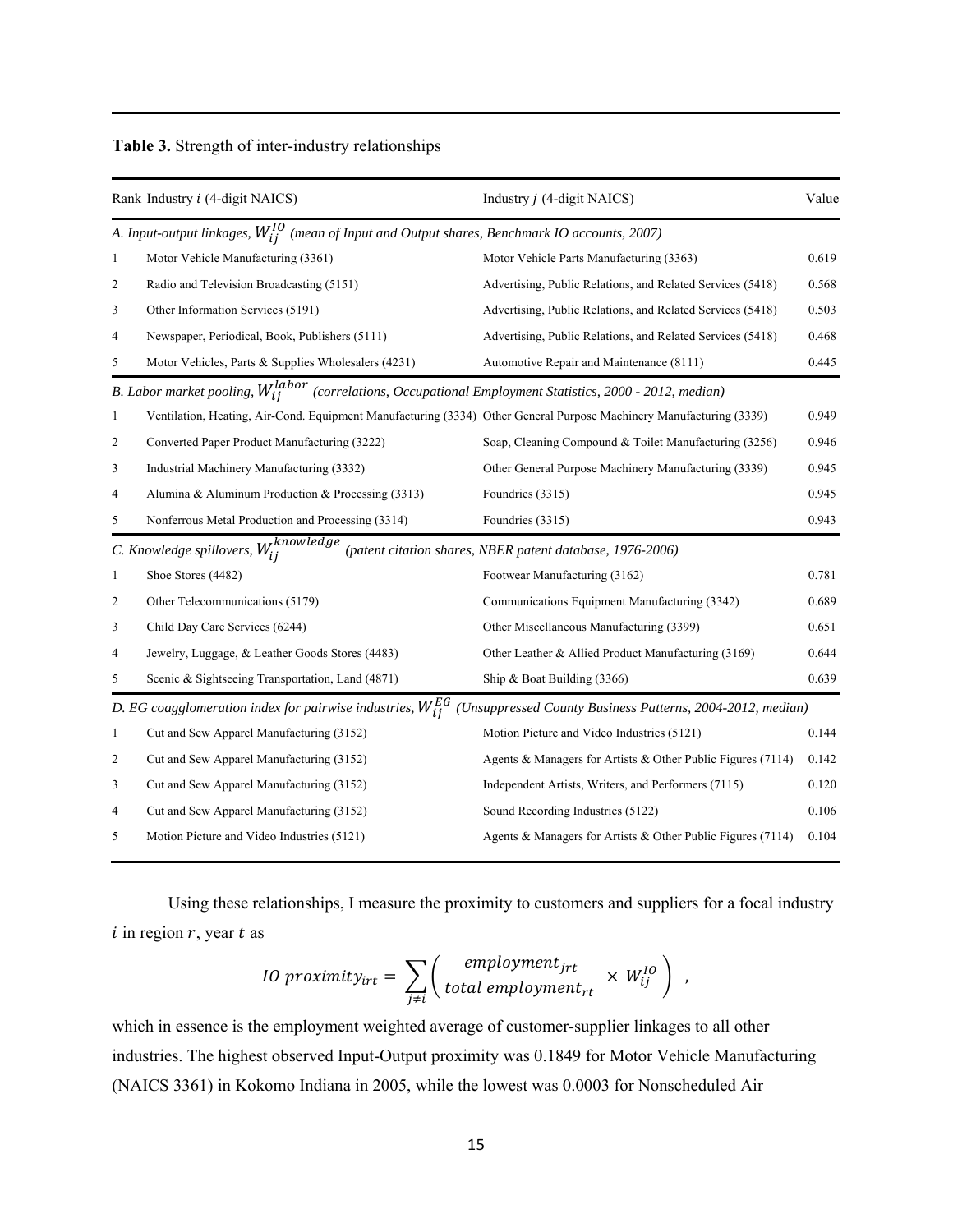Transportation (NAICS 4812) in Morristown Tennessee in 2004.

#### 3.2. Proximity to workers: labor market pooling

Firms also agglomerate to reap the benefits of a large labor pool, which facilitates easier worker movement across firms and industries. This allows for risk sharing in the labor market, and thus maximizes productivity while reducing wage fluctuations. Agglomerations also facilitate better workerfirm matches (Helsley and Strange, 1990), with entrepreneurs tending to start firms in areas with better access to a suitable labor force (Combes and Duranton, 2006).

To capture this mechanism, I measure the extent to which two industries share similar labor requirements. I use data on occupational employment by industry taken from the Occupational Employment Statistics series published by the Bureau of Labor Statistics for years 2000-2012, which provides detailed employment patterns for roughly 800 occupations across all industries. Following Ellison et al. (2010), I calculate similarities in labor requirements between pairwise industries ( $W_{ij}^{labor}$ ) by taking the median of yearly correlations of employment shares across occupations. Panel B of Table 3 provides the top five most similar industry pairs. Labor market proximity (*Labor proximity<sub>irt</sub>*) is calculated in an analogous manner to *10 proximity<sub>irt</sub>*, substituting  $W_{ij}^{IO}$  with  $W_{ij}^{labor}$ . The highest observed labor market proximity was 0.7115 for Hardware, and Plumbing and Heating Equipment and Supplies Merchant Wholesalers (NAICS 4237) in Dalton Georgia for 2005, while the lowest was -0.0288 for Child Daycare Services (NAICS 6244) in Elkhart-Goshen Indiana, also for year 2005.

# 3.3. Proximity to ideas: knowledge spillovers

 1996). The third Marshallian force is the presence of suppliers of ideas. Marshall asserted that spatial proximity eases the movement of knowledge and ideas among firms and workers, famously quoting how the mysteries of the trade were "in the air". If firms colocate to share knowledge, it should be that industries using similar knowledge cluster together (Glaeser and Kerr, 2009; Jofre-Monseny et al., 2011; Saxenian,

To test the importance of knowledge flows, I measure the extent to which two industries share technologies through patent citations (Jaffe et al., 1993). Data are taken from the NBER Patent Database, which documents all patent citations from 1976-2006, and I exclude self-citations as well as patents filed outside of the U.S. (Hall et al., 2001). I map technologies to industries using a mapping scheme based on an algorithmic approach that mines the textual content of patent abstracts, matching keywords with industry descriptions (Goldschlag et al., 2016). Analogous to  $W_{i \leftarrow j}^{Input}$ , I calculate the share of patents associated with industry  $i$  that cite patents associated with industry  $j$ . Like the supplier relationship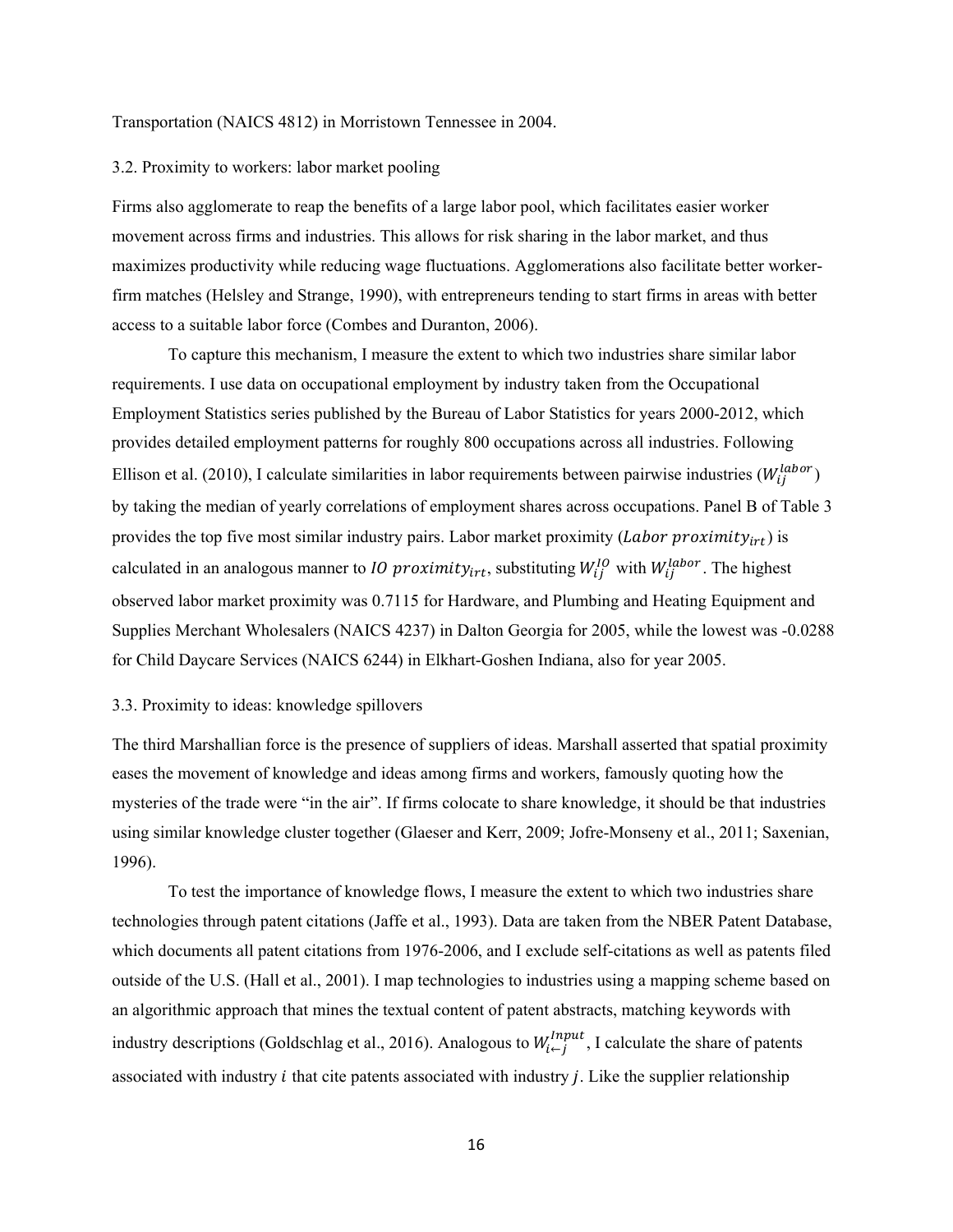metric, this measure is not symmetric  $(W_{ij}^{knowledge} \neq W_{ji}^{knowledge})$ . Panel C of Table 3 provides the top five industry pairs. Again, Knowledge proximity<sub>irt</sub> is calculated analogously to the IO and labor proximity metrics using  $W_{ij}^{knowledge}$ . The highest observed knowledge proximity was 0.2384 for Scenic and Sightseeing Transportation, Water (NAICS 4872) in Pascagoula Mississippi for 2010, and the lowest was  $3.9 \times 10^{-5}$  for Residential Mental Retardation, Mental Health and Substance Abuse Facilities (NAICS 6232) in Laredo Texas, also for 2010.

 pecuniary in nature. It is also important to note that knowledge spillovers occur through the other Despite their importance, knowledge spillovers are notoriously difficult to measure. They encompass many different concepts ranging from endogenous growth to social interactions theory. I note that rather than being a measure for all intellectual spillovers, this measure rather captures the exchange of technologies (Ellison et al., 2010), and is thus limited in its scope to knowledge transfer that is mainly Marshallian channels, as well as through social interactions. This is especially true in this study, as the social proximity measure for K-type organizations can be regarded as another measure of knowledge flows, albeit in a different setting. As such, the effect of knowledge proximity on entrepreneurship is expected to be weaker than the other agglomeration factors.

#### 3.4. A composite index of inter-industry relations

Not all agglomeration is due to the presence of customer-supplier linkages, labor market pooling, or knowledge spillovers. For example, the arts industries cluster in Los Angeles and New York due to social factors that include shared tastes and norms (Currid and Williams, 2010), and shared dependencies for certain natural advantages constitute another significant reason to coagglomerate. For many industries, it may be the case that such factors dominate the Marshallian forces in driving agglomeration.

Similar to the construction of the social proximity metrics, I utilize the EG coagglomeration index defined across *industries* to construct a composite index of agglomerative forces  $(W_{ij}^{EG})$  using industry-MSA level employment taken from the unsuppressed County Business Patterns data. Due to the nature of the EG index, this metric can be thought of as measuring all agglomerative forces, including Marshall's mechanisms, social factors, and natural advantages. Panel D of Table 3 lists the top five industry pairs. Analogous to the other Marshallian metrics, I construct a composite proximity metric (Composite proximity<sub>irt</sub>) utilizing  $W_{ij}^{EG}$ . I find that the highest observed composite proximity was 0.0234 for Pipeline Transportation of Crude Oil (NAICS 4861) in Midland Texas in 2012, while the lowest was -0.0164 for Securities and Commodity Exchanges (NAICS 5232) in Pascagoula Mississippi in 2010.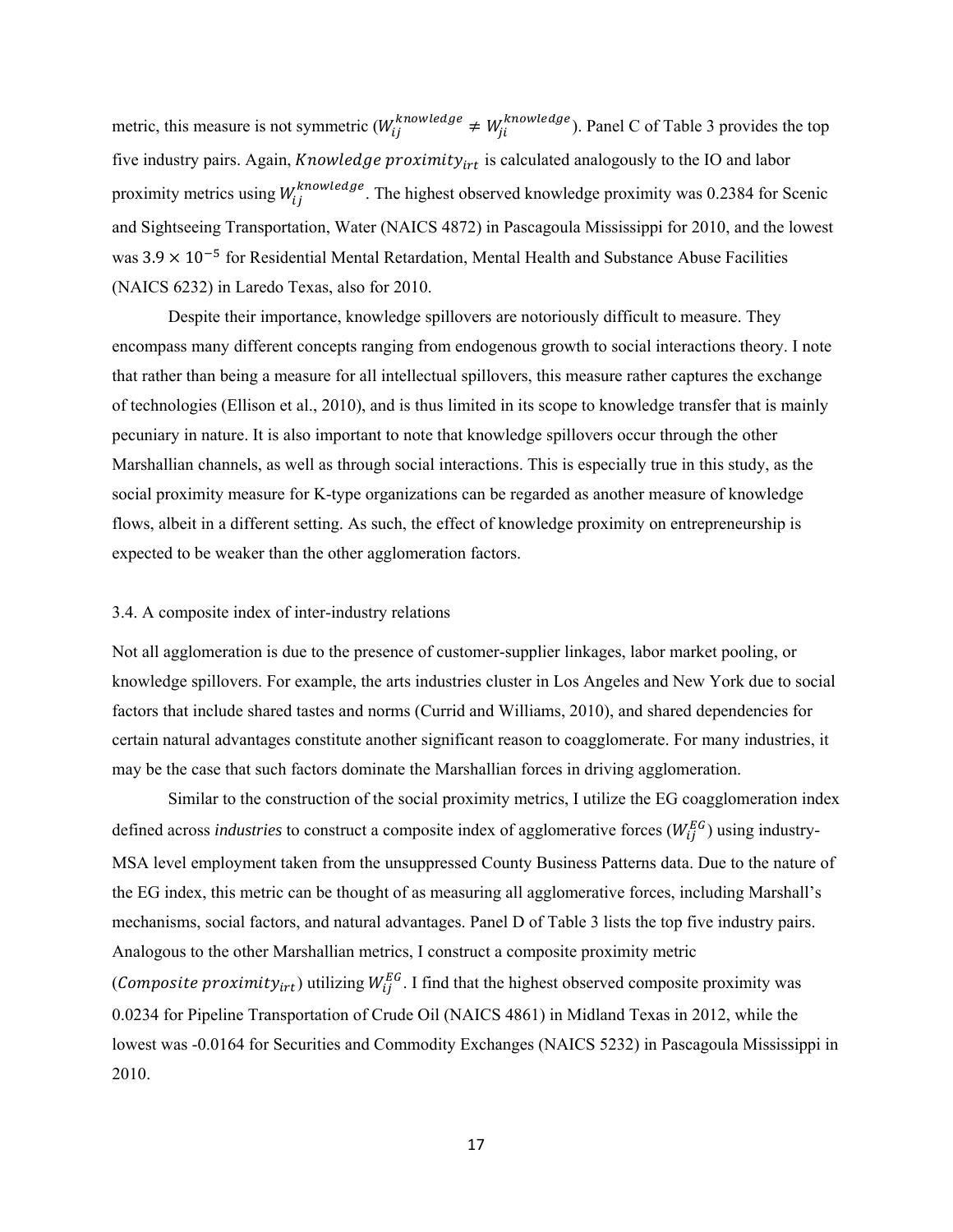# **4. Estimation strategy**

The dependent variable ( $B_{irt+1}$ ) is the lagged count of new establishment births in industry *i*, MSA *r*, and year  $t + 1$ . I follow Glaeser et al. (2010) and define entrepreneurship as establishment births of singleunit enterprises that are not part of an existing firm, with robustness checks conducted for new establishments of existing firms (i.e. facility expansions). I focus on establishment counts rather than employment to work around critical disclosure issues that hamper granular analyses of employment data for births at the industry-region level. Nonetheless, as seen in previous studies (for example, Delgado et al., 2010), the estimates are not expected to differ significantly based on either measure mainly due to the fact that most new establishments (especially single-unit entrants) are rather small in size (Glaeser and Kerr, 2009). Establishment births data are taken from custom tabulations of the Statistics of U.S. Businesses (SUSB) yearly change series, which encompasses all employer firms<sup>4</sup> with an Employer Identification Number. The SUSB series is based on the Business Register, the Census Bureau's most accurate data source for U.S. business establishments that compiles data from economic censuses, business surveys, federal tax records, and other departmental and federal statistics. Descriptive statistics for the variable are provided in Table 4 and Table A1 of the appendix.

 the four-digit industry by MSA level. The high observed skewness and large number of zero births (58% of observations are zeros) for industry-MSA pairs present major problems in linear estimation, and thus I implement the Poisson quasimaximum likelihood (PQML) estimator with industry, region, and year fixed effects. The PQML estimator has its advantages in i) allowing for overdispersion due to imposing no restrictions on the conditional variance (provided the use of fully robust standard errors), ii) being consistent under a weaker assumption of correctly specified conditional means compared to other nonlinear estimators such as zeroinflated models or the negative binomial that rely on additional assumptions, and iii) allowing to sidestep the 'incidental parameters' problem, where for most nonlinear estimators excluding the Poisson, a large number of fixed effects leads to inconsistent parameter estimation under fixed  $T$ ,  $N \to \infty$  asymptotics (Cameron and Trivedi, 2013). In all specifications, standard errors are of the robust variety, clustered at

The main empirical specification can be represented as

$$
E(B_{irt+1}) = \exp(\alpha + \beta_{SOC} X_{rt}^{SOC} + \beta_{AGG} X_{irt}^{AGG} + \beta_{INT} X_{rt}^{SOC} \cdot X_{irt}^{AGG} + \beta_{CON} Z_{irt} + I_i + R_r + T_t)
$$

where  $X_{rt}^{SOC}$  refers to the set of social proximity metrics for C and K-type organizations,  $X_{irt}^{AGG}$  refers to own industry concentration and the various inter-industry agglomeration metrics,  $X_{rt}^{SC} \cdot X_{irt}^{AGG}$  refers to the

 4 The series excludes data for private households, railroads, agricultural production, government entities, as well as for industries outlined in Section 3.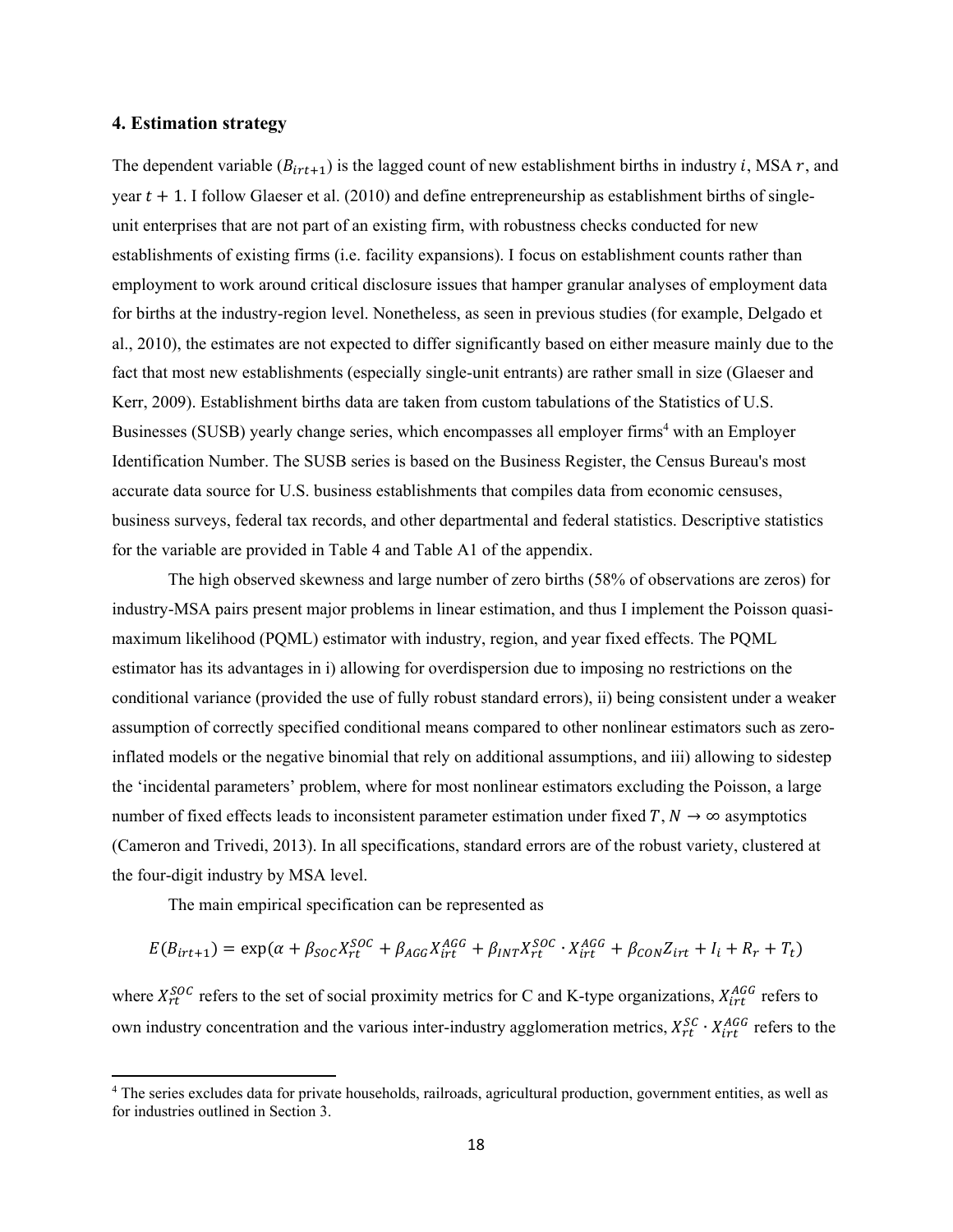# **Table 4.** Descriptive statistics

| ÷                                                                     |                   |                        |                       |                                      |                 |
|-----------------------------------------------------------------------|-------------------|------------------------|-----------------------|--------------------------------------|-----------------|
|                                                                       | Total             | Mean                   | <b>SD</b>             | Min                                  | Max             |
|                                                                       | $(2005 - 2013)$   |                        |                       |                                      |                 |
| A. Industry by MSA characteristics                                    |                   |                        |                       |                                      |                 |
| $B_{irt+1}$ (single-unit enterprises)                                 | 4,462,993         | 4.879                  | 32.188                | $\bf{0}$                             | 2,911           |
| Mining & utilities<br>Construction                                    | 13,078<br>617,773 | 0.500<br>18.909        | 3.226<br>67.287       | $\boldsymbol{0}$<br>$\boldsymbol{0}$ | 91<br>2,326     |
| Manufacturing                                                         | 130,247           | 0.469                  | 3.962                 | $\boldsymbol{0}$                     | 774             |
| Trade & transportation                                                | 850,590           | 3.567                  | 19.189                | $\boldsymbol{0}$                     | 1,702           |
| FIRE & business services                                              | 1,416,937         | 11.413                 | 52.848                | $\boldsymbol{0}$                     | 1,821           |
| Other services                                                        | 1,434,368         | 6.652                  | 39.824                | $\boldsymbol{0}$                     | 2,911           |
|                                                                       |                   | 1.097                  | 4.371                 | 0                                    | 664.627         |
| $\textit{LQ}_{irt}$<br>Mining & utilities                             |                   | 1.646                  | 9.816                 | 0                                    | 380.085         |
| Construction                                                          |                   | 1.090                  | 2.967                 | $\mathbf{0}$                         | 237.714         |
| Manufacturing                                                         |                   | 1.420                  | 6.749                 | $\mathbf{0}$                         | 664.627         |
| Trade & transportation                                                |                   | 0.997                  | 2.314                 | $\boldsymbol{0}$                     | 260.380         |
| FIRE & business services                                              |                   | 0.759                  | 1.266                 | $\boldsymbol{0}$                     | 127.066         |
| Other services                                                        |                   | 0.921                  | 1.495                 | $\overline{0}$                       | 154.092         |
| $10$ proximity $_{irt}$                                               |                   | 0.005                  | 0.003                 | $2.70\times 10^{-4}$                 | 0.185           |
| Mining & utilities                                                    |                   | 0.005                  | 0.002                 | $8.31 \times 10^{-4}$                | 0.061           |
| Construction                                                          |                   | 0.004                  | 0.004                 | $7.89 \times 10^{-4}$                | 0.034           |
| Manufacturing                                                         |                   | 0.003                  | 0.002                 | $3.49 \times 10^{-4}$                | 0.185           |
| Trade & transportation                                                |                   | 0.005                  | 0.003                 | $2.70 \times 10^{-4}$                | 0.038           |
| FIRE & business services                                              |                   | 0.005                  | 0.002                 | $9.34 \times 10^{-4}$                | 0.052           |
| Other services                                                        |                   | 0.006                  | 0.003                 | $5.88 \times 10^{-4}$                | 0.051           |
| Labor proximity $_{irt}$                                              |                   | 0.433                  | 0.074                 | $-0.029$                             | 0.712           |
| Mining & utilities                                                    |                   | 0.402                  | 0.060                 | 0.126                                | 0.637           |
| Construction                                                          |                   | 0.413                  | 0.048                 | 0.138                                | 0.646           |
| Manufacturing                                                         |                   | 0.456                  | 0.052                 | 0.113                                | 0.708           |
| Trade & transportation                                                |                   | 0.459                  | 0.065                 | 0.089                                | 0.712           |
| FIRE & business services                                              |                   | 0.446                  | 0.058                 | 0.148                                | 0.680           |
| Other services                                                        |                   | 0.373                  | 0.082                 | $-0.029$                             | 0.672           |
| Knowledge proximity <sub>irt</sub>                                    |                   | 0.002                  | 0.003                 | $3.90\times 10^{-5}$                 | 0.238           |
| Mining & utilities                                                    |                   | 0.002                  | 0.001                 | $1.65 \times 10^{-4}$                | 0.024           |
| Construction                                                          |                   | 0.002                  | 0.002                 | $2.07 \times 10^{-4}$                | 0.052           |
| Manufacturing                                                         |                   | 0.002                  | 0.002                 | $8.80 \times 10^{-5}$                | 0.060           |
| Trade & transportation                                                |                   | 0.002                  | 0.003                 | $7.50 \times 10^{-5}$                | 0.238           |
| FIRE & business services                                              |                   | 0.002                  | 0.003                 | $2.11 \times 10^{-4}$                | 0.072           |
| Other services                                                        |                   | 0.003                  | 0.003                 | $3.90 \times 10^{-5}$                | 0.174           |
| Composite proximity $_{irt}$                                          |                   | $-6.71 \times 10^{-6}$ | $7.59\times 10^{-4}$  | $-0.016$                             | 0.023           |
| Mining & utilities                                                    |                   | $5.30 \times 10^{-4}$  | 0.001                 | $-0.003$                             | 0.017           |
| Construction                                                          |                   | $1.70 \times 10^{-4}$  | 0.000                 | $-0.001$                             | 0.006           |
| Manufacturing                                                         |                   | $2.78 \times 10^{-4}$  | 0.000                 | $-0.010$                             | 0.012           |
| Trade & transportation                                                |                   | $-4.09 \times 10^{-5}$ | 0.001                 | $-0.010$                             | 0.023           |
| FIRE & business services                                              |                   | $-3.15 \times 10^{-4}$ | 0.001                 | $-0.016$                             | 0.009           |
| Other services                                                        |                   | $-2.50 \times 10^{-4}$ | 0.001                 | $-0.012$                             | 0.007           |
| $BDUM_{ir}$                                                           |                   | 0.491                  | 0.500                 | $\boldsymbol{0}$                     | 1               |
| $Expansions_{irt}$                                                    |                   | 0.191                  | 0.275                 | $\bf{0}$                             | 1               |
| <b>B.</b> MSA characteristics                                         |                   |                        |                       |                                      |                 |
| Social proximity $_{rt}^{\mathcal{C}-type}$                           |                   | $2.43 \times 10^{-5}$  | $2.77 \times 10^{-4}$ | $-0.001$                             | 0.002           |
| Social proximity $_{rt}^{K-type}$                                     |                   | $-3.58 \times 10^{-4}$ | 0.002                 | $-0.004$                             | 0.016           |
| $HHI^{nonprofits}_{rt}$                                               |                   | 0.028                  | 0.017                 | 0.011                                | 0.406           |
|                                                                       |                   | 3.877                  | 1.244                 | 0.954                                |                 |
| Nonprofits per $1000_{rt}$<br>HHI <sub>rt</sub> <sup>industries</sup> |                   | 0.021                  | 0.013                 | 0.011                                | 16.868<br>0.179 |
| $ln$ population <sub>rt</sub>                                         |                   | 12.660                 | 1.060                 | 10.910                               | 16.770          |
| Patents per $1000_{rt}$                                               |                   | 0.245                  | 0.420                 | $\bf{0}$                             | 6.067           |
|                                                                       |                   |                        |                       |                                      |                 |

 definitions; (2) FIRE refers to the Finance, Insurance, and Real-Estate sectors; (3) 363 MSAs within the contiguous U.S. defined using 2009 OMB definitions; (4) Total number of observations is 914,760. *Notes:* (1) 280 industries (excluding those outlined in the text) classified at the four-digit NAICS level using 2007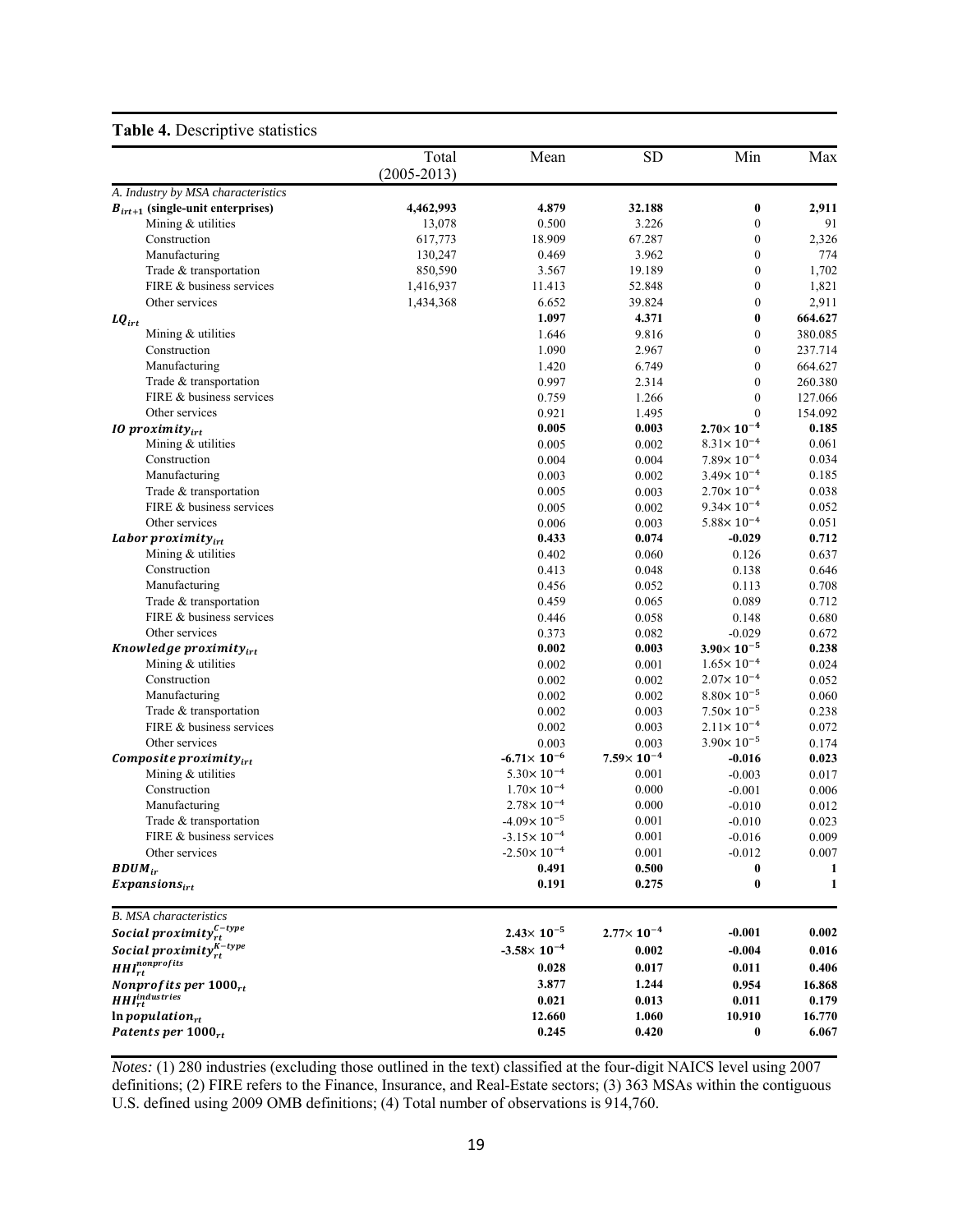914,760 (i.e.9  $\times$  280  $\times$  363) observations. interaction terms between the social proximity and agglomeration variables,  $Z_{irt}$  refers to the set of controls, and  $I_i$ ,  $R_r$ ,  $T_t$  refer to the industry, region, and year fixed effects respectively. All explanatory variables encompass years 2004-2012 (excluding an indicator variable for pre-existing start-up activity, further explained below), while the dependent variable spans years 2005-2013, for a total of 9 years of data. 280 industries (excluding those outlined in Section 3) are defined using 2007 NAICS definitions at the 4-digit level, which strikes a balance between granularity and noise due to concordances made with the 2002 and 2012 NAICS. 363 MSAs within the contiguous U.S. are included in the study, for a total of

patents per 1,000 (Patents per  $1000_{rt}$ ) taken from U.S. Patent and Trade Office statistics, which I include a set of control variables to account for other factors that may explain firm births. At the MSA level, I include the Hirschman-Herfindahl Index for nonprofit shares  $(HHI^{nonprofits}_{rt})$  and the number of nonprofits per 1,000 (*Nonprofits per*  $1000_{rt}$ ) to control for nonprofit characteristics that may confound the estimates for the social proximity metrics. I also include the Herfindahl index for industry employment ( $HHI<sub>rt</sub><sup>industries</sup>$ ) to control for urbanization economies (Jacobs, 1969), as well as the log of population (ln population<sub>rt</sub>) to control for city size effects. In addition, I include the number of controls for regional innovation as well as general levels of educational attainment. At the industry-MSA level, I include a dummy variable  $(BDUM_{ir})$  equal to one for any pre-existing start-up activity in year 2003 (Delgado et al., 2010), as well as the share of incumbent establishments that experienced expansions (Expansions $_{irt}$ ) to control for unmodeled factors (such as city policies promoting certain industries) that may promote firm births in particular industry-MSAs (Glaeser and Kerr, 2009).

It is important to note that there may be a number of other explanations for variations in new establishment counts. The inclusion of the full range of MSA and industry fixed effects controls for the most worrisome confounders that are time invariant, such as a city's natural advantages, climate, or fixed differences in industry characteristics. It is also worthwhile to note that the MSA fixed effects generally control for social characteristics such as demographic composition or culture that are known to be relatively persistent (Andersson and Larsson, 2016), and thus mostly fixed given the timeframe. The year fixed effects control for time-specific shocks such as macroeconomic conditions or business cycles, which is particularly important for this study considering that the panel includes years that were affected by the recent global recession.

Using the count of new firms as the dependent variable also addresses simultaneity issues. Rosenthal and Strange (2003) point out that entrepreneurs are unconstrained by previous decisions and make location choices taking the existing environment as exogenously given. Thus the characteristics of cities are seen as fixed from the viewpoint of an entrepreneur. This along with the inclusion of a 1 year lag alleviates issues of reverse causality. Nonetheless, I lack enough variation to include industry by MSA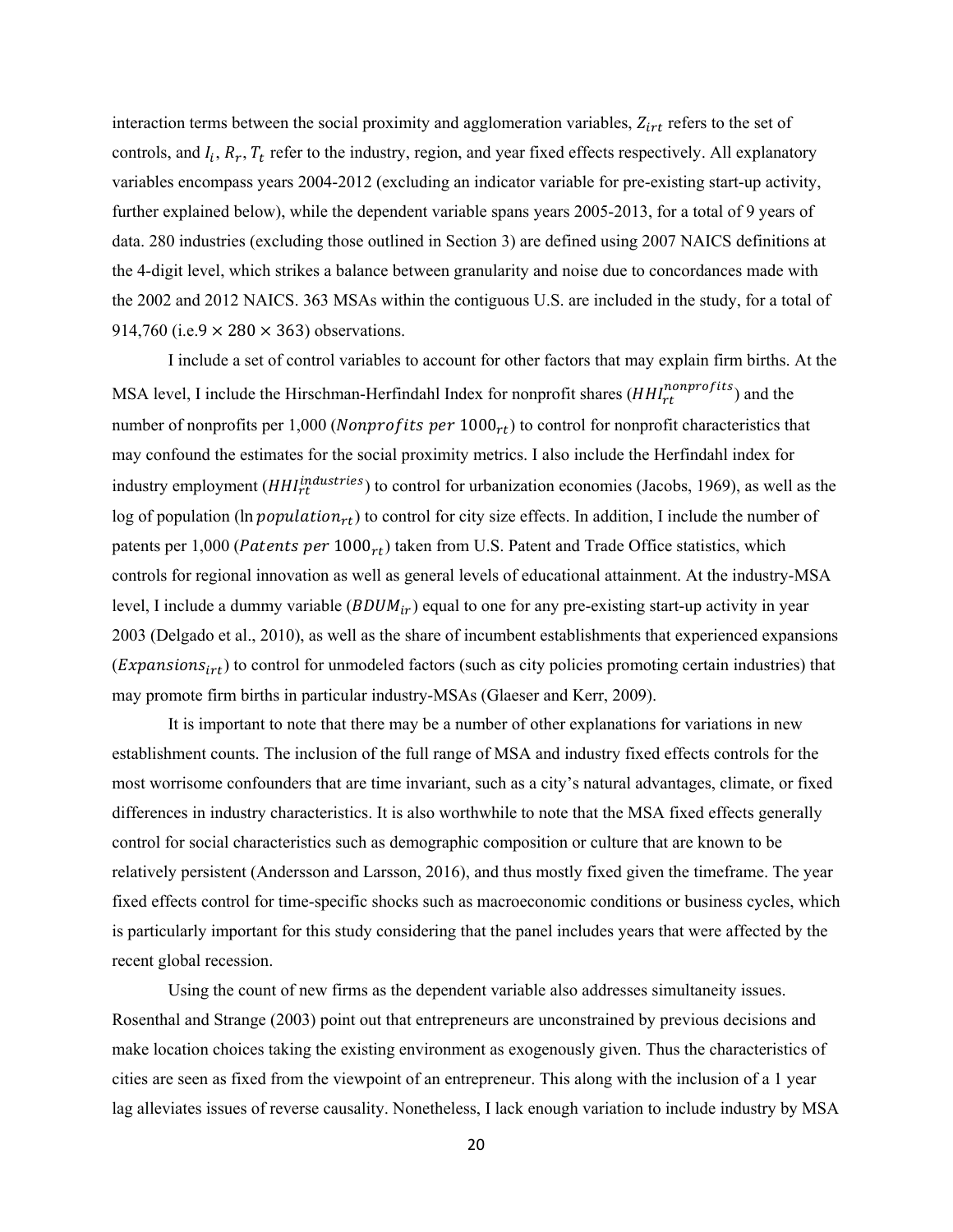fixed effects, which would exclude all industry-MSA pairs that experienced zero births during the timeframe, thus biasing the sample. While the share of incumbent establishments that experienced expansions ( $Expansions_{irt}$ ) is expected to net out a significant portion of unmodeled time-varying factors at the industry-MSA level, nonetheless it is not a perfect solution. In addition, I am unable to fully rule out the presence of unobserved time-varying city level determinants that simultaneously affect social proximity and firm births. Overall, even with the careful selection of controls and the arsenal of fixed effects, one should interpret the results throughout the paper as partial correlations rather than causal effects.

# **5. Results**

# 5.1. Baseline estimations

 decreases births by roughly 2.1%), given average levels of the location quotient and Marshallian metrics. Table 5 presents the baseline PQML estimates. Only the variables of interest are reported for brevity, with the full model documented in the online appendix. For every specification, all explanatory variables excluding the interactions and the dummy for pre-existing startup activity  $(BDUM_{ir})$  are standardized to have mean zero and unit standard deviation to aid interpretation. Variables are also standardized prior to interaction to maintain main effects. All estimation results hereon forth report non-exponentiated coefficients. Thus in column 6, the results imply that a 1 standard deviation increase in social proximity for civic activity decreases the log count of establishment births in an industry-region by .021 (i.e.

Across all specifications, the main effects of own industry concentration and the three Marshallian metrics are positive and significant, with labor market pooling (*Labor proximity<sub>irt</sub>*) being the most dominant of the Marshallian forces. This mirrors results reported by Glaeser and Kerr (2009), who conduct similar analyses using data for U.S. manufacturing industry-city pairs spanning years 1977- 1999. Considering their different measurement of Marshallian factors, the timeframe of studies, and the scope of included industries, the results suggest that the explanatory power of labor market pooling is particularly strong compared to customer-supplier linkages and knowledge spillovers.

The first column includes just the social proximity metrics and the fixed effects. The main effects of both social proximity metrics are negative, suggesting that greater *bridging* social capital positively associates with entrepreneurship. This association is nearly unchanged with the inclusion of the industry traits as well as the controls in columns 3 and 4. However, the main effects are positive and highly significant when excluding the MSA fixed effects and including the interaction terms (column 5), which is likely capturing persistent characteristics such as entrepreneurship culture that are positively correlated with both social proximity and entrepreneurship. Thus although regions with higher levels of bonding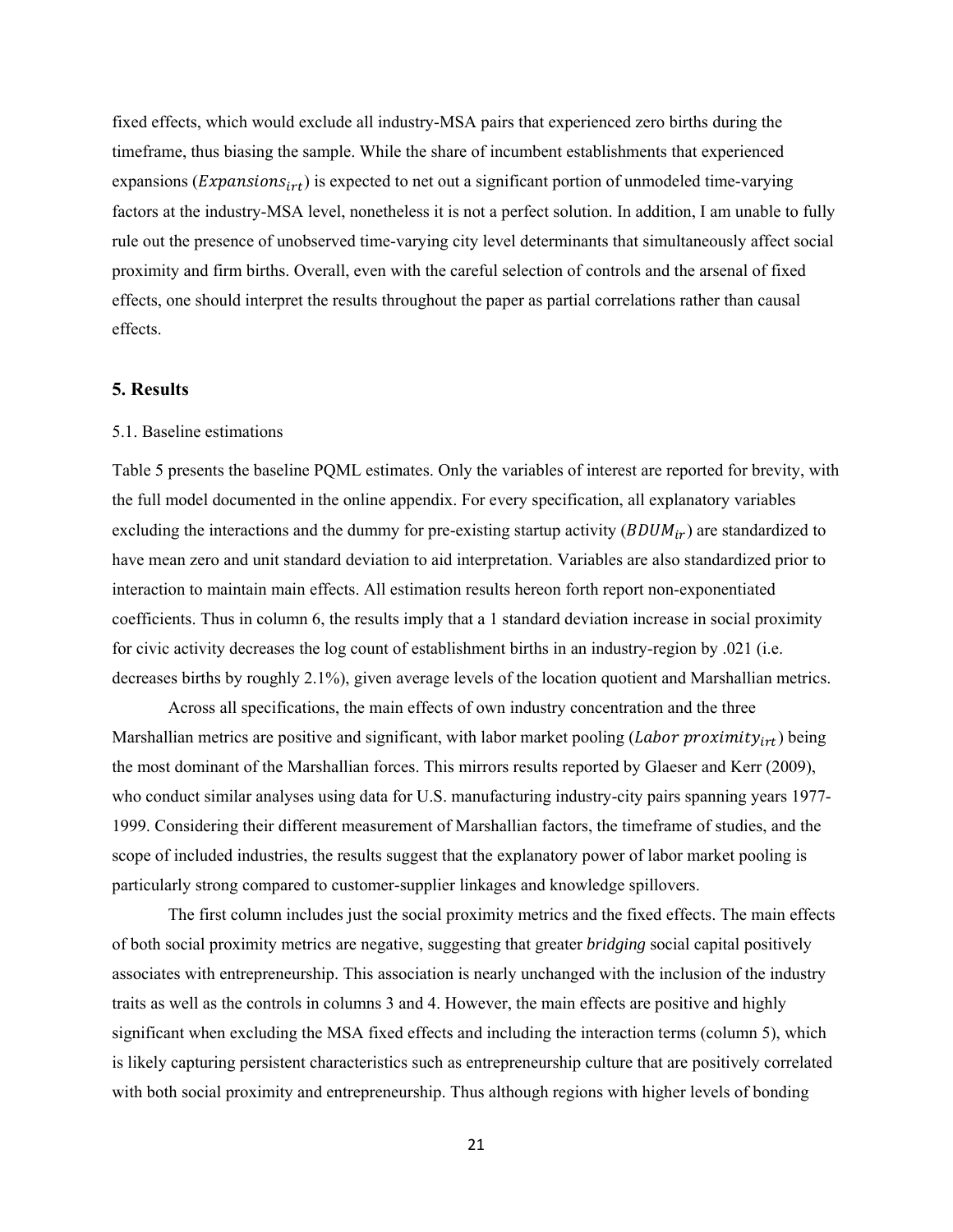|                                                                                                                                                                         | Dependent variable: count of single-unit<br>establishment births in industry-region |                                                                   |                                     |                                  |                                                                               |                                                                                   |  |  |  |  |  |
|-------------------------------------------------------------------------------------------------------------------------------------------------------------------------|-------------------------------------------------------------------------------------|-------------------------------------------------------------------|-------------------------------------|----------------------------------|-------------------------------------------------------------------------------|-----------------------------------------------------------------------------------|--|--|--|--|--|
|                                                                                                                                                                         | (1)<br>Social<br>proximity<br>only                                                  | (2)<br>Industry<br>traits                                         | (3)<br>All<br>proximity<br>measures | (4)<br>Including<br>controls     | (5)<br>No<br><b>MSA</b><br>fixed<br>effects                                   | (6)<br>Full<br>estimation                                                         |  |  |  |  |  |
| Social proximity $_{rt}^{C-type}$                                                                                                                                       | $-0.027***$                                                                         |                                                                   | $-0.027***$                         | $-0.025***$                      | $0.062***$                                                                    | $-0.021***$                                                                       |  |  |  |  |  |
| Social proximity $_{rt}^{K-type}$                                                                                                                                       | (0.005)<br>$-0.009***$                                                              |                                                                   | (0.005)<br>$-0.009***$              | (0.005)<br>$-0.007***$           | (0.008)<br>$0.019***$                                                         | (0.006)<br>$-0.004$                                                               |  |  |  |  |  |
| $LQ_{irt}$                                                                                                                                                              | (0.003)                                                                             | $0.085***$<br>(0.011)                                             | (0.003)<br>$0.085***$<br>(0.011)    | (0.002)<br>$0.083***$<br>(0.010) | (0.005)<br>$0.114***$<br>(0.007)<br>$-0.003$                                  | (0.004)<br>$0.115***$<br>(0.007)<br>$-0.003$                                      |  |  |  |  |  |
| Social proximity $r_t^{c-type} \times LQ_{irt}$<br>Social proximity $_{rt}^{K-type}$ × LQ <sub>irt</sub>                                                                |                                                                                     |                                                                   |                                     |                                  | (0.003)<br>$-0.037***$<br>(0.004)                                             | (0.003)<br>$-0.035***$<br>(0.004)                                                 |  |  |  |  |  |
| $10$ proximity $_{irt}$                                                                                                                                                 |                                                                                     | $0.049***$<br>(0.008)                                             | $0.049***$<br>(0.008)               | $0.051***$<br>(0.008)            | $0.074***$<br>(0.010)                                                         | $0.061***$                                                                        |  |  |  |  |  |
| Social proximity $r_t^{c-type} \times 10$ proximity $_{irt}$                                                                                                            |                                                                                     |                                                                   |                                     |                                  | $-0.018***$<br>(0.005)                                                        | (0.010)<br>$-0.006$<br>(0.005)                                                    |  |  |  |  |  |
| Social proximity ${}_{rt}^{K-type}$ × 10 proximity ${}_{irt}$                                                                                                           |                                                                                     |                                                                   |                                     |                                  | $0.014***$<br>(0.005)                                                         | 0.009<br>(0.005)                                                                  |  |  |  |  |  |
| Labor proximity $_{irt}$<br>Social proximity $r_t^{C-type}$ × Labor proximity $r_{irt}$<br>Social proximity $_{rt}^{K-type}$ × Labor proximity $_{irt}$                 |                                                                                     | $0.127***$<br>(0.018)                                             | $0.127***$<br>(0.018)               | $0.123***$<br>(0.018)            | $0.139***$<br>(0.018)<br>$0.023***$<br>(0.008)<br>$-0.012**$                  | $0.119***$<br>(0.018)<br>$0.025***$<br>(0.008)<br>$-0.011***$                     |  |  |  |  |  |
| Knowledge proximity $_{irt}$<br>Social proximity ${}_{rt}^{c-type}$ × Knowledge proximity ${}_{irt}$<br>Social proximity $x_t^{K-type}$ × Knowledge proximity $y_{irt}$ |                                                                                     | $0.036***$<br>(0.007)                                             | $0.036***$<br>(0.007)               | $0.036***$<br>(0.007)            | (0.005)<br>$0.027***$<br>(0.006)<br>$-0.011**$<br>(0.004)<br>0.004<br>(0.005) | (0.004)<br>$0.036***$<br>(0.006)<br>$-0.012***$<br>(0.004)<br>$-0.000$<br>(0.004) |  |  |  |  |  |
| Controls                                                                                                                                                                | No                                                                                  | No                                                                | No                                  | Yes                              | Yes                                                                           | Yes                                                                               |  |  |  |  |  |
| Industry fixed effects                                                                                                                                                  | Yes                                                                                 | Yes                                                               | Yes                                 | Yes                              | Yes                                                                           | Yes                                                                               |  |  |  |  |  |
| MSA fixed effects                                                                                                                                                       | Yes                                                                                 | Yes                                                               | Yes                                 | Yes                              | No                                                                            | Yes                                                                               |  |  |  |  |  |
| Year fixed effects                                                                                                                                                      | Yes                                                                                 | Yes                                                               | Yes                                 | Yes                              | Yes                                                                           | Yes                                                                               |  |  |  |  |  |
| Log pseudo-likelihood                                                                                                                                                   |                                                                                     | -1,330,469 -1,310,702 -1,310,563 -1,304,522 -1,403,994 -1,297,296 |                                     |                                  |                                                                               |                                                                                   |  |  |  |  |  |
| Observations                                                                                                                                                            | 914,760                                                                             | 914,760                                                           | 914,760                             | 914,760                          | 914,760                                                                       | 914,760                                                                           |  |  |  |  |  |

# **Table 5.** Poisson quasi-maximum likelihood (PQML) estimation results

 (4) Constant included but not reported, and controls included unless otherwise noted. Full estimation results  $*_{p<0.1}$ ,  $*_{p<0.05}$ ,  $*_{p<0.01}$ . *Notes*: (1) Robust standard errors clustered at the four-digit NAICS by MSA level reported in parentheses; (2) all explanatory variables (excluding interactions and  $BDUM_{ir}$ ) are standardized to have mean zero and unit standard deviation to aid interpretation; (3) interacted variables are standardized prior to interaction to maintain main effects; provided in the online appendix.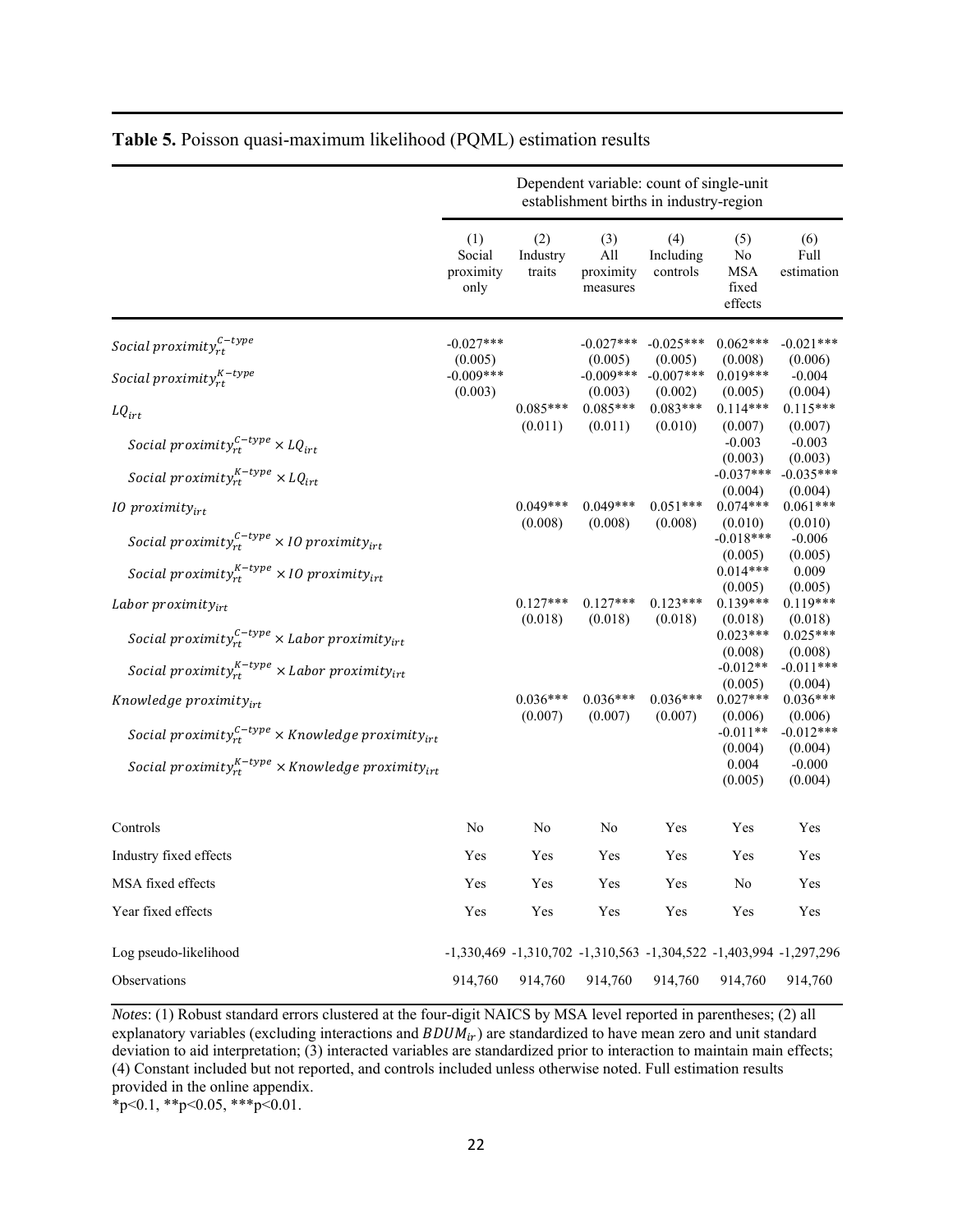than independently. social capital generally attract more entrepreneurs, increases in bonding social capital per se are not associated with higher levels of entrepreneurship. Such a finding is not insignificant considering that many past studies including social capital measures based on cross-sectional variation conclude that social proximity positively associates with entrepreneurship (for example, Andersson and Larsson, 2016; Westlund et al., 2014). The main effect of social proximity for K-type organizations does become insignificant in the preferred specification reported in column 6 however, and the coefficient for Social proximity $r_t^{C-type}$  is also smaller in magnitude. This along with the various specifications outlined in the following sections suggest that social forces mainly act through agglomeration mechanisms, rather

The interaction between *Social proximity* $_{rt}^{K-type}$  and the location quotient is the largest in magnitude and most precisely estimated out of all interaction terms. The positive association between own industry concentration and entrepreneurship is augmented by greater social distance (bridging social capital) in knowledge seeking activities. This is intuitively appealing considering that industry concentration is another form of proximity, and supports the view that related variety – a combination of closeness and distance across different proximity dimensions – is beneficial for economic outcomes (Caragliu and Nijkamp, 2016). The interaction effect between *Social proximity*<sup>c-type</sup> and  $LQ_{irt}$  is also quite strong when considering sectors individually (further discussed below), but insignificant overall due to opposing forces across industries, particularly in the construction sector. Overall, this suggests a comparatively local role for social forces in primarily influencing own industry concentration rather than through inter-industry linkages.

When considering Marshallian factors, I find that the interaction effects are strongest for labor market pooling. One possible explanation is the fact that proximity to customers, suppliers, and knowledge as defined in this study are mainly based on pecuniary linkages, while labor market pooling – indicative of homophily – is fundamentally more socially aligned. The relatively large positive interaction effect observed between labor market pooling and social proximity in civic activity supports this explanation. Bonding social capital in the civic sphere and bridging social capital in knowledge seeking activity augments the benefits of thick labor markets, which is consistent with social capital theory as well as with theories of related variety. The interaction effects for IO and knowledge proximity are weaker and mostly insignificant, although a negative interaction effect between Social proximit $y_{rt}^{c-type}$  and knowledge spillovers is identified. Upcoming estimations by sector shed more light on the contrasting interaction effects between agglomeration and social proximity across sectors.

5.2. Variations by sector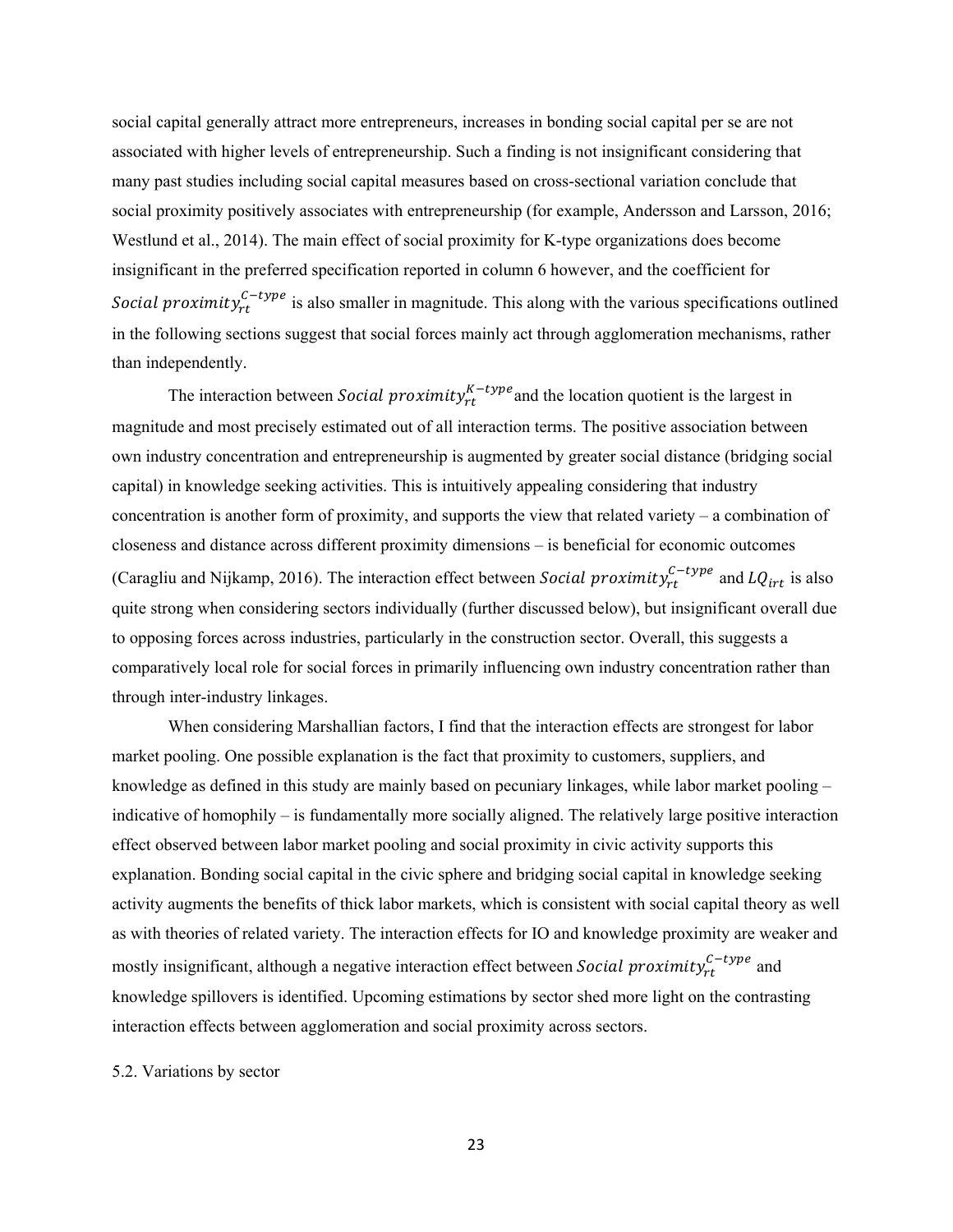Table 6 documents estimations of the relationship between the variables of interest and entrepreneurship by sector. For each sector, the first column reports estimates including the Marshallian factors and their interactions, while the second column replaces them with the composite proximity measure derived using the EG coagglomeration index.

The main effects of social proximity are not particularly robust across sectors and specifications. Social forces mainly act through agglomeration effects, particularly in tandem with own industry concentration. The interaction effects between social proximity and the location quotient are strong and precisely estimated across all sectors excluding mining and utilities. For the mining and utilities sector, neither social proximity nor the Marshallian forces are particularly significant determinants, suggesting that new establishments in these industries most likely locate in areas with certain natural advantages. The construction sector is unique in that the interaction effects for the location quotient are both negative. Social distance augments the benefits of own industry concentration disproportionately for construction compared to other sectors. These results coincide with the construction industry's characteristics in relying on new customer ties in order to secure contracts, and reflect the industry's highly competitive nature in being dominated by small and medium sized enterprises, many of which are run as ethnic businesses (Choi and Spletzer, 2012; Walton-Roberts and Hiebert, 1997). For all other sectors, higher levels of bonding social capital in civic activities coupled with bridging social capital in knowledge seeking activity is seen to augment concentration's benefits, consistent with social capital theory.

Overall I find that the strength and significance of the Marshallian metrics' interactions vary widely by sector, which in many cases is due to the relative insignificance of the main effects themselves. Nonetheless, the interaction effects between social proximity and labor market pooling are very strong in magnitude for labor intensive industries including mining, utilities, construction, and manufacturing, which again supports the notion that labor market pooling is closely related to social interactions among workers of similar occupations. For these sectors, both bonding social capital in the civic sphere and bridging social capital in knowledge seeking activity augments the benefits of proximity to workers. The interaction effects for customer-supplier linkages and knowledge spillovers are generally less significant, excluding the FIRE & business services sector where a related variety effect is observed for both metrics.

 observation is that comparing log likelihoods, the explanatory power of composite proximity is generally As expected, the Marshallian factors are most strongly associated with entrepreneurship in manufacturing, while performing comparatively poorly in other sectors. Replacing these factors with the composite proximity measure allows identification of the tension between social proximity and agglomeration in sectors for which the Marshallian metrics are of lesser importance, including trade and transportation and other services. For the other sectors, it is seen that the measure's interaction terms roughly average out the individual interaction effects of each Marshallian factor. A noteworthy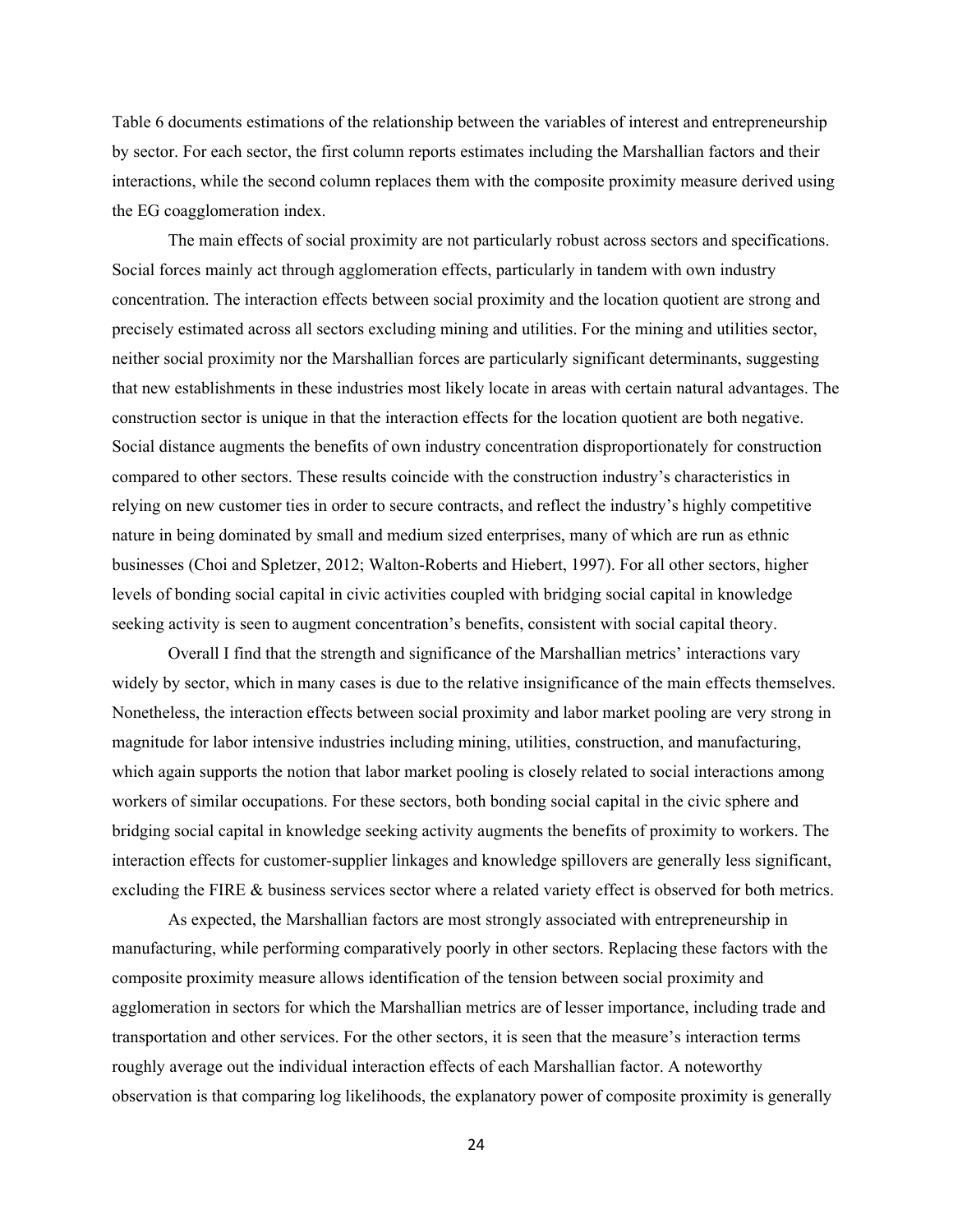|                                                                          | Mining & utilities    |                        | Construction           |                        | Manufacturing          |                        | Trade &<br>transportation     |                        | FIRE &<br>business services |                               | Other services         |                        |
|--------------------------------------------------------------------------|-----------------------|------------------------|------------------------|------------------------|------------------------|------------------------|-------------------------------|------------------------|-----------------------------|-------------------------------|------------------------|------------------------|
|                                                                          | (1)                   | (2)                    | (3)                    | (4)                    | (5)                    | (6)                    | (7)                           | (8)                    | (9)                         | (10)                          | (11)                   | (12)                   |
| Social proximity $_{rt}^{C-type}$                                        | $-0.053$<br>(0.043)   | $-0.075*$<br>(0.043)   | $-0.033**$<br>(0.015)  | $-0.009$<br>(0.011)    | $-0.056***$<br>(0.020) | $-0.022$<br>(0.019)    | $-0.028*$<br>(0.017)          | $-0.009$<br>(0.013)    | $-0.003$<br>(0.010)         | $-0.015$<br>(0.010)           | $-0.043***$<br>(0.009) | $-0.018**$<br>(0.008)  |
| Social proximity ${}_{rt}^{K-type}$                                      | 0.042<br>(0.056)      | $0.164***$<br>(0.061)  | 0.001<br>(0.009)       | $-0.012$<br>(0.008)    | $0.056***$<br>(0.019)  | 0.002<br>(0.014)       | $0.022**$<br>(0.011)          | 0.002<br>(0.007)       | $-0.008$<br>(0.007)         | 0.005<br>(0.007)              | 0.001<br>(0.006)       | $-0.014**$<br>(0.007)  |
| $LQ_{irt}$                                                               | $0.230***$<br>(0.046) | $0.204***$<br>(0.043)  | $0.246***$<br>(0.028)  | $0.199***$<br>(0.027)  | $0.159***$<br>(0.016)  | $0.124***$<br>(0.009)  | $0.088***$<br>(0.010)         | $0.077***$<br>(0.009)  | $0.162***$<br>(0.010)       | $0.150***$<br>(0.010)         | $0.133***$<br>(0.013)  | $0.096***$<br>(0.009)  |
| Social proximity $r_t^{c-type} \times LQ_{irt}$                          | 0.041<br>(0.039)      | 0.038<br>(0.041)       | $-0.059***$<br>(0.008) | $-0.048***$<br>(0.008) | $0.034***$<br>(0.007)  | $0.020***$<br>(0.006)  | $0.074***$<br>(0.018)         | $0.031***$<br>(0.010)  | $0.018***$<br>(0.006)       | $0.019***$<br>(0.007)         | $0.025***$<br>(0.009)  | $0.023**$<br>(0.010)   |
| Social proximity $x_t^{K-type} \times LQ_{irt}$                          | $-0.014$<br>(0.018)   | $0.046**$<br>(0.020)   | $-0.044***$<br>(0.006) | $-0.033***$<br>(0.006) | $-0.063***$<br>(0.010) | $-0.046***$<br>(0.006) | $-0.028***$<br>(0.009)        | $-0.010**$<br>(0.005)  | $-0.065***$<br>(0.007)      | $-0.060***$<br>(0.008)        | $-0.096***$<br>(0.016) | $-0.055***$<br>(0.011) |
| $10$ proximity irt                                                       | 0.021<br>(0.017)      |                        | $0.027**$<br>(0.012)   |                        | $0.136***$<br>(0.016)  |                        | $-0.002$<br>(0.038)           |                        | $0.067***$<br>(0.012)       |                               | $0.120***$<br>(0.016)  |                        |
| Social proximity $r_t^{C-type} \times 10$ proximity <sub>irt</sub>       | $-0.016$<br>(0.019)   |                        | $-0.027***$<br>(0.006) |                        | $-0.018$<br>(0.016)    |                        | $0.043***$<br>(0.014)         |                        | $-0.012***$<br>(0.004)      |                               | 0.001<br>(0.011)       |                        |
| Social proximity $_{rt}^{K-type}$ × 10 proximity $_{irt}$                | 0.002<br>(0.016)      |                        | $-0.006$<br>(0.010)    |                        | $-0.008***$<br>(0.002) |                        | $-0.010$<br>(0.008)           |                        | $0.018***$<br>(0.007)       |                               | 0.012<br>(0.008)       |                        |
| Labor proximity $_{irt}$                                                 | $0.298*$<br>(0.165)   |                        | $0.118***$<br>(0.035)  |                        | $0.414***$<br>(0.059)  |                        | $0.317***$<br>(0.054)         |                        | $0.093***$<br>(0.027)       |                               | $-0.085***$<br>(0.031) |                        |
| Social proximity $y_{rt}^{C-type}$ × Labor proximity <sub>irt</sub>      | $0.134**$<br>(0.054)  |                        | $0.049***$<br>(0.008)  |                        | $0.097***$<br>(0.027)  |                        | $-0.029$<br>(0.020)           |                        | $0.025***$<br>(0.006)       |                               | 0.010<br>(0.010)       |                        |
| Social proximity ${}_{rt}^{K-type}$ × Labor proximity ${}_{irt}$         | $-0.115*$<br>(0.064)  |                        | $-0.036***$<br>(0.009) |                        | $-0.103***$<br>(0.025) |                        | $-0.037**$<br>(0.016)         |                        | 0.001<br>(0.007)            |                               | 0.003<br>(0.008)       |                        |
| Knowledge proximity $_{irt}$                                             | $-0.013$<br>(0.061)   |                        | $0.026***$<br>(0.010)  |                        | $0.050***$<br>(0.014)  |                        | $0.020***$<br>(0.007)         |                        | $0.036**$<br>(0.016)        |                               | $-0.014$<br>(0.017)    |                        |
| Social proximity ${}_{rt}^{c-type}$ × Knowledge proximity <sub>irt</sub> | $-0.010$<br>(0.034)   |                        | $-0.008$<br>(0.009)    |                        | $-0.005$<br>(0.016)    |                        | $-0.024***$<br>(0.005)        |                        | $-0.029***$<br>(0.007)      |                               | 0.002<br>(0.009)       |                        |
| Social proximity ${}_{rt}^{K-type}$ × Knowledge proximity ${}_{irt}$     | 0.027<br>(0.052)      |                        | $-0.003$<br>(0.009)    |                        | $0.019**$<br>(0.009)   |                        | $-0.001$<br>(0.009)           |                        | $0.030***$<br>(0.009)       |                               | $0.015*$<br>(0.009)    |                        |
| Composite proximity $_{irt}$                                             |                       | $0.289***$<br>(0.039)  |                        | $0.174***$<br>(0.024)  |                        | $0.274***$<br>(0.008)  |                               | $0.300***$<br>(0.016)  |                             | $0.173***$<br>(0.031)         |                        | $0.230***$<br>(0.011)  |
| Social proximity $r_t^{C-type} \times$ Composite proximity int           |                       | 0.017<br>(0.018)       |                        | $0.038***$<br>(0.011)  |                        | $0.041***$<br>(0.012)  |                               | $-0.054***$<br>(0.012) |                             | $-0.027$<br>(0.018)           |                        | $-0.054***$<br>(0.018) |
| Social proximity ${}_{rt}^{K-type}$ × Composite proximity irt            |                       | $-0.129***$<br>(0.027) |                        | $-0.017$<br>(0.017)    |                        | $-0.006$<br>(0.012)    |                               | $-0.037***$<br>(0.012) |                             | $0.054***$<br>(0.020)         |                        | $0.049***$<br>(0.013)  |
| Log pseudo-likelihood<br>Observations                                    | $-13,341$<br>26,136   | $-12,954$<br>26,136    | $-82,466$<br>32,670    | $-81,359$<br>32,670    | $-143.402$<br>277,695  | $-136.682$             | $-341.111$<br>277,695 238,491 | $-329,888$<br>238,491  | $-251,329$<br>124,146       | $-252,626$<br>124,146 215,622 | -371.850               | $-361,785$<br>215,622  |
|                                                                          |                       |                        |                        |                        |                        |                        |                               |                        |                             |                               |                        |                        |

**Table 6.** Poisson quasi-maximum likelihood (PQML) estimation results: variations by sector

*Notes*: See Table 4. (1) All specifications include a constant and the control variables, as well as industry, MSA, and year fixed effects; (2) Mining & utilities: NAICS 21, 22; Construction: NAICS 23; Manufacturing: NAICS 31-33; Trade & transportation: NAICS 44-49; FIRE (Finance, Insurance, Real Estate) & business services: NAICS 52-56; Other services: all other NAICS industries excluding those outlined in the text.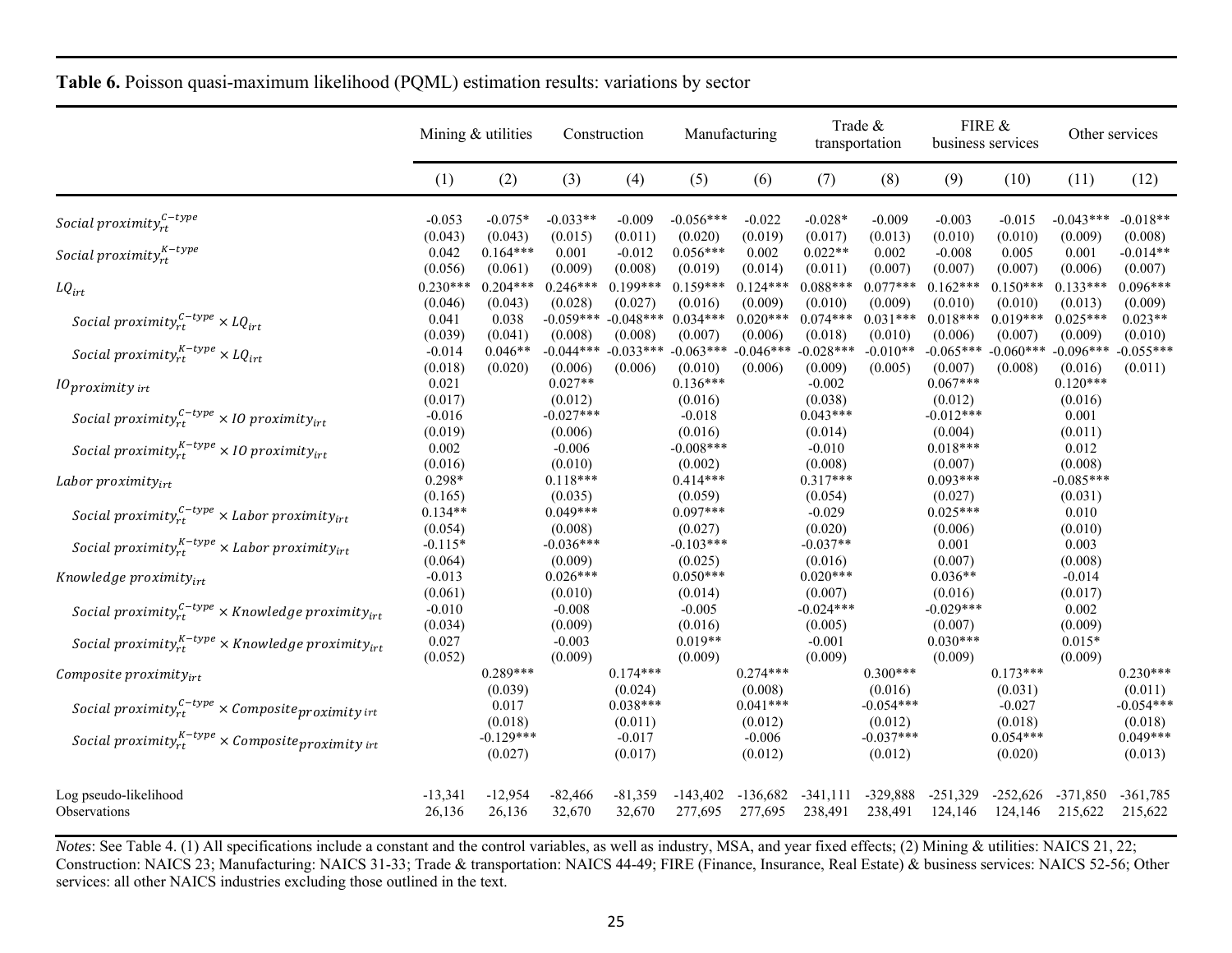greater than the three Marshallian metrics combined, with it being strong enough to crowd out a significant portion of the effects of even own industry concentration and its interactions. This is due to the nature of the EG coagglomeration index, which encompasses all agglomerative forces including those not explained by the Marshallian factors. Nonetheless, even with the inclusion of the composite proximity measure, the interaction effects for the location quotient remain significant in magnitude and quite precisely measured, which is indicative of the robustness of the relationship between social proximity and own industry concentration.

All in all, I find support for the main hypothesis that a *balance* of proximity across different dimensions is key in promoting entrepreneurship. In all specifications, the positive association between agglomeration and entrepreneurship is mediated by negative interaction effects that suggest the importance of social distance (i.e. *bridging* social capital) in at least one dimension. To my knowledge, this study is one of the first to identify such interplay. The results are in line with social capital theory that has long suggested that excessive bonding social capital can hinder development outcomes, often by encouraging seclusion and hampering receptiveness to new ideas (Portes, 1998; Woolcock, 2001). Another explanation for these mediating effects may be due to the fact that entrepreneurship requires innovative ideas and the identification of new opportunities, which is more effectively facilitated through bridging ties that traverse social distance (Davidsson and Honig, 2003). I also find that compared to the strong interaction effects between social proximity and own industry concentration, the interaction effects for the Marshallian forces are limited and specific to certain sectors. While the composite proximity measure helps to identify the related variety effect for sectors where Marshallian forces are less important, nonetheless I am unable to satisfactorily discern whether the relative weakness of the Marshallian metrics' interaction effects for certain sectors are due to actual sectoral differences or simply due to how these forces are measured. These characteristics persist when considering various alternative specifications highlighted in the following section. Future work will hopefully further clarify potential differences in the relationship between social proximity and Marshallian forces across sectors.

# 5.3. Robustness checks

Tables A2-A5 of the appendix report robustness checks relating to the sector level estimations documented in Table 6. I first assess the possibility that the results may be capturing certain aspects of entrepreneurship during the recent global recession. While the year fixed effects control for overall macroeconomic fluctuations, nonetheless the underlying associations may differ according to business cycles. Table A2 documents estimations excluding years  $t = 2007, 2008$ , and 2009, which excludes years 2008-2010 for the dependent variable. Table A3 considers an alternative measurement of social proximity where the EG coagglomeration index for nonprofits ( $EG<sub>ab</sub>$ ) is defined at the county rather than MSA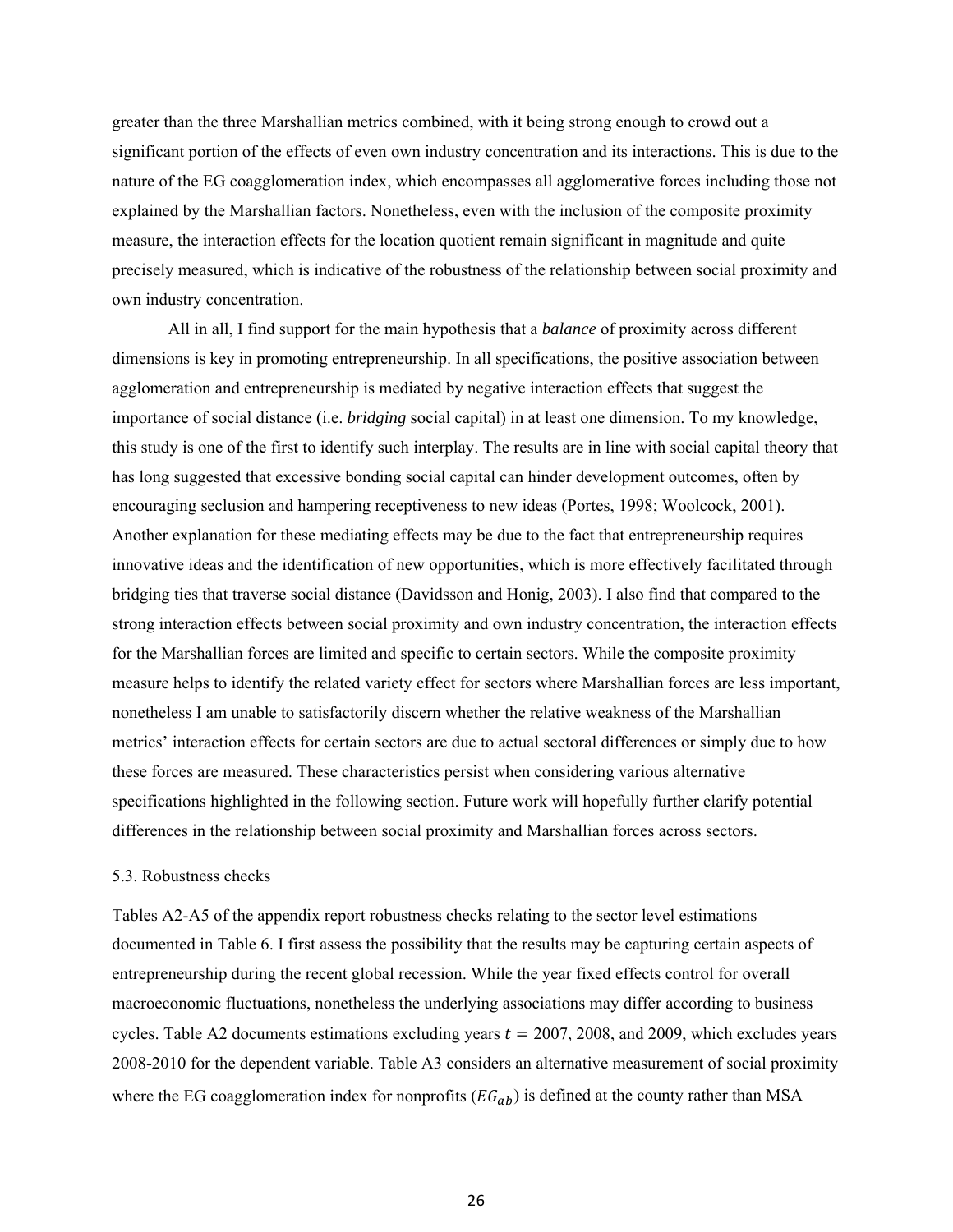instances where a particular industry is very unlikely to reside in a certain region (e.g. coal mining in New incidental parameters problem, but included in the count model. level. While Ellison et al. (2010) note that the EG coagglomeration index rescales the observed covariance to be theoretically invariant to the fineness of geographic breakdown, nonetheless the calculated EG index values for the two geographic units are quite different, exhibiting correlations of 0.64 and 0.80 for C and K-type activities respectively. This may be due to the fact that MSAs do not encompass all counties, or because different agglomerative forces act at different spatial scales. Table A4 documents estimations with new establishments of existing firms (facility expansions) as the dependent variable, which assesses whether the results are robust across different establishment populations. Finally, Table A5 documents estimations utilizing a zero-inflated Poisson model to assess whether the observed overdispersion and high number of zeros affect the PQML estimates. One could argue that there might be York City), in which case a two-step process that separately models these 'true zeros' would be more adequate. I utilize the logit link for the inflation model using all explanatory variables, excluding the interactions to aid convergence. The fixed effects are also excluded in the inflation model to address the

I find that that the main effects for both social proximity metrics continue to be generally insignificant, although fairly robust in direction and magnitude across specifications. This reinforces the observation that social proximity mainly acts through agglomerative forces. The direction and magnitude of the interaction effects between social proximity and the location quotient are also remarkably robust across specifications, excluding minor differences in significance for a handful of cases particularly when the composite proximity measure is used in lieu of individual Marshallian metrics. This is especially encouraging considering that these effects are consistently identified even when considering facility expansions. The strong interplay between social proximity and own industry concentration seems to persist regardless of establishment type.

The interaction effects for the Marshallian metrics and composite proximity metric are also quite robust, excluding facility expansions estimates. For single-unit establishments, the interactions for labor market pooling continue to be strong for labor intensive industries, and the related variety effect is consistent observed for FIRE & business services. The interaction terms for the Marshallian metrics lose most of their significance when considering facility expansions. This is especially pronounced for labor market pooling in the mining and utilities, construction, and manufacturing sectors, for which the interaction effects are strongest in the main estimations. Accordingly, the strength of the interaction effects for composite proximity are also smaller in magnitude for nearly all sectors when considering facility expansions. This suggests that in general, social forces are less of a factor in determining the location of new establishments that are part of an existing firm. This most likely reflects the fact that these new businesses mainly consist of new branches, offices, facilities, or franchise establishments of existing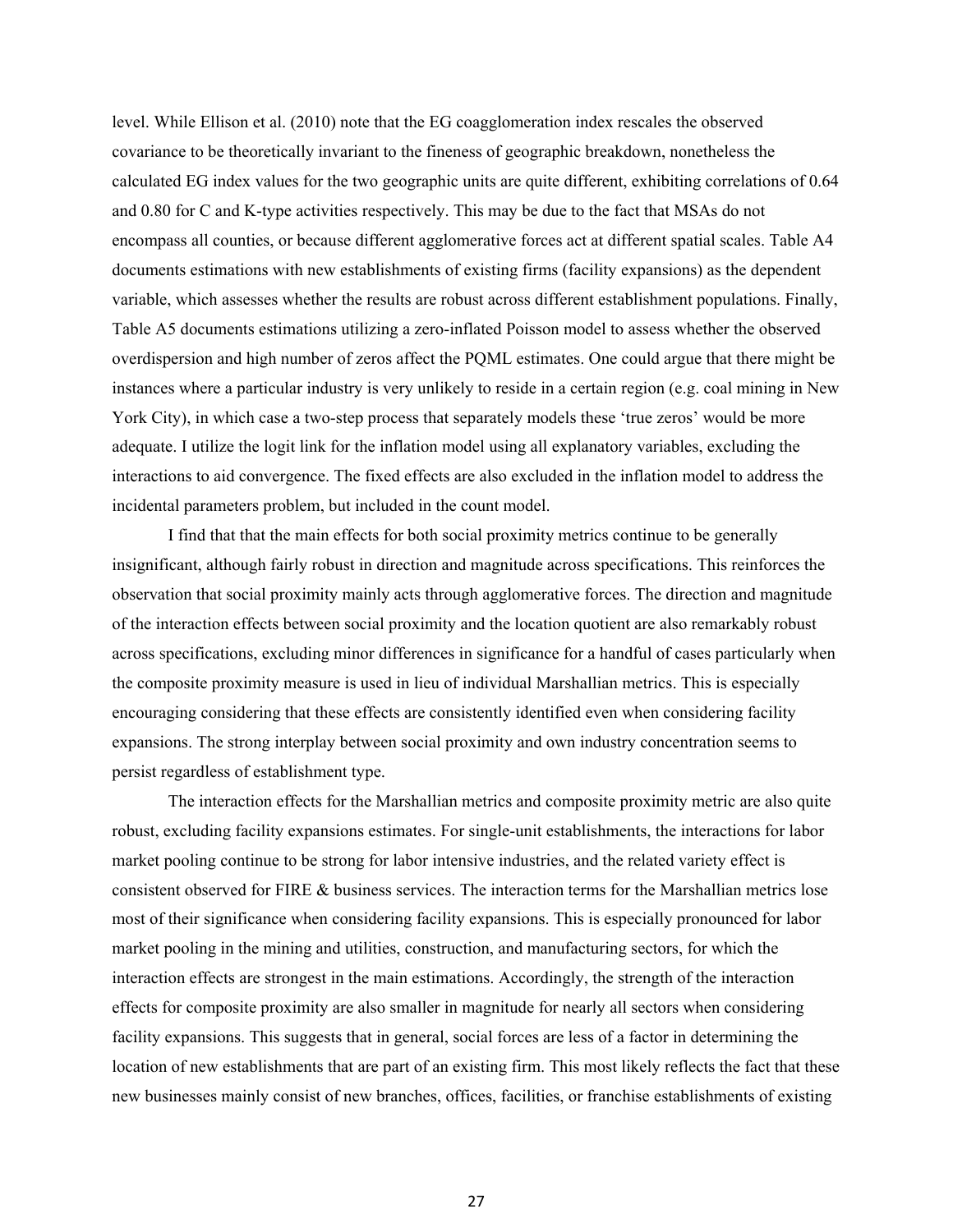firms, for which location decisions are mainly made based on the central firm's needs as well as local business conditions.

## **6. Summary and conclusions**

 social capital that captured regional levels of social proximity by applying the EG coagglomeration index Explanations regarding the spatial variations in entrepreneurship are of particular importance in that the geography of entrepreneurship tends to drive the geography of growth and development (Andersson and Larsson, 2016). In this study, I modeled entrepreneurship at the industry-MSA level as a function of social capital, agglomeration, and their interactions. Critically, I utilized a structural approach to measure (Ellison et al., 2010) to the context of associational activity. Relatedly, I was able to construct a time varying metric of social capital that also sidestepped the 'small number problem' by taking advantage of a unique dataset that documents nearly all identifiable nonprofit organizations in the United States.

Most broadly, this study finds strong support for the positive association between 'related variety' (Boschma et al., 2012) and entrepreneurship. The positive association between agglomeration and entrepreneurship is made stronger in regions possessing a *blend* of bonding and bridging social capital across different social dimensions. I find that the interactions between social proximity and own industry concentration in particular are strong and remarkably robust across different specifications, even when considering facility expansions. This aligns well with theories of clusters, where one of the main benefits of own industry concentration is in the continuous monitoring and comparing that takes place among like firms which creates incentives for innovation and differentiation (Porter, 1998a). Such mechanisms are most likely strongly influenced by social forces in both civic and knowledge seeking activity. However, I find that the main effects of social proximity are neither positive nor particularly significant when including MSA fixed effects: if at all the association seems to be generally negative. This contrasts many cross-sectional studies which identify strong positive effects for social proximity, implying that one should be cautious of omitted factors when employing across-variation to measure social effects.

The interaction effects between social proximity and the Marshallian metrics are comparatively limited in scope to select industry sectors. The interaction effects for labor market pooling are quite strong, although these effects are generally confined to labor intensive industries including mining, utilities, construction, and manufacturing. For these sectors, bonding social capital in the civic sphere and bridging social capital in knowledge seeking activity augments the benefits of thick labor markets, consistent with social capital theory. The interaction effects for customer-supplier linkages and knowledge spillovers are not particularly significant, excluding the FIRE and business services sector where a related variety effect is identified. Overall, the Marshallian metrics perform poorly for nonmanufacturing industries, limiting cross-sector comparisons of the interaction effects. Using the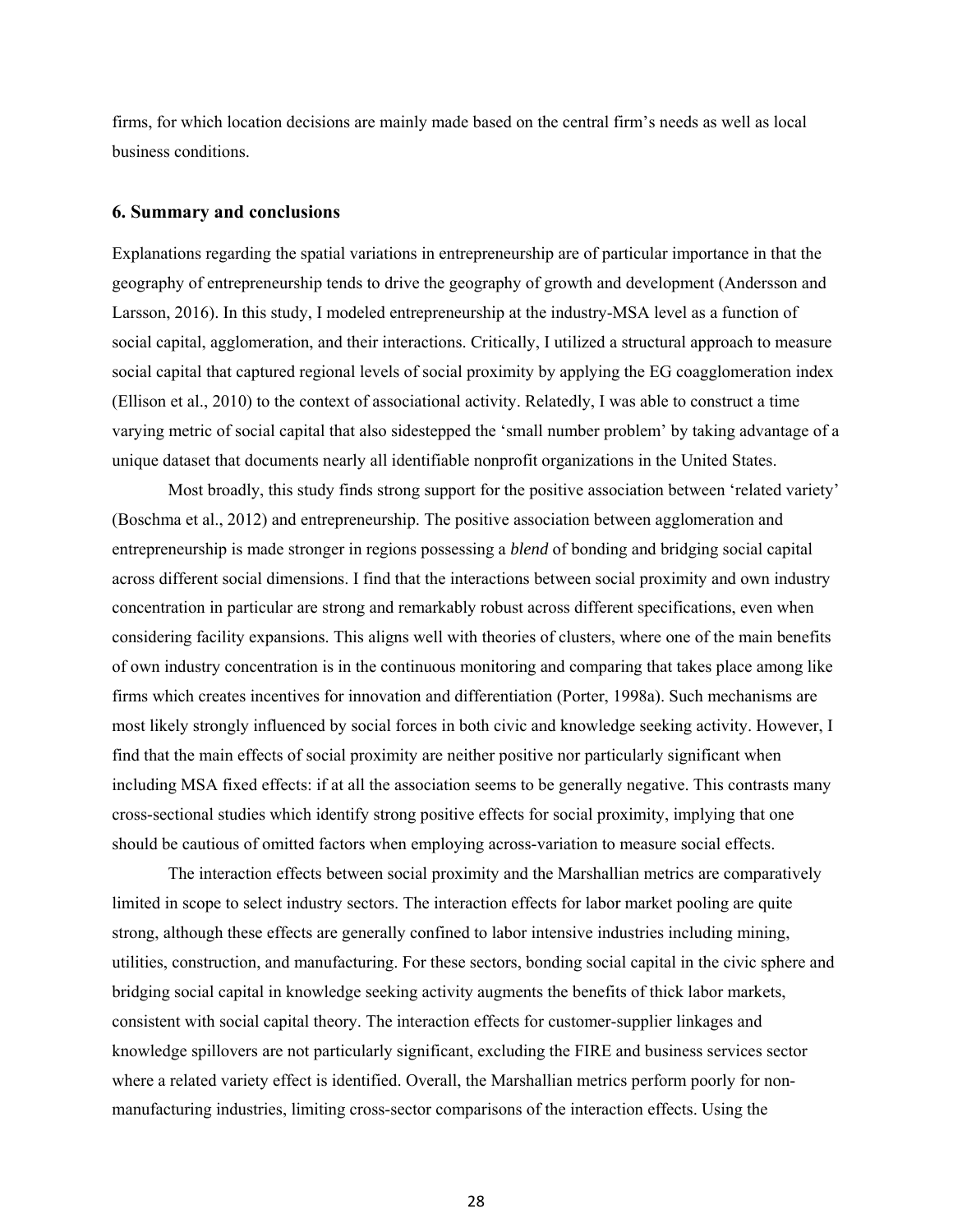composite proximity measure – calculated using the EG coagglomeration index for industry employment – in lieu of these metrics reveals the related variety effect between social proximity and inter-industry agglomeration for sectors such as services, trade, and transportation where Marshallian forces are less significant.

Overall, the estimations identify a consistent phenomenon where agglomeration's benefits are mediated by negative interactions with social proximity, indicating the importance of social *distance* (i.e. bridging social capital). In no case are the effects of social proximity – either direct or through agglomeration effects – uniformly positive. The 'buzz-and-pipeline' model in cluster theory notes similar tensions in the optimal development of industry concentrations (Bathelt et al., 2004), while the social capital literature also refers to the downsides of excessive social proximity as the 'dark side of social capital' (Portes, 1998). Regardless of terminology, the results caution against the overzealous embracing of social proximity as an all positive force. As Portes (2014) writes, the negative effects of excessive social proximity 'are felt not only by members of the group, but by the entire society'. This study contributes to the literature by identifying this tension empirically for entrepreneurship across a broad range of industries.

 study mainly responds to data limitations. While this approach allows for the measurement of statistics mechanisms (Bailey et al., 2018). One limitation of this study is the arguably narrow definition of social capital, which only encompasses social forces as they manifest in associational activity. The use of nonprofit data in this that are quite close to population parameters, nonetheless organization level data most likely masks individual level social interaction mechanisms. In this regard, future research may take advantage of recent advances in big data analysis along with datasets that are increasingly more granular and broad in scope, which present promising opportunities for identifying individual level social interaction

Another limitation is the rather crude measurement of Marshallian forces. The relatively weak effects of these metrics in non-manufacturing industries may in fact be due to how inter-industry linkages are defined. As Glaeser and Kerr (2009) also note, this is especially the case for knowledge spillovers, which are notoriously difficult to measure. The utilization of patent citations captures a very limited aspect of inter-industry knowledge flows that only consider the spillover of knowledge at the highest levels. In addition, the mapping of technologies to industries is also imperfect, relying on probabilistic schemes. Hopefully, future agglomeration theory will outline better concepts and how to best measure them empirically using new data sources.

A possible topic for further research is the empirical investigation of how the interplay between social proximity and agglomeration varies according to distance. Even with the large nonprofit dataset, the thinness of data (particularly for small rural counties) prohibits construction of reliable social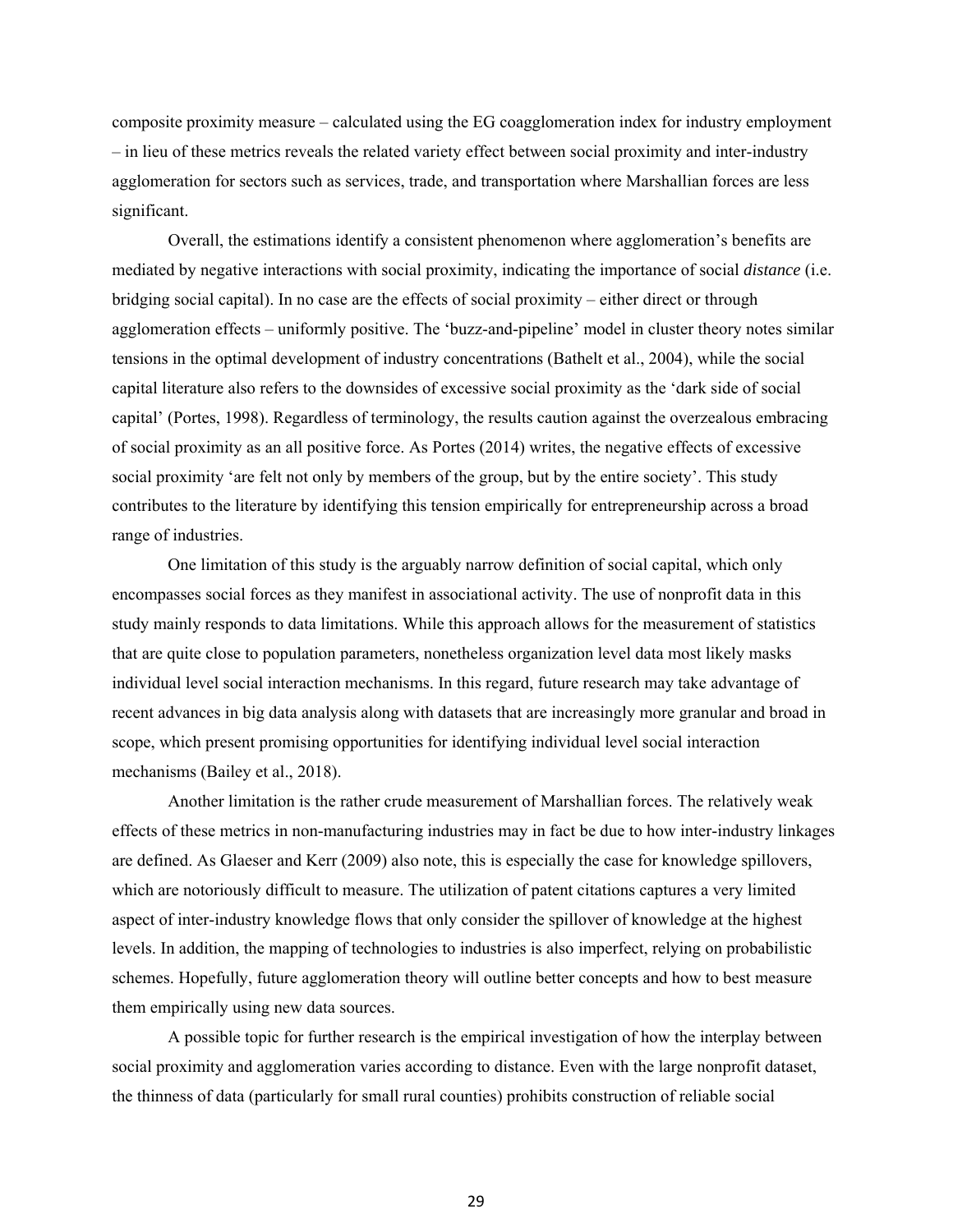proximity metrics defined at geographic delineations finer than the MSA level. Nevertheless, provided the availability of more detailed datasets and utilization of alternative social proximity metrics, a meaningful exercise would be to test to what degree the effects of social proximity – both direct and indirect – observe distance decay. This would be especially interesting considering past research identifying a sharp distance decay effect for knowledge spillovers (Figueiredo et al., 2015), as well as studies that identify differing geographic extents of agglomerative externalities across industries (Rosenthal and Strange, 2003).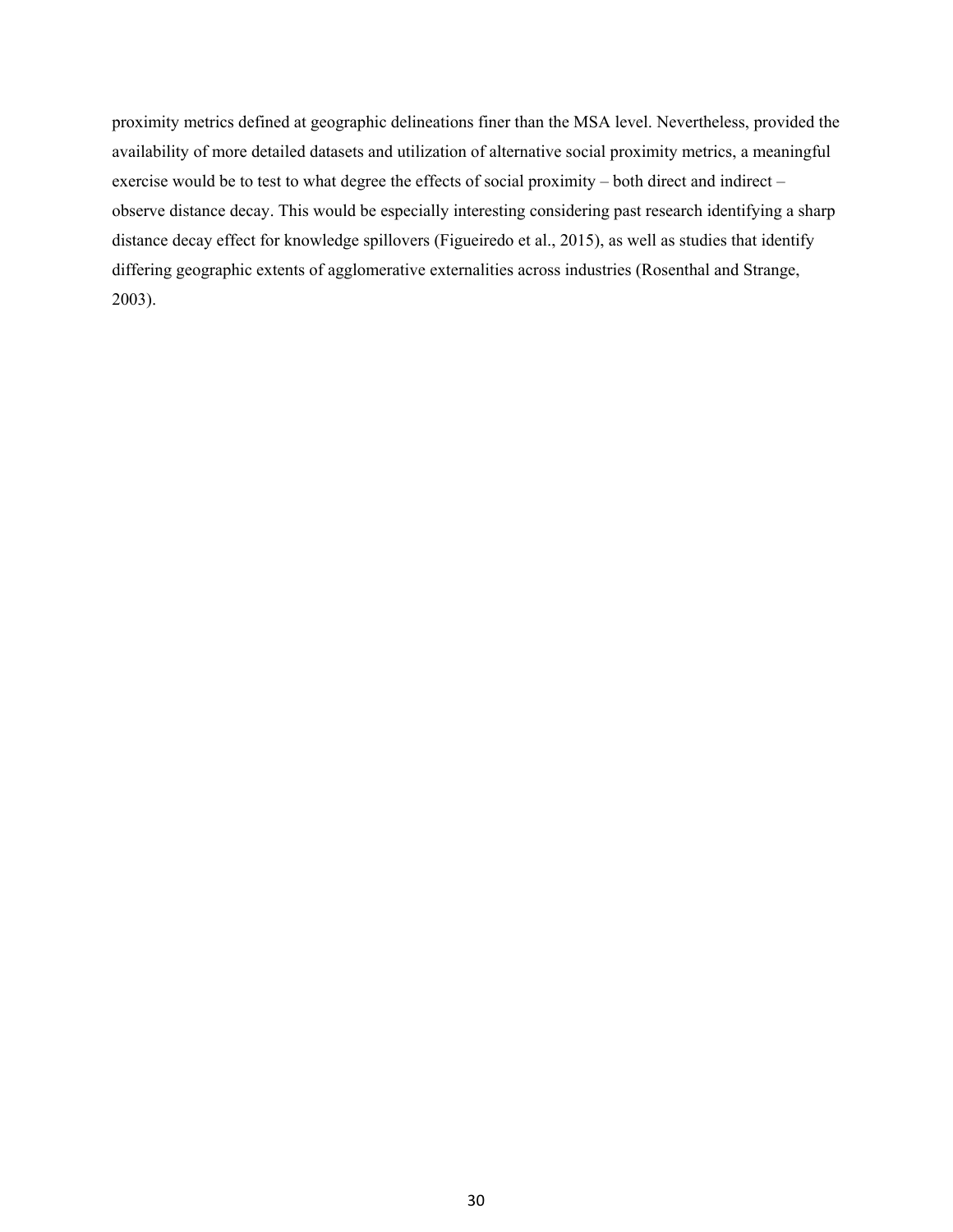# **Appendix**

# **Table A1.** Pairwise correlations

| <b>VARIABLES</b>                    | (1)                  | (2) | (3)                                                | (4) | (5) | (6) | (7)                                                                 | (8)         | (9)                                                                       | (10)                             | (11)              | (12) | (13) | (14) |
|-------------------------------------|----------------------|-----|----------------------------------------------------|-----|-----|-----|---------------------------------------------------------------------|-------------|---------------------------------------------------------------------------|----------------------------------|-------------------|------|------|------|
|                                     |                      |     |                                                    |     |     |     |                                                                     |             |                                                                           |                                  |                   |      |      |      |
| (1) Social proximity $c^{-type}$    | 1.000                |     |                                                    |     |     |     |                                                                     |             |                                                                           |                                  |                   |      |      |      |
| (2) Social proximity $x_t^{K-type}$ | 0.032 1.000          |     |                                                    |     |     |     |                                                                     |             |                                                                           |                                  |                   |      |      |      |
| (3) $\mathit{HH}_{rt}^{nonprofits}$ | $-0.088$ 0.075 1.000 |     |                                                    |     |     |     |                                                                     |             |                                                                           |                                  |                   |      |      |      |
| (4) Nonprofits per $1000_{rt}$      |                      |     | 0.131 -0.192 0.048 1.000                           |     |     |     |                                                                     |             |                                                                           |                                  |                   |      |      |      |
| $(5)$ LQ <sub>irt</sub>             |                      |     | $-0.009$ $0.006$ $0.007$ $-0.009$ $1.000$          |     |     |     |                                                                     |             |                                                                           |                                  |                   |      |      |      |
| (6) IO proximity <sub>irt</sub>     |                      |     | $0.043 -0.029 -0.037$ $0.025$ $0.040$ $1.000$      |     |     |     |                                                                     |             |                                                                           |                                  |                   |      |      |      |
| (7) Labor proximity <sub>irt</sub>  |                      |     | $-0.004$ $0.037$ $0.012$ $-0.057$ $0.025$ $-0.007$ |     |     |     | 1.000                                                               |             |                                                                           |                                  |                   |      |      |      |
| (8) Knowledge proximity $_{irt}$    |                      |     | $0.008 - 0.048 - 0.032$ $0.036$ $0.023$ $0.183$    |     |     |     |                                                                     | 0.060 1.000 |                                                                           |                                  |                   |      |      |      |
| (9) Composite proximity $_{irt}$    |                      |     | $-0.013$ 0.013 0.010 $-0.018$ 0.157 0.086          |     |     |     |                                                                     | 0.142 0.071 | 1.000                                                                     |                                  |                   |      |      |      |
| $(10) HHIrtindustries$              |                      |     |                                                    |     |     |     | $0.045$ $0.092$ $0.102$ $-0.040$ $0.005$ $-0.048$ $-0.059$ $-0.003$ |             | 0.001                                                                     | 1.000                            |                   |      |      |      |
| $(11)$ ln population <sub>rt</sub>  |                      |     | $0.029 -0.277 -0.110 -0.092 -0.018$ 0.136          |     |     |     |                                                                     |             | $0.001 - 0.013 - 0.025$                                                   | $-0.252$ 1.000                   |                   |      |      |      |
| (12) Patents per $1000_{rt}$        |                      |     |                                                    |     |     |     |                                                                     |             | $0.108 - 0.146 - 0.130$ $0.139 - 0.009$ $0.098$ $-0.021$ $0.165$ $-0.022$ |                                  | 0.061 0.193 1.000 |      |      |      |
| (13) Expansions <sub>irt</sub>      |                      |     | $-0.006 - 0.059 - 0.023$ 0.006 0.105 0.158         |     |     |     |                                                                     | 0.049 0.039 | 0.052                                                                     | $-0.058$ 0.165 0.031 1.000       |                   |      |      |      |
| $(14) BDUM_{ir}$                    |                      |     | $0.017 - 0.093 - 0.050 - 0.010$ $0.019$ $0.259$    |     |     |     |                                                                     |             | $0.090$ $0.074$ $-0.035$                                                  | $-0.096$ 0.326 0.073 0.242 1.000 |                   |      |      |      |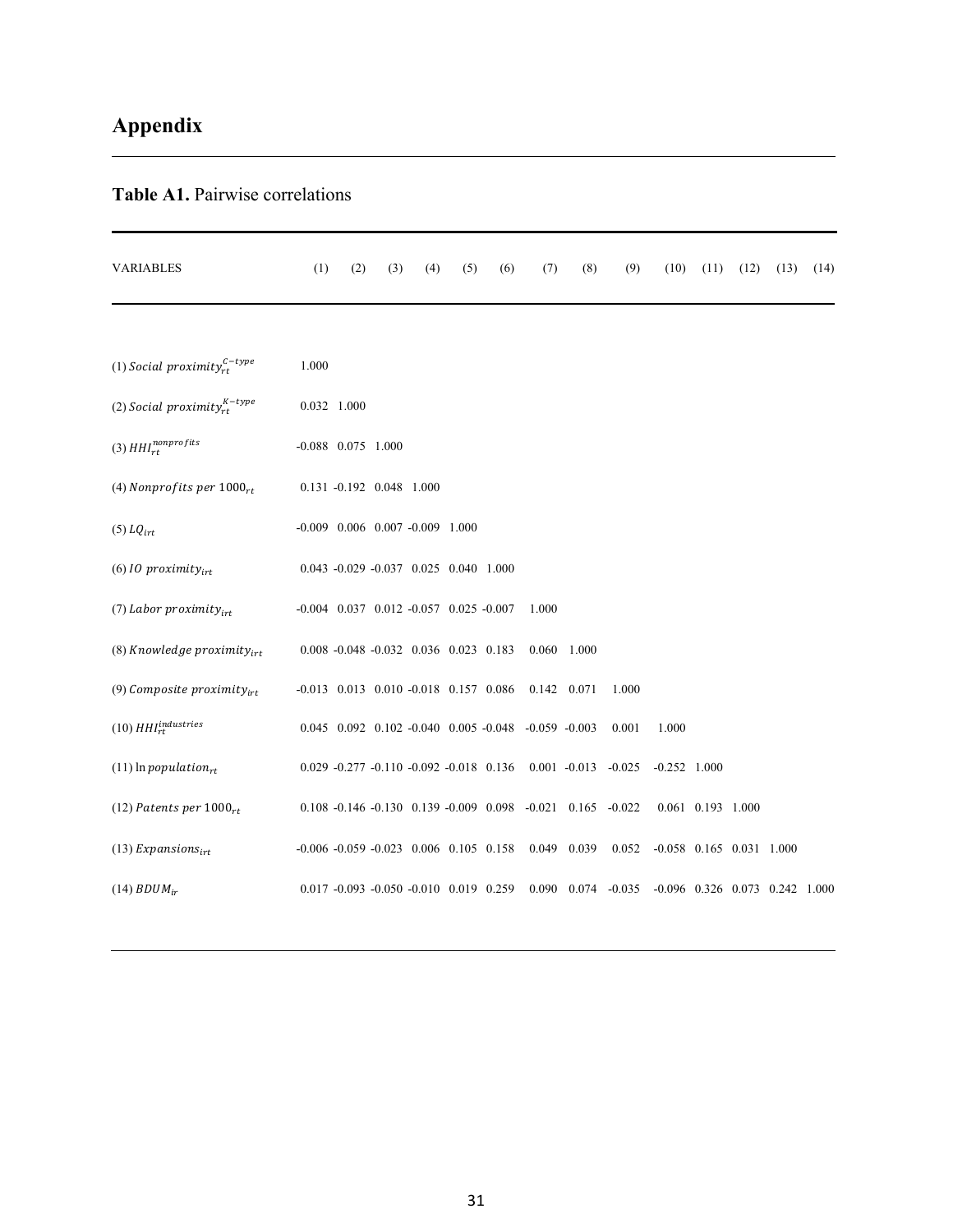|                                                                      | Mining & utilities    |                        |                        | Construction           |                        | Manufacturing                      |                        | Trade &<br>transportation |                                 | FIRE &<br>business services |                        | Other services         |
|----------------------------------------------------------------------|-----------------------|------------------------|------------------------|------------------------|------------------------|------------------------------------|------------------------|---------------------------|---------------------------------|-----------------------------|------------------------|------------------------|
|                                                                      | (1)                   | (2)                    | (3)                    | (4)                    | (5)                    | (6)                                | (7)                    | (8)                       | (9)                             | (10)                        | (11)                   | (12)                   |
| Social proximity $_{rt}^{C-type}$                                    | $-0.038$<br>(0.049)   | $-0.065$<br>(0.050)    | $-0.035**$<br>(0.017)  | $-0.014$<br>(0.014)    | $-0.048**$<br>(0.022)  | $-0.017$<br>(0.021)                | $-0.026$<br>(0.018)    | $-0.010$<br>(0.015)       | $-0.003$<br>(0.011)             | $-0.015$<br>(0.012)         | $-0.043***$<br>(0.010) | $-0.020**$<br>(0.009)  |
| Social proximity ${}_{rt}^{K-type}$                                  | 0.011<br>(0.064)      | $0.126*$<br>(0.068)    | $-0.008$<br>(0.011)    | $-0.020*$<br>(0.010)   | $0.054***$<br>(0.021)  | 0.001<br>(0.017)                   | 0.017<br>(0.011)       | $-0.005$<br>(0.008)       | $-0.015*$<br>(0.008)            | $-0.001$<br>(0.008)         | $-0.003$<br>(0.007)    | $-0.014*$<br>(0.007)   |
| $LQ_{irt}$                                                           | $0.226***$<br>(0.050) | $0.207***$<br>(0.045)  | $0.201***$<br>(0.022)  | $0.158***$<br>(0.021)  | $0.157***$<br>(0.016)  | $0.122***$<br>(0.010)              | $0.089***$<br>(0.009)  | $0.081***$<br>(0.008)     | $0.164***$<br>(0.011)           | $0.152***$<br>(0.011)       | $0.171***$<br>(0.018)  | $0.122***$<br>(0.014)  |
| Social proximity $_{rt}^{c-type} \times LQ_{irt}$                    | 0.043<br>(0.041)      | 0.048<br>(0.046)       | $-0.034***$<br>(0.007) | $-0.029***$<br>(0.006) | $0.031***$<br>(0.006)  | $0.017***$<br>(0.006)              | $0.075***$<br>(0.020)  | 0.018<br>(0.012)          | $0.032***$<br>(0.007)           | $0.031***$<br>(0.008)       | $0.018**$<br>(0.008)   | 0.014<br>(0.009)       |
| Social proximity $x_t^{K-type} \times LQ_{irt}$                      | $-0.011$<br>(0.019)   | $0.039*$<br>(0.021)    | $-0.058***$<br>(0.021) | $-0.033**$<br>(0.013)  | (0.010)                | $-0.064***$ $-0.047***$<br>(0.007) | $-0.030***$<br>(0.012) | $-0.003$<br>(0.008)       | $-0.073***$<br>(0.008)          | $-0.066***$<br>(0.008)      | $-0.033**$<br>(0.014)  | $-0.013$<br>(0.011)    |
| $10$ proximity irt                                                   | 0.019<br>(0.017)      |                        | $0.032**$<br>(0.014)   |                        | $0.136***$<br>(0.016)  |                                    | $-0.000$<br>(0.036)    |                           | $0.077***$<br>(0.012)           |                             | $0.120***$<br>(0.016)  |                        |
| Social proximity $r_t^{c-type} \times 10$ proximity <sub>irt</sub>   | $-0.018$<br>(0.018)   |                        | $-0.026***$<br>(0.007) |                        | $-0.017$<br>(0.016)    |                                    | $0.042***$<br>(0.014)  |                           | $-0.015***$<br>(0.005)          |                             | $-0.000$<br>(0.012)    |                        |
| Social proximity $_{rt}^{K-type}$ × 10 proximity $_{irt}$            | 0.000<br>(0.018)      |                        | $-0.012$<br>(0.011)    |                        | $-0.008***$<br>(0.002) |                                    | $-0.011$<br>(0.009)    |                           | $0.020**$<br>(0.008)            |                             | 0.008<br>(0.009)       |                        |
| Labor proximity $_{irt}$                                             | $0.311*$<br>(0.162)   |                        | $0.143***$<br>(0.036)  |                        | $0.439***$<br>(0.060)  |                                    | $0.318***$<br>(0.053)  |                           | $0.099***$<br>(0.027)           |                             | $-0.072**$<br>(0.030)  |                        |
| Social proximity $r_t^{C-type}$ × Labor proximity <sub>irt</sub>     | $0.119**$<br>(0.055)  |                        | $0.044***$<br>(0.008)  |                        | $0.094***$<br>(0.027)  |                                    | $-0.033*$<br>(0.019)   |                           | $0.027***$<br>(0.007)           |                             | 0.011<br>(0.010)       |                        |
| Social proximity $y_{rt}^{K-type}$ × Labor proximity <sub>irt</sub>  | $-0.148**$<br>(0.068) |                        | $-0.028***$<br>(0.010) |                        | $-0.099***$<br>(0.025) |                                    | $-0.035**$<br>(0.016)  |                           | $-0.001$<br>(0.008)             |                             | 0.003<br>(0.008)       |                        |
| Knowledge proximity $_{irt}$                                         | $-0.007$<br>(0.063)   |                        | $0.021**$<br>(0.010)   |                        | $0.045***$<br>(0.016)  |                                    | $0.020***$<br>(0.007)  |                           | $0.035**$<br>(0.016)            |                             | $-0.021$<br>(0.018)    |                        |
| Social proximity $r_t^{C-type}$ × Knowledge proximity <sub>irt</sub> | $-0.010$<br>(0.034)   |                        | $-0.007$<br>(0.009)    |                        | $-0.006$<br>(0.018)    |                                    | $-0.024***$<br>(0.005) |                           | $-0.026***$<br>(0.007)          |                             | 0.001<br>(0.009)       |                        |
| Social proximity ${}_{rt}^{K-type}$ × Knowledge proximity ${}_{irt}$ | 0.044<br>(0.052)      |                        | 0.000<br>(0.010)       |                        | $0.019*$<br>(0.010)    |                                    | 0.000<br>(0.009)       |                           | $0.029***$<br>(0.009)           |                             | 0.008<br>(0.009)       |                        |
| Composite proximity $_{irt}$                                         |                       | $0.284***$<br>(0.039)  |                        | $0.175***$<br>(0.023)  |                        | $0.273***$<br>(0.009)              |                        | $0.296***$<br>(0.017)     |                                 | $0.174***$<br>(0.031)       |                        | $0.214***$<br>(0.011)  |
| Social proximity $r_t^{C-type} \times$ Composite proximity int       |                       | 0.014<br>(0.020)       |                        | $0.036***$<br>(0.011)  |                        | $0.043***$<br>(0.012)              |                        | $-0.046***$<br>(0.012)    |                                 | $-0.034*$<br>(0.019)        |                        | $-0.048***$<br>(0.017) |
| Social proximity $r_t^{K-type} \times$ Composite proximity int       |                       | $-0.141***$<br>(0.031) |                        | $-0.012$<br>(0.017)    |                        | $-0.007$<br>(0.013)                |                        | $-0.035***$<br>(0.013)    |                                 | $0.056***$<br>(0.020)       |                        | $0.033**$<br>(0.013)   |
| Log pseudo-likelihood<br>Observations                                | $-9,082$<br>17,424    | $-8,815$<br>17,424     | $-56,644$<br>21,780    | $-55,802$<br>21,780    | $-97,972$<br>185,130   | $-93,257$<br>185,130               | $-232,259$<br>158,994  | 158,994                   | $-224,465$ $-170,941$<br>82,764 | $-172,219$<br>82,764        | $-250,825$<br>143,748  | $-244,396$<br>143,748  |

|  | <b>Table A2.</b> Poisson quasi-maximum likelihood (POML) estimation results: variations by sector, excluding recession years |  |  |
|--|------------------------------------------------------------------------------------------------------------------------------|--|--|
|--|------------------------------------------------------------------------------------------------------------------------------|--|--|

*Notes*: See Table 5. Estimations exclude years  $t = 2007, 2008$ , and 2009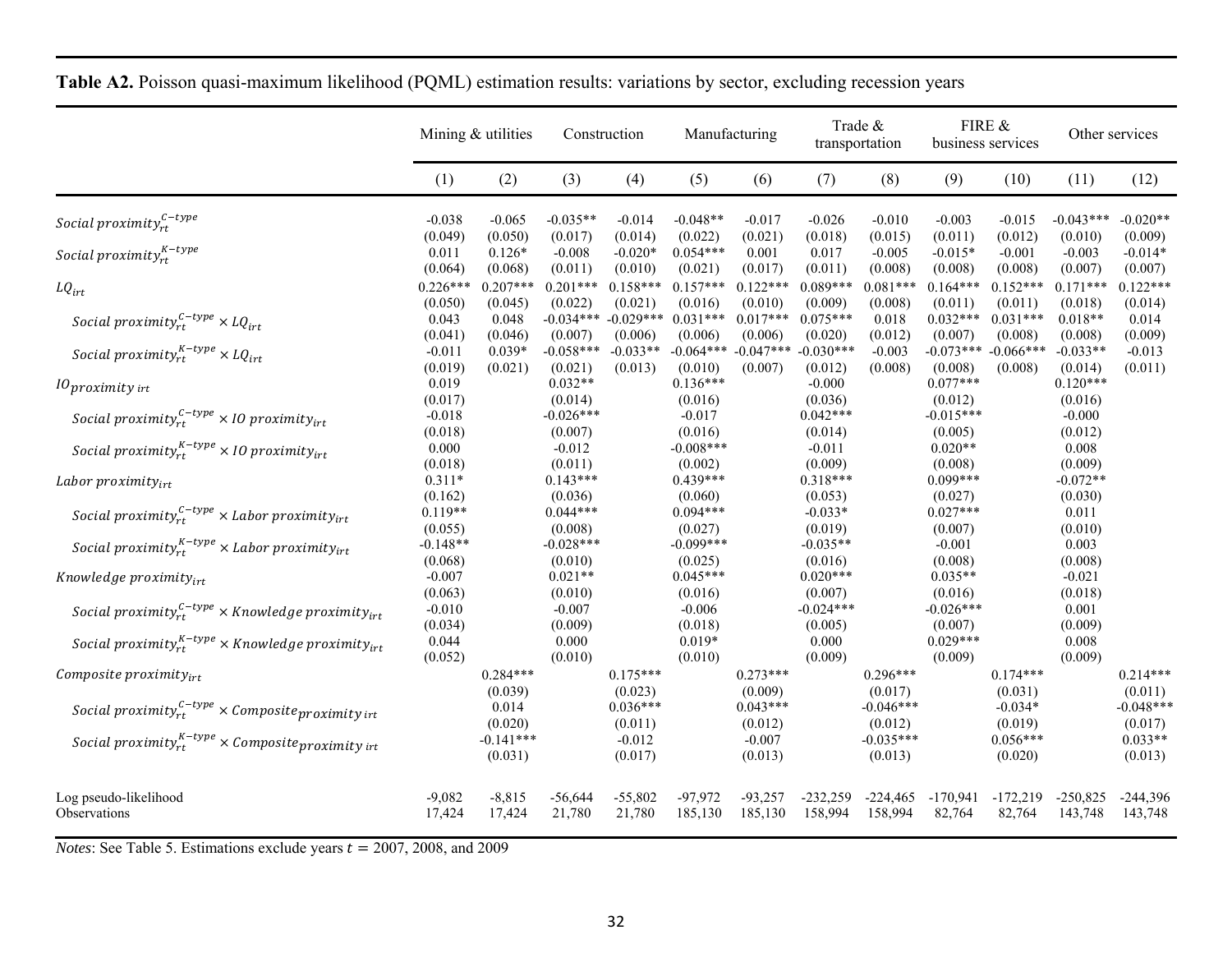|                                                                      | Mining & utilities    |                        | Construction           |                                    | Manufacturing          |                                               | Trade &<br>transportation |                        | FIRE &<br>business services |                        | Other services         |                        |
|----------------------------------------------------------------------|-----------------------|------------------------|------------------------|------------------------------------|------------------------|-----------------------------------------------|---------------------------|------------------------|-----------------------------|------------------------|------------------------|------------------------|
|                                                                      | (1)                   | (2)                    | (3)                    | (4)                                | (5)                    | (6)                                           | (7)                       | (8)                    | (9)                         | (10)                   | (11)                   | (12)                   |
| Social proximity $_{rt}^{C-type}$                                    | $-0.084*$<br>(0.048)  | $-0.074$<br>(0.047)    | $-0.001$<br>(0.014)    | 0.013<br>(0.013)                   | $-0.038$<br>(0.023)    | $-0.004$<br>(0.019)                           | $-0.011$<br>(0.015)       | 0.004<br>(0.014)       | 0.009<br>(0.011)            | $-0.011$<br>(0.011)    | $-0.037***$<br>(0.009) | $-0.013$<br>(0.010)    |
| Social proximity $_{rt}^{K-type}$                                    | 0.082<br>(0.060)      | $0.226***$<br>(0.061)  | 0.006<br>(0.010)       | $-0.011$<br>(0.009)                | $0.065***$<br>(0.020)  | 0.004<br>(0.014)                              | 0.017<br>(0.012)          | $-0.006$<br>(0.007)    | $-0.005$<br>(0.008)         | 0.008<br>(0.008)       | $-0.003$<br>(0.006)    | $-0.019**$<br>(0.008)  |
| $LQ_{irt}$                                                           | $0.234***$<br>(0.049) | $0.207***$<br>(0.043)  | $0.311***$<br>(0.034)  | $0.229***$<br>(0.034)              | $0.172***$<br>(0.019)  | $0.131***$<br>(0.009)                         | $0.097***$<br>(0.008)     | $0.078***$<br>(0.008)  | $0.162***$<br>(0.010)       | $0.150***$<br>(0.010)  | $0.157***$<br>(0.015)  | $0.114***$<br>(0.010)  |
| Social proximity $r_t^{c-type} \times LQ_{irt}$                      | 0.052<br>(0.035)      | $0.064*$<br>(0.035)    | $-0.096***$<br>(0.012) | $-0.070***$<br>(0.012)             | $0.031***$<br>(0.007)  | $0.018**$<br>(0.007)                          | $0.077***$<br>(0.016)     | $0.031*$<br>(0.017)    | $0.018**$<br>(0.008)        | $0.017**$<br>(0.009)   | $0.027***$<br>(0.008)  | $0.023**$<br>(0.009)   |
| Social proximity $x_t^{K-type} \times LQ_{irt}$                      | $-0.024$<br>(0.023)   | $0.038*$<br>(0.023)    | (0.013)                | $-0.052***$ $-0.034***$<br>(0.010) | $-0.067***$<br>(0.012) | $-0.047***$<br>(0.006)                        | $-0.005$<br>(0.008)       | $-0.002$<br>(0.008)    | $-0.081***$<br>(0.010)      | $-0.073***$<br>(0.010) | $-0.066***$<br>(0.011) | $-0.040***$<br>(0.007) |
| $10$ proximity irt                                                   | 0.028<br>(0.023)      |                        | 0.017<br>(0.012)       |                                    | $0.137***$<br>(0.020)  |                                               | $-0.004$<br>(0.042)       |                        | $0.063***$<br>(0.012)       |                        | $0.117***$<br>(0.017)  |                        |
| Social proximity $r_t^{c-type} \times 10$ proximity <sub>irt</sub>   | 0.015<br>(0.018)      |                        | $-0.029***$<br>(0.007) |                                    | $-0.007$<br>(0.010)    |                                               | $0.026**$<br>(0.012)      |                        | $-0.010**$<br>(0.005)       |                        | 0.005<br>(0.008)       |                        |
| Social proximity $y_{rt}^{K-type}$ × 10 proximity $y_{irt}$          | $-0.006$<br>(0.016)   |                        | 0.000<br>(0.011)       |                                    | $-0.005$<br>(0.003)    |                                               | $-0.010$<br>(0.010)       |                        | $0.021**$<br>(0.008)        |                        | $0.019*$<br>(0.010)    |                        |
| Labor proximity $v_{irt}$                                            | $0.397**$<br>(0.166)  |                        | $0.141***$<br>(0.037)  |                                    | $0.424***$<br>(0.063)  |                                               | $0.316***$<br>(0.059)     |                        | $0.097***$<br>(0.028)       |                        | $-0.089***$<br>(0.034) |                        |
| Social proximity $y_{rt}^{c-type}$ × Labor proximity <sub>irt</sub>  | $0.116**$<br>(0.050)  |                        | $0.047***$<br>(0.009)  |                                    | $0.083***$<br>(0.018)  |                                               | $-0.019$<br>(0.017)       |                        | $0.025***$<br>(0.007)       |                        | 0.009<br>(0.008)       |                        |
| Social proximity ${}_{rt}^{K-type}$ × Labor proximity ${}_{irt}$     | $-0.132**$<br>(0.064) |                        | $-0.040***$<br>(0.011) |                                    | $-0.126***$<br>(0.027) |                                               | $-0.041**$<br>(0.019)     |                        | $-0.002$<br>(0.008)         |                        | 0.001<br>(0.009)       |                        |
| Knowledge proximity $_{irt}$                                         | $-0.031$<br>(0.065)   |                        | $0.023**$<br>(0.009)   |                                    | $0.049***$<br>(0.013)  |                                               | $0.029***$<br>(0.009)     |                        | $0.037**$<br>(0.016)        |                        | $-0.017$<br>(0.018)    |                        |
| Social proximity ${}_{rt}^{c-type}$ × Knowledge proximity ${}_{irt}$ | 0.034<br>(0.038)      |                        | 0.001<br>(0.009)       |                                    | $-0.001$<br>(0.012)    |                                               | $-0.028***$<br>(0.009)    |                        | $-0.036***$<br>(0.008)      |                        | $-0.007$<br>(0.008)    |                        |
| Social proximity $x_t^{K-type}$ × Knowledge proximity $y_{irt}$      | 0.012<br>(0.048)      |                        | $-0.002$<br>(0.009)    |                                    | 0.016<br>(0.013)       |                                               | 0.005<br>(0.010)          |                        | $0.035***$<br>(0.009)       |                        | 0.014<br>(0.009)       |                        |
| Composite $proximity_{irt}$                                          |                       | $0.325***$<br>(0.041)  |                        | $0.174***$<br>(0.022)              |                        | $0.273***$<br>(0.009)                         |                           | $0.281***$<br>(0.016)  |                             | $0.167***$<br>(0.025)  |                        | $0.221***$<br>(0.012)  |
| Social proximity $r_t^{C-type} \times$ Composite proximity int       |                       | 0.008<br>(0.018)       |                        | $0.048***$<br>(0.012)              |                        | $0.055***$<br>(0.021)                         |                           | $-0.058***$<br>(0.017) |                             | $-0.014$<br>(0.018)    |                        | $-0.051***$<br>(0.019) |
| Social proximity ${}_{rt}^{K-type}$ × Composite proximity int        |                       | $-0.155***$<br>(0.025) |                        | $-0.022$<br>(0.016)                |                        | $-0.003$<br>(0.012)                           |                           | $-0.021$<br>(0.014)    |                             | $0.074***$<br>(0.020)  |                        | $0.051***$<br>(0.016)  |
| Log pseudo-likelihood<br>Observations                                | $-13,335$<br>26,136   | $-12,890$<br>26,136    | $-82,430$<br>32,670    | $-81,331$<br>32,670                | $-143,306$             | $-136,708$<br>277,695 277,695 238,491 238,491 | $-342,048$                | $-330,371$             | $-251,278$<br>124,146       | $-252,763$<br>124,146  | -370,879<br>215,622    | $-362, 112$<br>251,622 |

| <b>Table A3.</b> Poisson quasi-maximum likelihood (PQML) estimation results: variations by sector, $EG_{ab}$ using county employment |  |
|--------------------------------------------------------------------------------------------------------------------------------------|--|
|--------------------------------------------------------------------------------------------------------------------------------------|--|

*Notes*: See Table 5. Estimations utilize social proximity measures calculated using the EG coagglomeration index for nonprofits defined at the county level.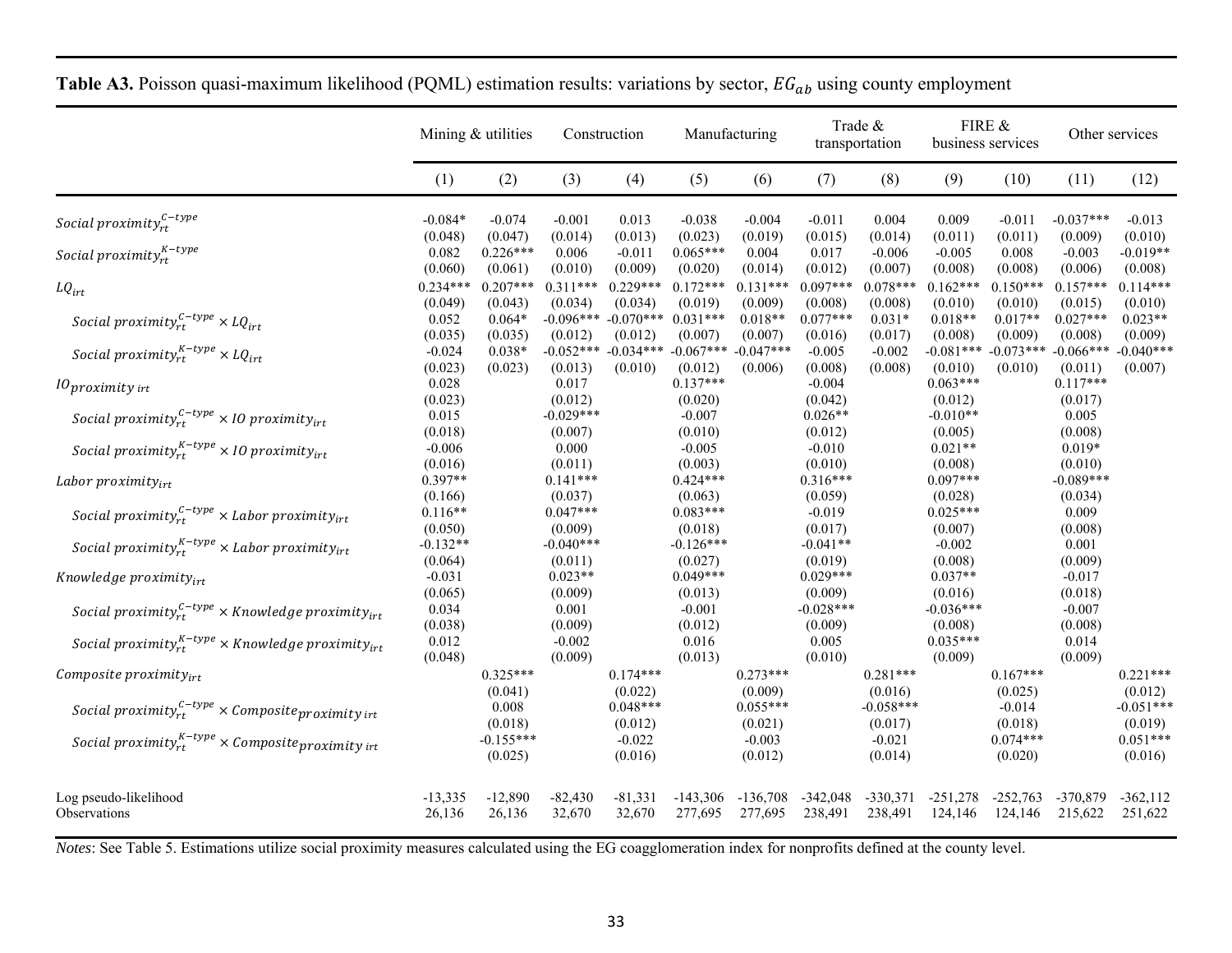|                                                                      | Mining & utilities    |                        | Construction           |                       | Manufacturing          |                        | Trade &<br>transportation          |                        | FIRE &<br>business services |                        | Other services         |                        |
|----------------------------------------------------------------------|-----------------------|------------------------|------------------------|-----------------------|------------------------|------------------------|------------------------------------|------------------------|-----------------------------|------------------------|------------------------|------------------------|
|                                                                      | (1)                   | (2)                    | (3)                    | (4)                   | (5)                    | (6)                    | (7)                                | (8)                    | (9)                         | (10)                   | (11)                   | (12)                   |
| Social proximity $_{rt}^{c-type}$                                    | $-0.012$<br>(0.060)   | 0.022<br>(0.055)       | 0.018<br>(0.041)       | $-0.005$<br>(0.041)   | $-0.067**$<br>(0.034)  | $-0.062*$<br>(0.034)   | $-0.003$<br>(0.013)                | 0.006<br>(0.012)       | $-0.033$<br>(0.021)         | $-0.033$<br>(0.021)    | $-0.051***$<br>(0.017) | $-0.027$<br>(0.017)    |
| Social proximity $_{rt}^{K-type}$                                    | $-0.018$<br>(0.065)   | $-0.013$<br>(0.060)    | 0.018<br>(0.051)       | $-0.008$<br>(0.050)   | 0.059<br>(0.040)       | 0.044<br>(0.041)       | $0.025**$<br>(0.013)               | 0.019<br>(0.012)       | $-0.004$<br>(0.014)         | $-0.005$<br>(0.015)    | $-0.004$<br>(0.016)    | $-0.036**$<br>(0.018)  |
| $LQ_{irt}$                                                           | $0.301***$<br>(0.042) | $0.250***$<br>(0.032)  | $0.214***$<br>(0.035)  | $0.193***$<br>(0.033) | $0.166***$<br>(0.012)  | $0.148***$<br>(0.012)  | $0.125***$<br>(0.009)              | $0.093***$<br>(0.009)  | $0.142***$<br>(0.014)       | $0.135***$<br>(0.013)  | $0.140***$<br>(0.008)  | $0.118***$<br>(0.008)  |
| Social proximity $r_t^{c-type} \times LQ_{irt}$                      | 0.052<br>(0.034)      | 0.025<br>(0.033)       | $-0.048***$<br>(0.017) | $-0.045**$<br>(0.018) | $0.035***$<br>(0.009)  | $0.027***$<br>(0.009)  | $0.030***$<br>(0.009)              | $0.037***$<br>(0.009)  | $0.055***$<br>(0.012)       | $0.049***$<br>(0.015)  | $0.036***$<br>(0.009)  | 0.002<br>(0.009)       |
| Social proximity $x_t^{K-type} \times LQ_{irt}$                      | $-0.056**$<br>(0.028) | 0.010<br>(0.023)       | $-0.059$<br>(0.051)    | $-0.067$<br>(0.060)   | $-0.064***$<br>(0.008) | $-0.062***$<br>(0.010) | $-0.027***$ $-0.042***$<br>(0.007) | (0.010)                | $-0.088***$<br>(0.010)      | $-0.079***$<br>(0.012) | $-0.087***$<br>(0.011) | $-0.063***$<br>(0.010) |
| $10$ proximity irt                                                   | 0.005<br>(0.035)      |                        | $-0.061$<br>(0.053)    |                       | $0.180***$<br>(0.023)  |                        | $0.167***$<br>(0.014)              |                        | $0.054***$<br>(0.011)       |                        | $0.164***$<br>(0.018)  |                        |
| Social proximity $r_t^{C-type} \times 10$ proximity <sub>irt</sub>   | $-0.035$<br>(0.024)   |                        | $-0.004$<br>(0.031)    |                       | 0.008<br>(0.013)       |                        | 0.004<br>(0.006)                   |                        | $-0.005$<br>(0.006)         |                        | $-0.035***$<br>(0.011) |                        |
| Social proximity $y_{rt}^{K-type}$ × 10 proximity <sub>irt</sub>     | $0.042**$<br>(0.020)  |                        | $-0.093*$<br>(0.053)   |                       | $-0.006**$<br>(0.003)  |                        | $-0.005$<br>(0.006)                |                        | $-0.007$<br>(0.008)         |                        | 0.008<br>(0.010)       |                        |
| Labor proximity $_{irt}$                                             | 0.022<br>(0.194)      |                        | $0.455***$<br>(0.083)  |                       | $0.487***$<br>(0.082)  |                        | $0.319***$<br>(0.024)              |                        | 0.048<br>(0.033)            |                        | $0.093*$<br>(0.049)    |                        |
| Social proximity $r_t^{C-type}$ × Labor proximity <sub>irt</sub>     | $0.090*$<br>(0.047)   |                        | $-0.018$<br>(0.024)    |                       | $0.051*$<br>(0.027)    |                        | 0.013<br>(0.011)                   |                        | $-0.022*$<br>(0.013)        |                        | $0.045***$<br>(0.011)  |                        |
| Social proximity ${}_{rt}^{K-type}$ × Labor proximity ${}_{irt}$     | $-0.099*$<br>(0.060)  |                        | $-0.039$<br>(0.033)    |                       | $-0.037$<br>(0.026)    |                        | $-0.034***$<br>(0.012)             |                        | 0.012<br>(0.009)            |                        | $-0.032***$<br>(0.010) |                        |
| Knowledge proximity $_{irt}$                                         | $-0.028$<br>(0.050)   |                        | $0.052***$<br>(0.020)  |                       | $0.102***$<br>(0.019)  |                        | 0.005<br>(0.007)                   |                        | $0.063***$<br>(0.015)       |                        | 0.020<br>(0.015)       |                        |
| Social proximity $r_t^{C-type}$ × Knowledge proximity $r_{irt}$      | 0.022<br>(0.039)      |                        | $-0.012$<br>(0.021)    |                       | $-0.003$<br>(0.015)    |                        | $-0.029***$<br>(0.006)             |                        | $-0.044***$<br>(0.014)      |                        | $-0.011$<br>(0.012)    |                        |
| Social proximity ${}_{rt}^{K-type}$ × Knowledge proximity ${}_{irt}$ | $-0.019$<br>(0.047)   |                        | $0.067**$<br>(0.026)   |                       | $0.028***$<br>(0.008)  |                        | 0.008<br>(0.007)                   |                        | $-0.004$<br>(0.011)         |                        | 0.017<br>(0.011)       |                        |
| $Composite$ proximity <sub>irt</sub>                                 |                       | $0.344***$<br>(0.038)  |                        | $0.065***$<br>(0.021) |                        | $0.464***$<br>(0.032)  |                                    | $0.260***$<br>(0.011)  |                             | $0.096***$<br>(0.014)  |                        | $0.375***$<br>(0.035)  |
| Social proximity $r_t^{c-type} \times$ Composite proximity int       |                       | 0.014<br>(0.018)       |                        | $-0.018$<br>(0.018)   |                        | 0.009<br>(0.025)       |                                    | $-0.028***$<br>(0.011) |                             | $-0.008$<br>(0.014)    |                        | $-0.006$<br>(0.023)    |
| Social proximity ${}_{rt}^{K-type}$ × Composite proximity irt        |                       | $-0.083***$<br>(0.021) |                        | 0.033<br>(0.022)      |                        | $-0.014$<br>(0.023)    |                                    | $-0.046***$<br>(0.010) |                             | 0.023<br>(0.015)       |                        | $0.069***$<br>(0.024)  |
| Log pseudo-likelihood<br>Observations                                | $-13,085$<br>26,136   | $-12,765$<br>26,136    | $-15,553$<br>32,670    | $-15,581$<br>32,670   | $-40,798$<br>277,695   | $-40.460$<br>277,695   | $-221.138$<br>238,491              | $-219,964$<br>238,491  | $-222.255$<br>124,146       | $-222.418$<br>124,146  | $-247.341$<br>215,622  | $-244.837$<br>215,622  |

| <b>Table A4.</b> Poisson quasi-maximum likelihood (PQML) estimation results: variations by sector, facility expansions |  |  |  |
|------------------------------------------------------------------------------------------------------------------------|--|--|--|
|------------------------------------------------------------------------------------------------------------------------|--|--|--|

*Notes*: See Table 5. Estimations utilize the count of new establishments that are part of an existing firm as the dependent variable.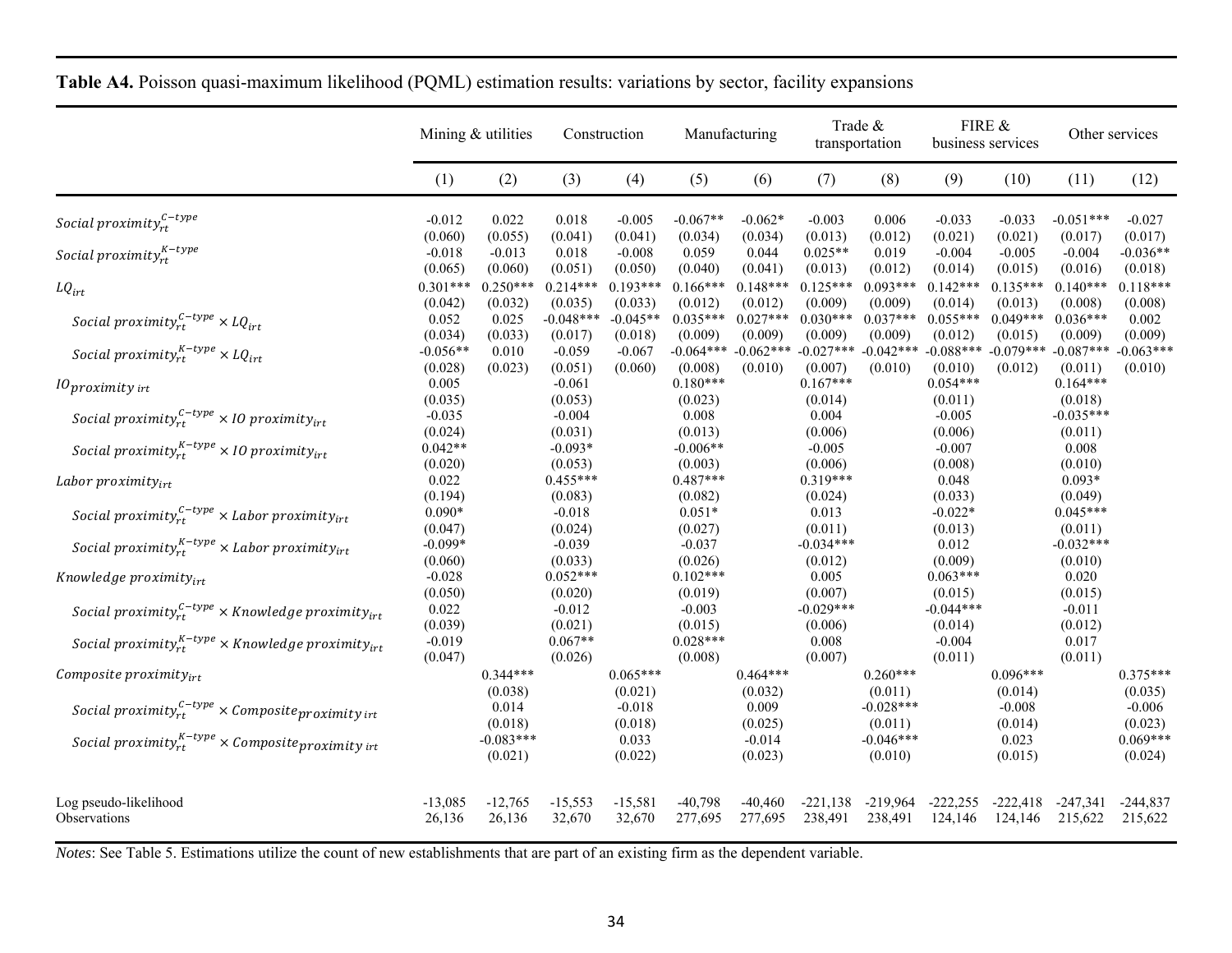|                                                                             | Mining & utilities    |                        | Construction           |                        | Manufacturing                                              |                       | Trade &<br>transportation   |                        | FIRE &<br>business services |                               | Other services         |                        |
|-----------------------------------------------------------------------------|-----------------------|------------------------|------------------------|------------------------|------------------------------------------------------------|-----------------------|-----------------------------|------------------------|-----------------------------|-------------------------------|------------------------|------------------------|
|                                                                             | (1)                   | (2)                    | (3)                    | (4)                    | (5)                                                        | (6)                   | (7)                         | (8)                    | (9)                         | (10)                          | (11)                   | (12)                   |
| Social proximity $_{rt}^{\mathcal{C}-type}$                                 | $-0.078$<br>(0.059)   | $-0.115**$<br>(0.052)  | $-0.033**$<br>(0.015)  | $-0.009$<br>(0.011)    | $-0.059***$<br>(0.022)                                     | $-0.020$<br>(0.021)   | $-0.035*$<br>(0.018)        | $-0.007$<br>(0.014)    | $-0.004$<br>(0.010)         | $-0.017*$<br>(0.010)          | $-0.046***$<br>(0.009) | $-0.018**$<br>(0.009)  |
| Social proximity ${}_{rt}^{K-type}$                                         | 0.004<br>(0.078)      | $0.187**$<br>(0.086)   | 0.001<br>(0.009)       | $-0.013$<br>(0.008)    | $0.052***$<br>(0.020)                                      | 0.028<br>(0.018)      | $0.024**$<br>(0.012)        | $-0.001$<br>(0.007)    | $-0.013*$<br>(0.007)        | 0.002<br>(0.007)              | 0.001<br>(0.007)       | $-0.012*$<br>(0.007)   |
| $LQ_{irt}$                                                                  | $0.222***$<br>(0.051) | $0.201***$<br>(0.043)  | $0.378***$<br>(0.043)  | $0.273***$<br>(0.040)  | $0.166***$<br>(0.018)                                      | $0.132***$<br>(0.010) | $0.097***$<br>(0.011)       | $0.086***$<br>(0.011)  | $0.181***$<br>(0.012)       | $0.167***$<br>(0.012)         | $0.183***$<br>(0.019)  | $0.134***$<br>(0.016)  |
| Social proximity $r_t^{c-type} \times LQ_{irt}$                             | 0.045<br>(0.047)      | 0.039<br>(0.040)       | $-0.080***$<br>(0.010) | $-0.058***$<br>(0.010) | $0.054**$<br>(0.021)                                       | $0.034**$<br>(0.015)  | $0.078***$<br>(0.022)       | $0.029**$<br>(0.011)   | $0.017**$<br>(0.007)        | $0.020***$<br>(0.008)         | $0.026**$<br>(0.011)   | 0.019<br>(0.013)       |
| Social proximity $y_{rt}^{K-type} \times LQ_{irt}$                          | $-0.002$<br>(0.020)   | $0.035*$<br>(0.020)    | (0.008)                | (0.008)                | $-0.036***$ $-0.026***$ $-0.072***$ $-0.054***$<br>(0.015) | (0.009)               | $-0.037***$<br>(0.010)      | $-0.017**$<br>(0.007)  | $-0.076***$<br>(0.007)      | $-0.069***$<br>(0.008)        | $-0.047**$<br>(0.020)  | $-0.018$<br>(0.014)    |
| $10$ proximity irt                                                          | 0.009<br>(0.015)      |                        | $0.024**$<br>(0.012)   |                        | $0.166***$<br>(0.015)                                      |                       | $-0.014$<br>(0.040)         |                        | $0.066***$<br>(0.012)       |                               | $0.112***$<br>(0.016)  |                        |
| Social proximity $r_t^{C-type} \times 10$ proximity <sub>irt</sub>          | $-0.009$<br>(0.021)   |                        | $-0.025***$<br>(0.006) |                        | $-0.018$<br>(0.016)                                        |                       | $0.046***$<br>(0.014)       |                        | $-0.012***$<br>(0.004)      |                               | 0.002<br>(0.012)       |                        |
| Social proximity $_{rt}^{K-type}$ × 10 proximity $_{irt}$                   | 0.004<br>(0.014)      |                        | $-0.006$<br>(0.010)    |                        | $-0.040***$<br>(0.007)                                     |                       | $-0.012$<br>(0.009)         |                        | $0.018**$<br>(0.007)        |                               | 0.004<br>(0.008)       |                        |
| Labor proximity $v_{irt}$                                                   | $0.349**$<br>(0.171)  |                        | $0.110***$<br>(0.035)  |                        | $0.318***$<br>(0.061)                                      |                       | $0.292***$<br>(0.055)       |                        | $0.086***$<br>(0.027)       |                               | $-0.096***$<br>(0.031) |                        |
| Social proximity $y_{rt}^{C-type}$ × Labor proximity <sub>irt</sub>         | $0.106**$<br>(0.053)  |                        | $0.048***$<br>(0.008)  |                        | $0.082***$<br>(0.027)                                      |                       | $-0.029$<br>(0.019)         |                        | $0.027***$<br>(0.006)       |                               | 0.008<br>(0.010)       |                        |
| Social proximity $y_{rt}^{K-type}$ × Labor proximity <sub>irt</sub>         | $-0.086$<br>(0.065)   |                        | $-0.039***$<br>(0.009) |                        | $-0.079***$<br>(0.019)                                     |                       | $-0.040**$<br>(0.016)       |                        | 0.001<br>(0.007)            |                               | 0.006<br>(0.008)       |                        |
| Knowledge proximity $_{irr}$                                                | 0.002<br>(0.061)      |                        | $0.024***$<br>(0.009)  |                        | $0.040***$<br>(0.015)                                      |                       | $0.032***$<br>(0.012)       |                        | $0.035**$<br>(0.015)        |                               | $-0.033*$<br>(0.019)   |                        |
| Social proximity $r_t^{C-type}$ × Knowledge proximity <sub>irt</sub>        | $-0.003$<br>(0.031)   |                        | $-0.007$<br>(0.009)    |                        | $-0.005$<br>(0.016)                                        |                       | $-0.039***$<br>(0.013)      |                        | $-0.027***$<br>(0.007)      |                               | 0.004<br>(0.009)       |                        |
| Social proximity ${}_{rt}^{K-type}$ $\times$ Knowledge proximity ${}_{irt}$ | 0.051<br>(0.050)      |                        | $-0.002$<br>(0.009)    |                        | $0.026***$<br>(0.009)                                      |                       | 0.002<br>(0.010)            |                        | $0.029***$<br>(0.009)       |                               | 0.003<br>(0.009)       |                        |
| Composite proximity $_{irt}$                                                |                       | $0.245***$<br>(0.040)  |                        | $0.167***$<br>(0.024)  |                                                            | $0.275***$<br>(0.010) |                             | $0.307***$<br>(0.017)  |                             | $0.164***$<br>(0.032)         |                        | $0.207***$<br>(0.013)  |
| Social proximity $r_t^{c-type} \times$ Composite proximity int              |                       | 0.024<br>(0.018)       |                        | $0.038***$<br>(0.011)  |                                                            | $0.040***$<br>(0.012) |                             | $-0.056***$<br>(0.012) |                             | $-0.028$<br>(0.018)           |                        | $-0.052***$<br>(0.018) |
| Social proximity $_{rt}^{K-type}$ × Composite proximity int                 |                       | $-0.117***$<br>(0.027) |                        | $-0.016$<br>(0.017)    |                                                            | $-0.002$<br>(0.014)   |                             | $-0.031**$<br>(0.013)  |                             | $0.056***$<br>(0.020)         |                        | $0.029**$<br>(0.014)   |
| Log pseudo-likelihood<br>Observations                                       | $-12,927$<br>26,136   | $-12,676$<br>26,136    | $-82,165$<br>32,670    | $-81,234$<br>32,670    | -141,920<br>277,695                                        | -136,344              | -338,046<br>277,695 238,491 | $-328,520$<br>238,491  | $-250,324$<br>124,146       | $-251,842$<br>124,146 215,622 | $-368,017$             | $-360,676$<br>215,622  |

**Table A5.** Zero-inflated Poisson estimation results: variations by sector

*Notes*: See Table 5. Estimations utilize a zero inflated Poisson model with a logit link for the inflation model. Only estimates for the count model are reported for brevity.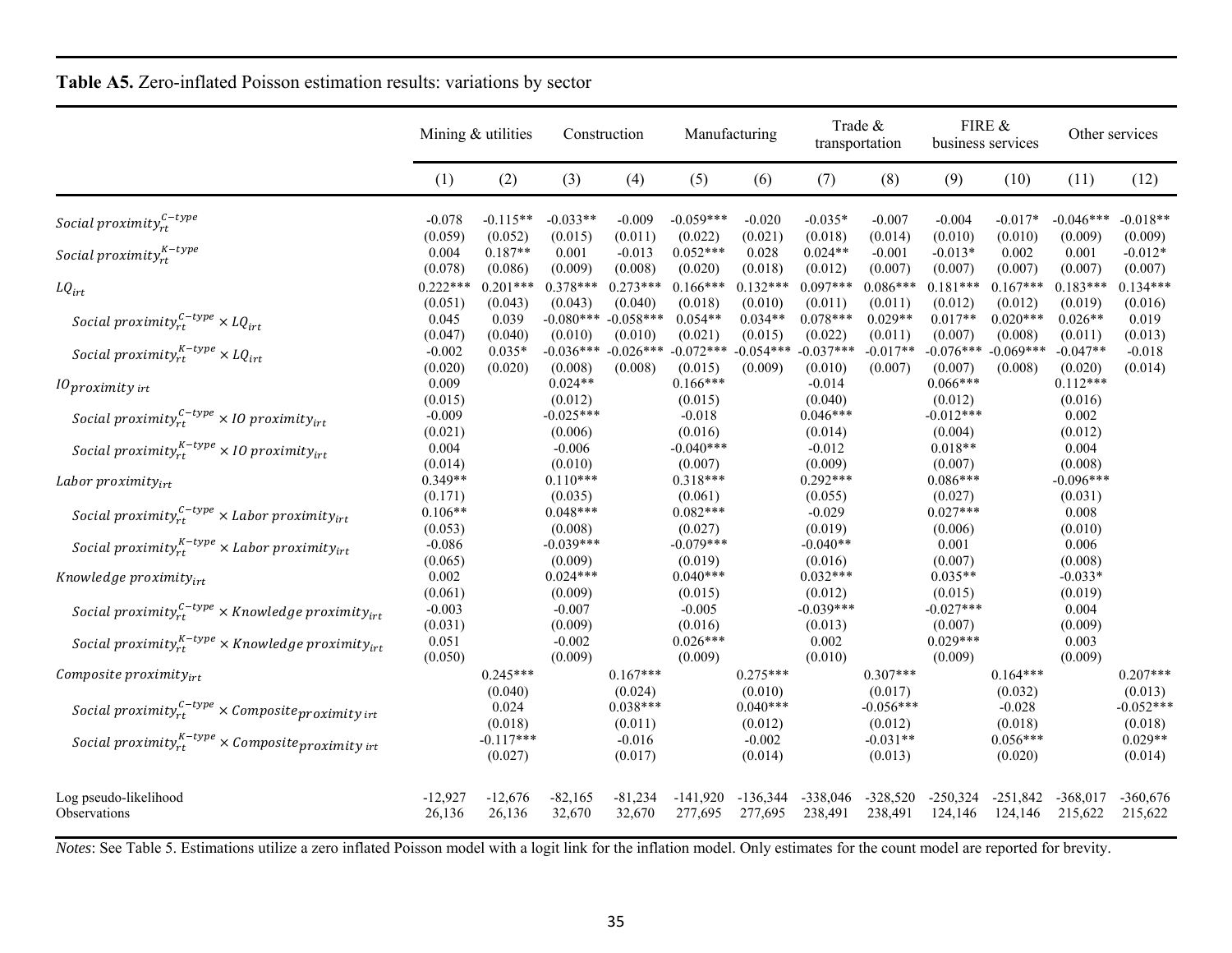# **References**

Acs, Z.J., Armington, C. (2006) *Entrepreneurship, geography, and American economic growth*. Cambridge University Press Cambridge.

Agrawal, A., Cockburn, I., McHale, J. (2006) Gone but not forgotten: knowledge flows, labor mobility, and enduring social relationships. *Journal of Economic Geography*. 6: 571–591.

Alesina, A., La Ferrara, E. (2000) Participation in heterogeneous communities. *The Quarterly Journal of Economics*. 115: 847–904.

Andersson, M., Larsson, J.P. (2016) Local entrepreneurship clusters in cities. *Journal of Economic Geography*. 16: 39–66.

Arrow, K.J. (2000) Observations on social capital. In P. Dasgupta & I. Serageldin, eds. *Social capital: a multifaceted perspective*. Washington, DC, DC: The World Bank, pp. 3–5.

Audia, P.G., Freeman, J.H., Reynolds, P.D. (2006) Organizational foundings in community context: Instruments manufacturers and their interrelationship with other organizations. *Administrative Science Quarterly*. 51: 381–419.

Bailey, M., Cao, R., Kuchler, T., Stroebel, J., Wong, A. (2018) Social Connectedness: Measurement, Determinants, and Effects. *Journal of Economic Perspectives*. 32: 259–280.

 the process of knowledge creation. *Progress in Human Geography*. 28: 31–56. Bathelt, H., Malmberg, A., Maskell, P. (2004) Clusters and knowledge: local buzz, global pipelines and

Boschma, R., Minondo, A., Navarro, M. (2012) Related variety and regional growth in Spain. *Papers in Regional Science*. 91: 241–256.

Bourdieu, P. (1986) The forms of capital. In J. G. Richardson, ed. *Handbook of theory and research for the sociology of education*. New York, NY: Greenwood, pp. 241–258.

Broekel, T., Boschma, R. (2012) Knowledge networks in the Dutch aviation industry: the proximity paradox. *Journal of Economic Geography*. 12: 409–433.

Bürker, M., Minerva, G.A. (2014) Civic capital and the size distribution of plants: Short-run dynamics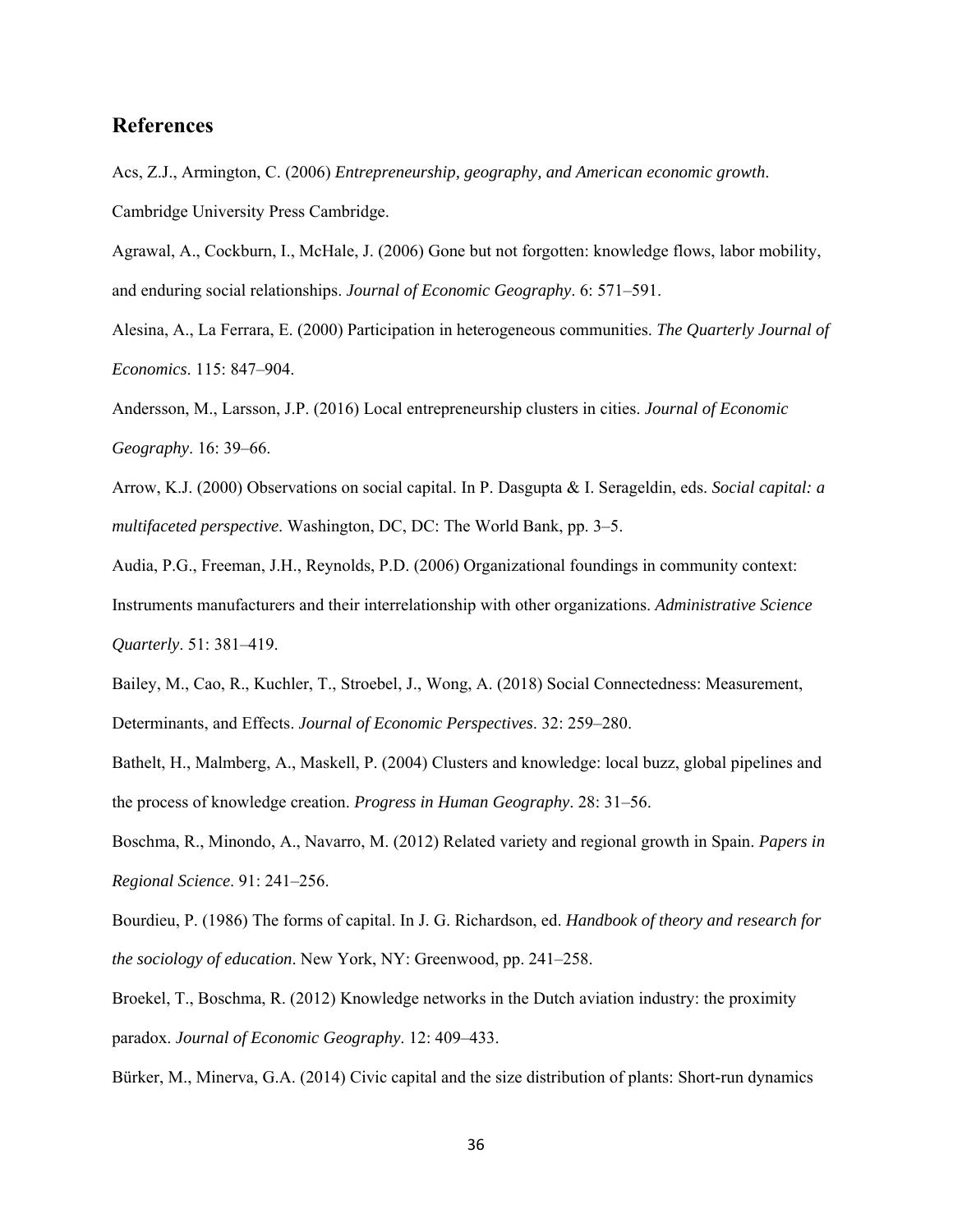and long-run equilibrium. *Journal of Economic Geography*. 14: 797–847.

Burt, R.S. (2005) Brokerage and closure : an introduction to social capital.

Cameron, A.C., Trivedi, P.K. (2013) *Regression Analysis of Count Data*. Cambridge, UK: Cambridge University Press.

Capello, R. (2009) Spatial spillovers and regional growth: a cognitive approach. *European Planning Studies*. 17: 639–658.

Caragliu, A., Nijkamp, P. (2016) Space and knowledge spillovers in European regions: the impact of different forms of proximity on spatial knowledge diffusion. *Journal of Economic Geography*. 16: 749– 774.

Choi, E.J., Spletzer, J.R. (2012) The declining average size of establishments: evidence and explanations. *Monthly Labor Review*. 135: 50.

Coleman, J.S. (1988) Social capital in the creation of human capital. *American Journal of Sociology*. 94: S95–S120.

Combes, P.-P., Duranton, G. (2006) Labour pooling, labour poaching, and spatial clustering. *Regional Science and Urban Economics*. 36: 1–28.

Currid, E., Williams, S. (2010) The geography of buzz: art, culture and the social milieu in Los Angeles and New York. *Journal of Economic Geography*. 10: 423–451.

Dahl, M.S., Sorenson, O. (2009) The embedded entrepreneur. *European Management Review*. 6: 172– 181.

Davidsson, P., Honig, B. (2003) The role of social and human capital among nascent entrepreneurs. *Journal of Business Venturing*. 18: 301–331.

Delgado, M., Porter, M.E., Stern, S. (2014) Clusters, convergence, and economic performance. *Research Policy*. 43: 1785–1799.

Delgado, M., Porter, M.E., Stern, S. (2010) Clusters and entrepreneurship. *Journal of Economic Geography*. 10: 495–518.

Durlauf, S.N. (2002) On The Empirics Of Social Capital. *The Economic Journal*. 112: F459–F479.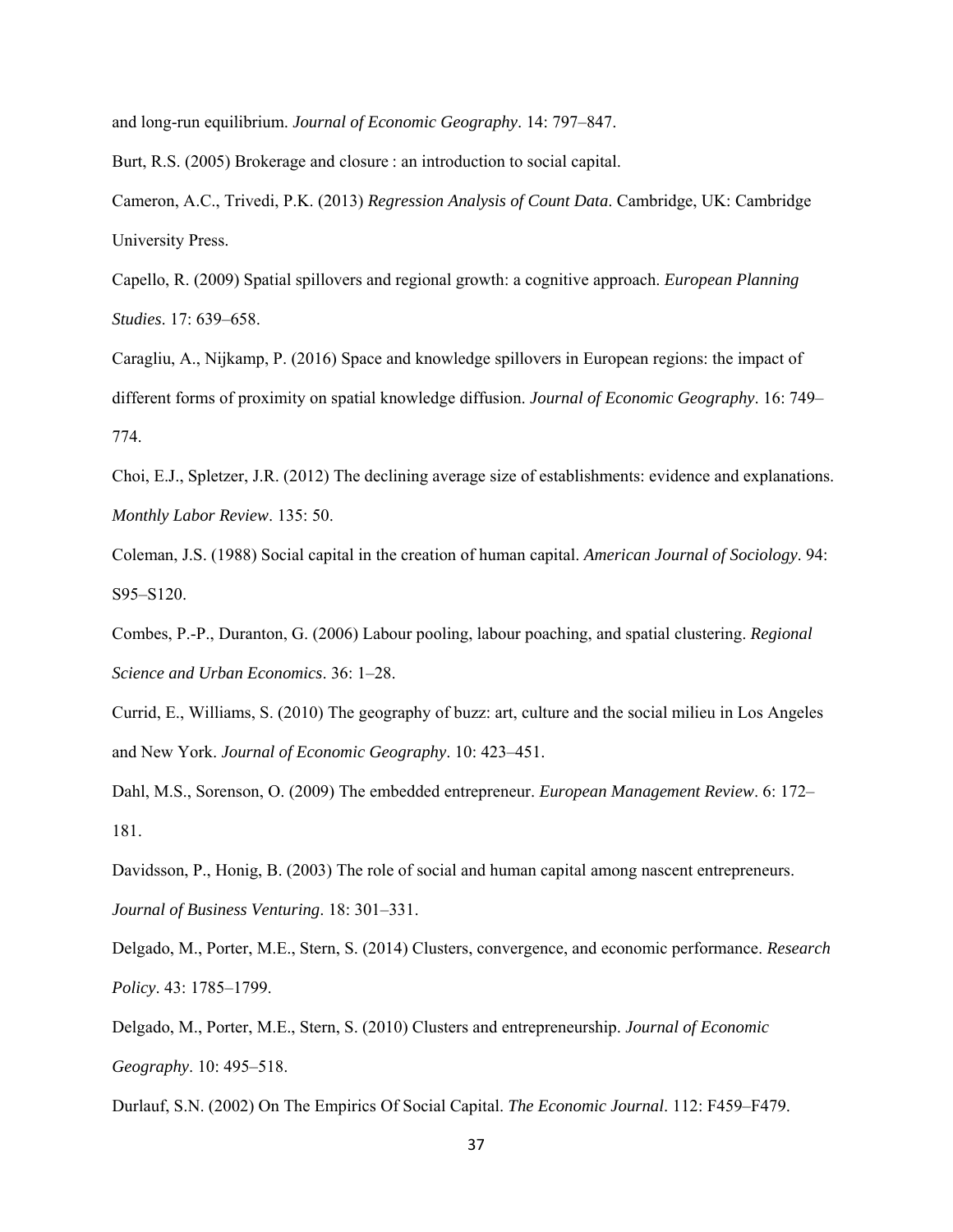Ellison, G., Glaeser, E.L. (1997) Geographic concentration in US manufacturing industries: a dartboard approach. *Journal of political economy*. 105: 889–927.

Ellison, G., Glaeser, E.L., Kerr, W.R. (2010) What causes industry agglomeration? Evidence from coagglomeration patterns. *The American Economic Review*. 100: 1195–1213.

Figueiredo, O., Guimarães, P., Woodward, D. (2015) Industry localization, distance decay, and knowledge spillovers: Following the patent paper trail. *Journal of Urban Economics*. 89: 21–31.

Fruchterman, T.M.J., Reingold, E.M. (1991) Graph drawing by force-directed placement. *Software: Practice and Experience*. 21: 1129–1164.

Fukuyama, F. (1995) *Trust: The social virtues and the creation of prosperity*. New York: Free Press.

Ghani, E., Kerr, W.R., O'Connell, S. (2014) Spatial determinants of entrepreneurship in india. *Regional Studies*. 48: 1071–1089.

Glaeser, E.L., Gottlieb, J.D. (2009) The wealth of cities: agglomeration economies and spatial equilibrium in the United States. *Journal of Economic Literature*. 47: 983–1028.

Glaeser, E.L., Kerr, S.P., Kerr, W.R. (2014) Entrepreneurship and urban growth: an empirical assessment with historical mines. *The Review of Economics and Statistics*. 97: 498–520.

Glaeser, E.L., Kerr, W.R. (2009) Local industrial conditions and entrepreneurship: how much of the spatial distribution can we explain? *Journal of Economics & Management Strategy*. 18: 623–663.

Glaeser, E.L., Kerr, W.R., Ponzetto, G.A.M. (2010) Clusters of entrepreneurship. *Journal of Urban Economics*. 67: 150–168.

Glückler, J. (2007) Economic geography and the evolution of networks. *Journal of Economic Geography*. 7: 619–634.

Goldschlag, N., Lybbert, T.J., Zolas, N.J. (2016) *An 'Algorithmic Links with Probabilities' Crosswalk for USPC and CPC Patent Classifications with an Application Towards Industrial Technology Composition*. US Census Bureau CES Working Paper No. 16-15.

Granovetter, M. (2005) The impact of social structure on economic outcomes. *The Journal of Economic Perspectives*. 19: 33–50.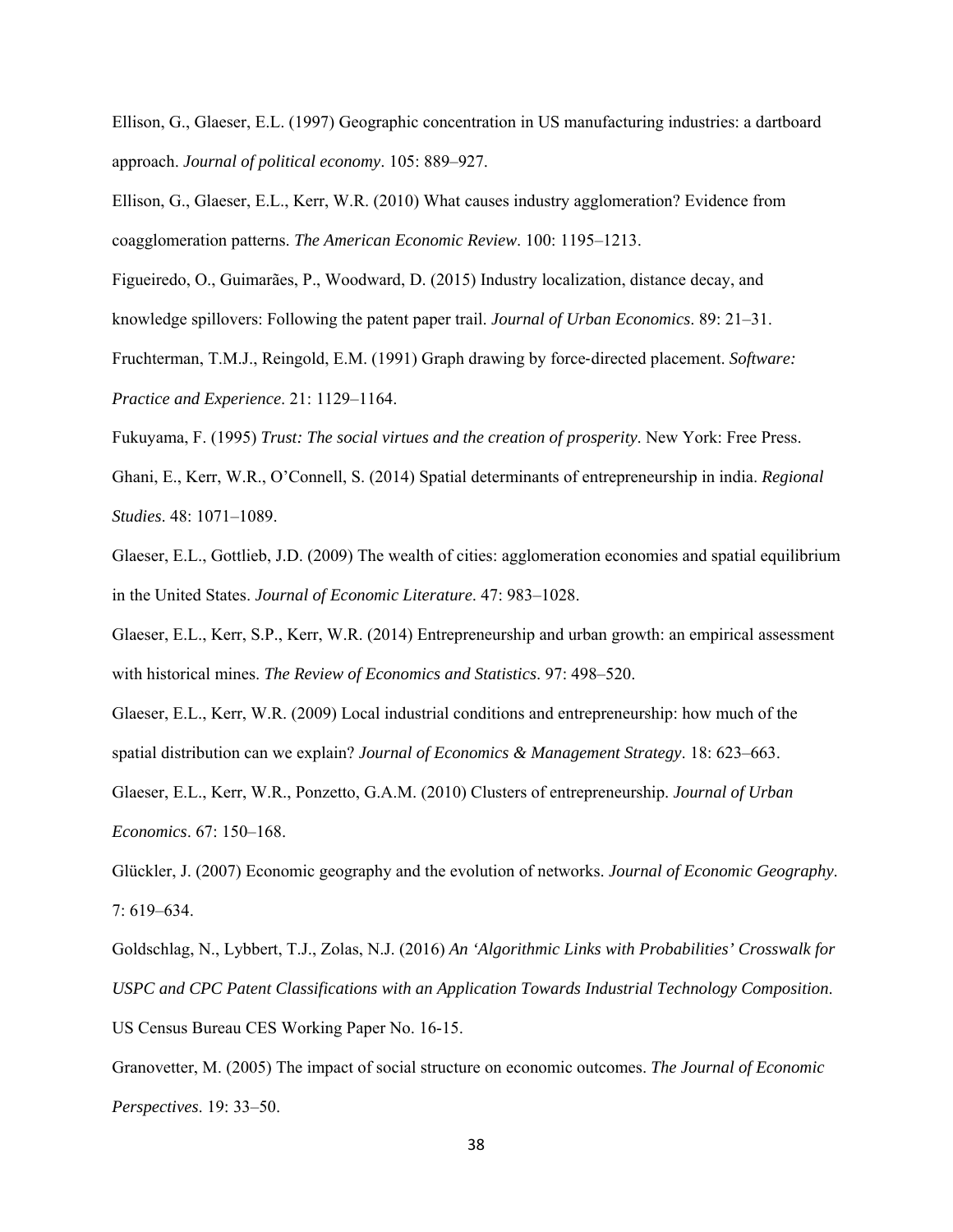Granovetter, M. (1973) The strength of weak ties. *American Journal of Sociology*. 78: 1360–1380. Hall, B.H., Jaffe, A.B., Trajtenberg, M. (2001) *The NBER patent citation data file: lessons, insights and methodological tools*. NBER Working Paper No. 8498.

Helsley, R.W., Strange, W.C. (1990) Matching and agglomeration economies in a system of cities. *Regional Science and urban economics*. 20: 189–212.

Hidalgo, C.A., Klinger, B., Barabási, A.-L., Hausmann, R. (2007) The product space conditions the development of nations. *Science*. 317: 482–487.

Ioannides, Y.M. (2013) *From Neighborhoods to Nations: The Economics of Social Interactions*. Princeton University Press.

Isserman, A.M., Westervelt, J. (2006) 1.5 million missing numbers: Overcoming employment suppression in County Business Patterns data. *International Regional Science Review*. 29: 311–335.

Iyer, S., Kitson, M., Toh, B. (2005) Social capital, economic growth and regional development. *Regional Studies*. 39: 1015–1040.

Jacobs, J. (1969) *The Economy of Cities*. New York: Vintage.

 algorithm for handy network visualization designed for the Gephi software. *PLOS One*. 9: e98679. Jacomy, M., Venturini, T., Heymann, S., Bastian, M. (2014) ForceAtlas2, a continuous graph layout Jaffe, A.B., Trajtenberg, M., Henderson, R. (1993) Geographic localization of knowledge spillovers as evidenced by patent citations. *The Quarterly Journal of Economics* 577–598.

Jofre-Monseny, J., Marín-López, R., Viladecans-Marsal, E. (2011) The mechanisms of agglomeration: Evidence from the effect of inter-industry relations on the location of new firms. *Journal of Urban Economics*. 70: 61–74.

Knack, S., Keefer, P. (1995) Institutions and economic performance: cross-country tests using alternative institutional measures. *Economics & Politics*. 7: 207–227.

Krugman, P. (1991) *Geography and Trade*. Cambridge, MA: MIT Press.

Lin, N. (2001) *Social capital: A theory of social structure and action*. Cambridge, UK: Cambridge Univ. Press.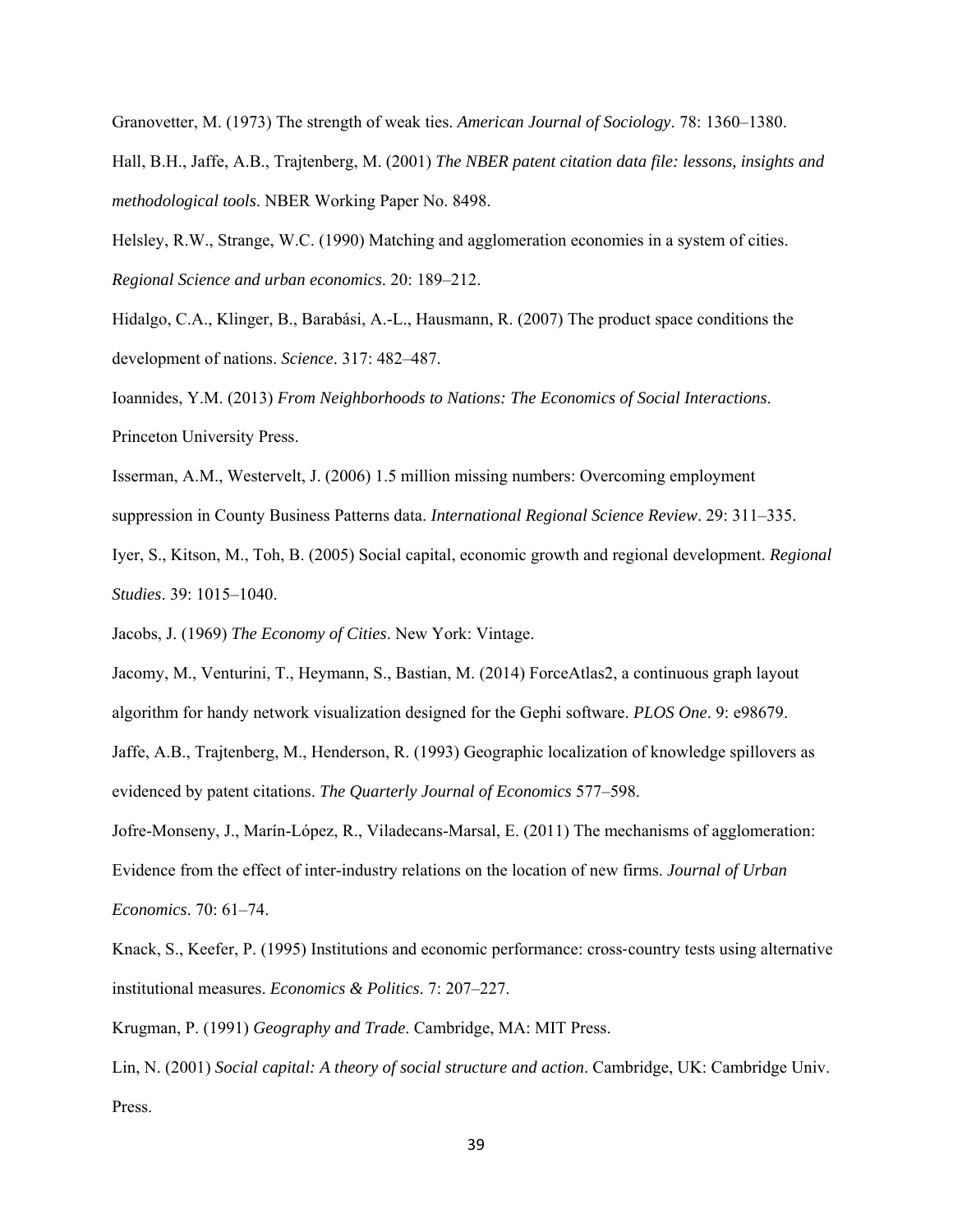Malecki, E.J. (2012) Regional Social Capital: Why it Matters. *Regional Studies*. 46: 1023–1039.

Manski, C.F. (1993) Identification of Endogenous Social Effects: The Reflection Problem. *The Review of Economic Studies*. 60: 531–542.

Marshall, A. (1919) *Industry and Trade*. London: Macmillan.

Marshall, A. (1890) *Principles of Economics*. London: MacMillan.

McPherson, M., Smith-Lovin, L., Cook, J.M. (2001) Birds of a feather: homophily in social networks. *Annual Review of Sociology* 415–444.

Nyström, K. (2007) An industry disaggregated analysis of the determinants of regional entry and exit. *The Annals of Regional Science*. 41: 877–896.

Porter, M.E. (1998a) Clusters and the new economics of competition. *Harvard Business Review*. 76: 77– 90.

Porter, M.E. (1998b) Location, Clusters, and the New Microeconomics of Competition. *Business Economics* 7–13.

Porter, M.E. (2003) The economic performance of regions. *Regional studies*. 37: 549–578.

Portes, A. (2014) Downsides of social capital. *Proceedings of the National Academy of Sciences*. 111: 18407–18408.

Portes, A. (1998) Social capital: Its origins and applications in modern sociology. *Annual Review of Sociology*. 24: 25.

Putnam, R.D. (2001) *Bowling alone: The collapse and revival of American community*. Simon and Schuster.

Putnam, R.D., Leonardi, R., Nanetti, R.Y. (1993) *Making democracy work: Civic traditions in modern Italy*. Princeton university press.

Rosenthal, S.S., Strange, W.C. (2003) Geography, industrial organization, and agglomeration. *Review of Economics and Statistics*. 85: 377–393.

Rosenthal, S.S., Strange, W.C. (2001) The Determinants of Agglomeration. *Journal of Urban Economics*. 50: 191–229.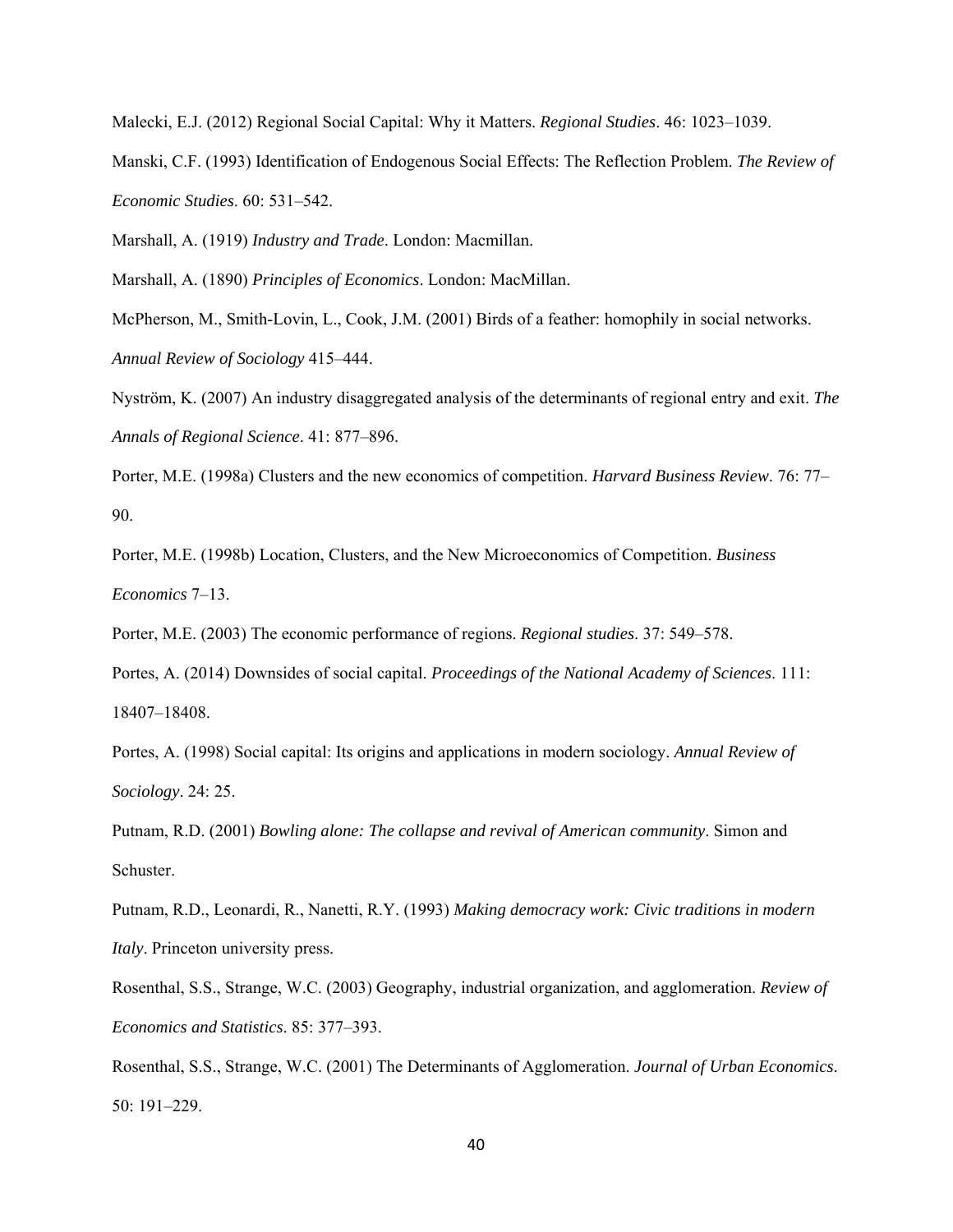Rupasingha, A., Goetz, S.J., Freshwater, D. (2006) The production of social capital in US counties. *The Journal of Socio-Economics*. 35: 83–101.

Safford, S. (2009) *Why the garden club couldn't save Youngstown: The transformation of the rust belt*. Harvard university press.

Samila, S., Sorenson, O. (2017) Community and capital in entrepreneurship and economic growth. *American Sociological Review*. 82: 770–795.

Saxenian, A. (1996) *Regional advantage: Culture and competition in Silicon Valley and Route 128*. Cambridge, MA: Harvard University Press.

Sobel, J. (2002) Can We Trust Social Capital? *Journal of Economic Literature*. 40: 139–154.

Sorenson, O., Audia, P.G. (2000) The Social Structure of Entrepreneurial Activity: Geographic

Concentration of Footwear Production in the United States, 1940–1989. *American Journal of Sociology*. 106: 424–462.

de Souza Briggs, X. (2004) Social capital: easy beauty or meaningful resource? *Journal of the American planning Association*. 70: 151–158.

Storper, M. (1995) Competitiveness policy options: the technology‐regions connection. *Growth and Change*. 26: 285–308.

Storper, M. (2005) Society, community, and economic development. *Studies in Comparative International Development*. 39: 30–57.

Storper, M. (1997) *The regional world: territorial development in a global economy*. New York, London: Guilford Press.

 *economic geography*. 4: 351–370. Storper, M., Venables, A.J. (2004) Buzz: face-to-face contact and the urban economy. *Journal of* 

Stuart, T.E., Sorenson, O. (2005) Social networks and entrepreneurship. In *Handbook of entrepreneurship research*. Springer, pp. 233–252.

Stuart, T.E., Sorenson, O. (2003) The geography of opportunity: spatial heterogeneity in founding rates and the performance of biotechnology firms. *Research Policy*. 32: 229–253.